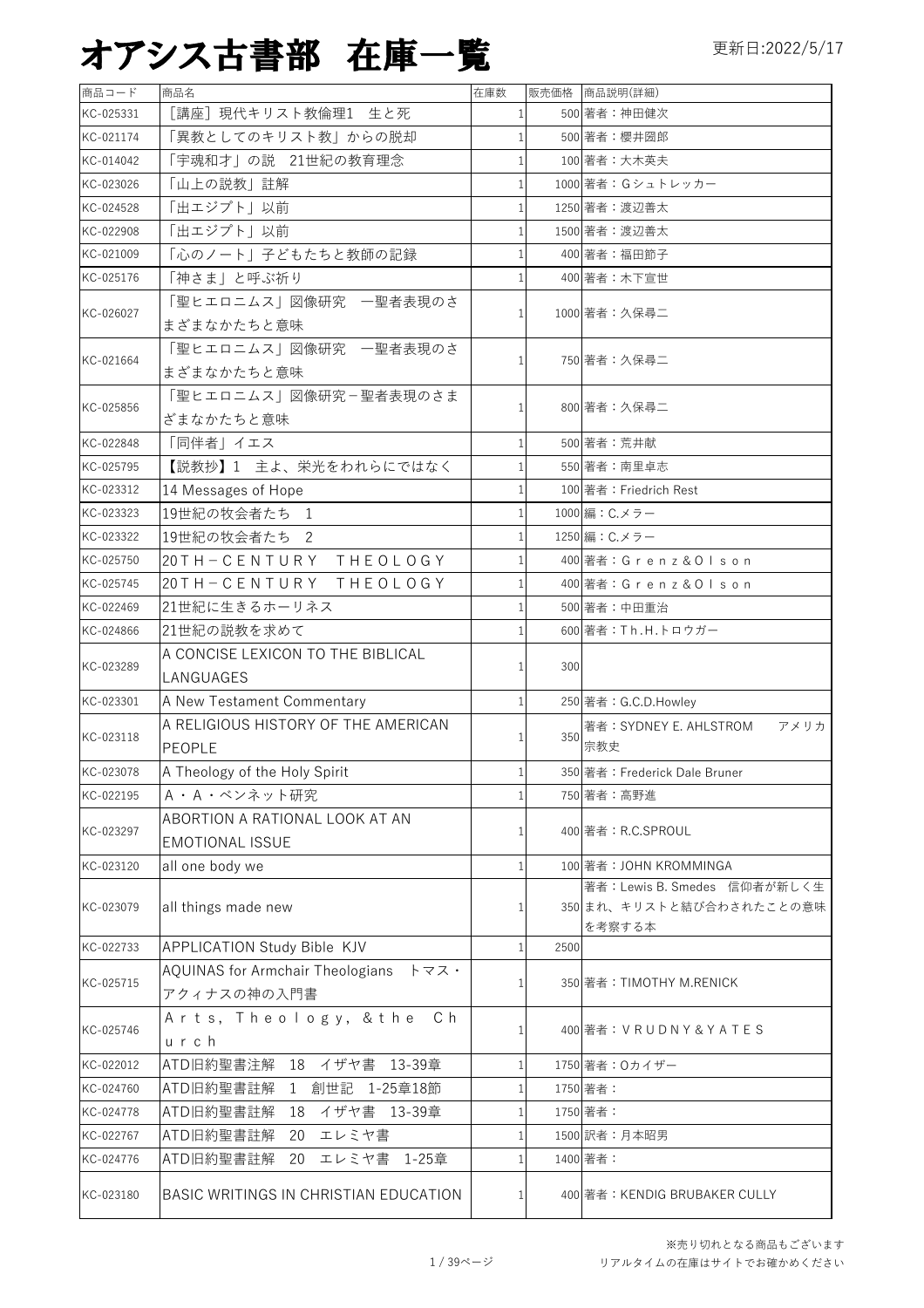| KC-022757 | BE SMALLER THAN FLOWERS                                                               | $\mathbf{1}$ |     | 500 著者:星野富弘                                 |
|-----------|---------------------------------------------------------------------------------------|--------------|-----|---------------------------------------------|
| KC-023163 | <b>BEFORE BURNOUT</b>                                                                 | 1            |     | 350 著者: Gary Smalley                        |
| KC-023294 | Beyond Aex Roles                                                                      | $\mathbf{1}$ |     | 350 著者: Gilbert Bilezikian                  |
| KC-025748 | BIBELEN ノルウェー語聖書                                                                      | 1            |     | 300 著者: DET NORSKE                          |
| KC-023173 | <b>Bidlical Words and their Meaning</b>                                               | $\mathbf{1}$ |     | 300 著者: Moise's Silva                       |
| KC-025741 | BRINGING THEOLOGY TO<br>LIFE                                                          |              |     | 300 著者:DARREN C. MARKS                      |
| KC-023097 | CHANGE AGENT                                                                          | $\mathbf{1}$ |     | 350 著者: OS HILLMAN                          |
| KC-000307 | CHANMBERS MURRAY LATIN ENGLISH<br><b>DICTIONARY</b>                                   |              |     | 100 著者:出版社:                                 |
| KC-025728 | CHILDREN'S MINISTRY RESOURCE BIBLE                                                    |              |     | 450 著者: THOMAS NELSON PUBLISHERS            |
| KC-023166 | CHRIST IN THE PASSOVER                                                                |              |     | 300 著者: CEIL and MOISHE ROSEN               |
| KC-025774 | christians Are Hate-F<br>illed Hypocrites  a<br>nd Other Lies You've<br>B<br>een Told | $\mathbf{1}$ |     | 350 著者:Bradley Wright                       |
| KC-023174 | <b>Cleaning Out Your Mental Closet</b>                                                | $\mathbf{1}$ |     | 300 著者: SHAW                                |
| KC-022763 | CLOCKS OF DIFFERENT PACES                                                             | $\mathbf{1}$ |     | 500 著者:星野富弘                                 |
| KC-023096 | <b>CLOWNING IN ROME</b>                                                               |              |     | 350 著者: HENRI J. M NOUWEN                   |
| KC-025700 | Dictionary OF Pastoral Care AND Counseling<br>牧会カウンセリング辞典                             |              |     | 1500 編者: RODNEY J.HUNTER                    |
| KC-000258 | DIE Bibel DAS ALTE TESTAMENT                                                          | $\mathbf{1}$ | 200 |                                             |
| KC-023303 | Divorce and Remarriage                                                                | 1            |     | 400 著者: Andrew Cornes                       |
| KC-025744 | DYNAMICS OF SPIRITUAL<br>LIFE                                                         |              | 400 | 著者: RICHARD F. LOVELAC<br>E.                |
| KC-025755 | Envisioning An Aposto<br>lic Church                                                   |              |     | 350 著者: Yong-Jo Ha                          |
| KC-025717 | <b>EXPLORING Worship</b>                                                              | $\mathbf{1}$ |     | 250 著者: BOB SORGE                           |
| KC-023290 | <b>FIDING GOD</b>                                                                     | 1            |     | 250 著者: Dr.Larry Crabb                      |
| KC-023307 | FIRE IN YOUR HEART                                                                    | $\mathbf{1}$ | 350 | 著者: John MacArthur,Jr 聖化への召しにつ<br>いて        |
| KC-023107 | FOLK RELIGION IN JAPAN                                                                | 1            |     | 日本の民間信仰<br>150 著者: ICHIRO HORI              |
| KC-023176 | <b>GENDER &amp; GRACE</b>                                                             | $\mathbf{1}$ |     | 250 著者: mary Stewart Van Leeuwen            |
| KC-025716 | GENESIS AND THE MYSTERY CONFUCIUS<br>COULDN'T SOLVE                                   | 1            |     | 350 著者: Ethel R.Nelson/Richard E.Broadberry |
| KC-025747 | GOD, MARRIAGE, AND FAMI<br>LY                                                         |              | 400 | 著者: Andreas J.<br>K?sten<br>berger          |
| KC-023293 | Good Morning Holy Spirit                                                              | 1            |     | 350 著者: BENNY HINN                          |
| KC-025707 | <b>GRACE</b> calls                                                                    | $\mathbf{1}$ |     | 350 著者: ROBIN WEIDNER                       |
| KC-025706 | Greek-English Lexicon to the New Testament                                            |              |     | 200 著者: W.J.HICKIE                          |
| KC-023190 | H KAINH AIAOHKH                                                                       |              |     | 1000 著者:                                    |
| KC-025754 | HEAVEN                                                                                |              |     | 400 著者: RANDY ALCORN                        |
| KC-023123 | HERE I STAND                                                                          |              |     | 150 著者: Roland H. Bainton                   |
| KC-022740 | HOLY BIBLE CEB                                                                        | $\mathbf{1}$ | 550 |                                             |
| KC-022728 | HOLY BIBLE CEB 黒                                                                      |              | 550 |                                             |
| KC-022723 | HOLY BIBLE CEB 赤                                                                      |              | 550 |                                             |
| KC-022722 | HOLY BIBLE CSB 黒                                                                      | 1            | 350 |                                             |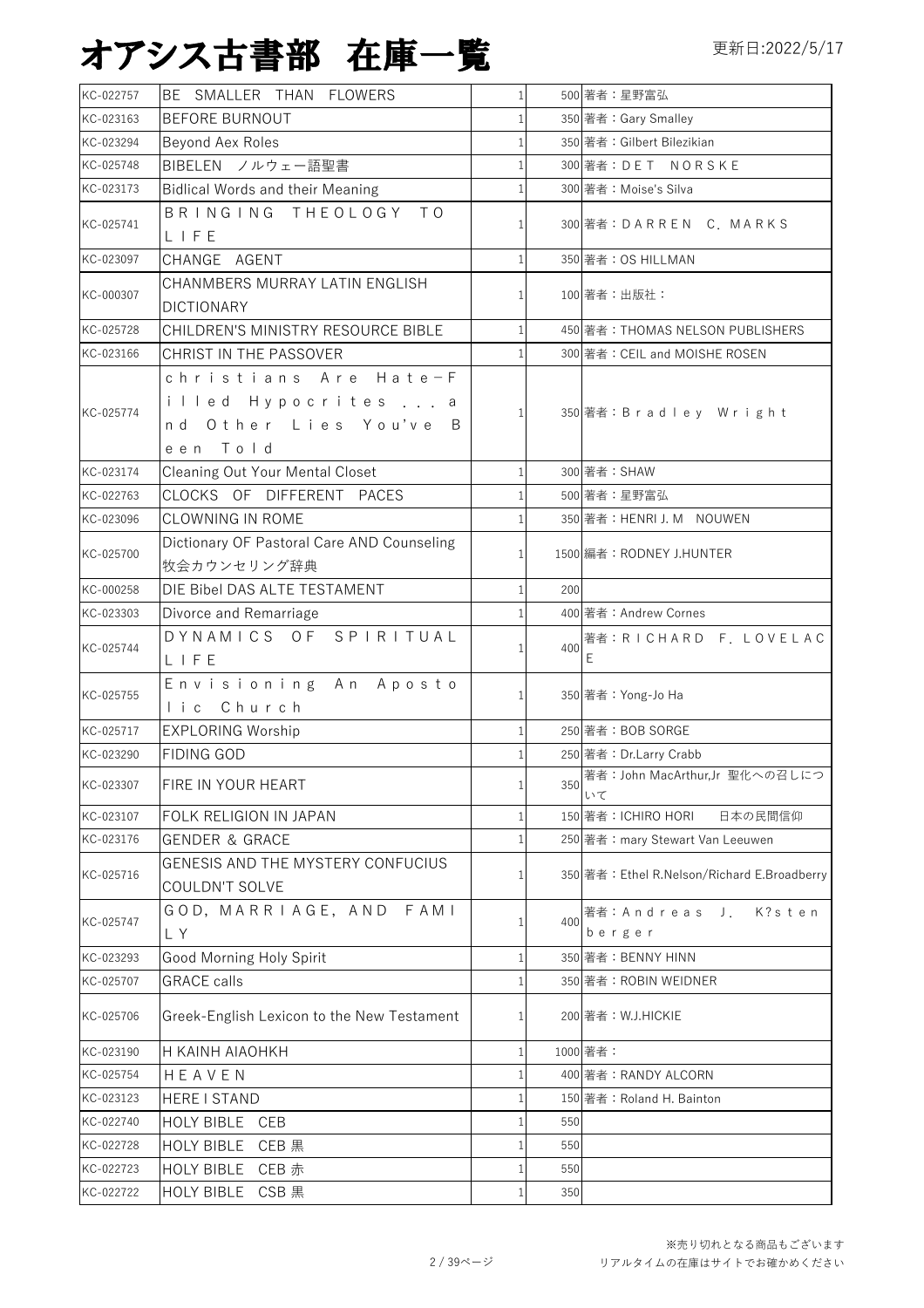| KC-022724 | HOLY BIBLE KJV 黒                           | $\overline{2}$ | 350  |                                            |
|-----------|--------------------------------------------|----------------|------|--------------------------------------------|
| KC-022731 | HOLY BIBLE KJV 赤                           |                | 350  |                                            |
| KC-022715 | <b>HOLY BIBLE</b><br><b>NIV</b>            |                | 300  |                                            |
| KC-022738 | HOLY BIBLE NIV 黒                           |                | 400  |                                            |
| KC-022750 | HOLY BIBLE NIV 黒                           | 5              | 450  |                                            |
| KC-022717 | HOLY BIBLE NIV 黒                           |                | 500  |                                            |
| KC-022749 | HOLY BIBLE NIV 赤                           | 9              | 450  |                                            |
| KC-025760 | How GOD<br>became KING                     |                |      | 400 著者: TOM WRIGHT                         |
| KC-023292 | <b>I BELIEVE IN Miracles</b>               |                |      | 350 著者: Kathryn Kuhlman                    |
| KC-023129 | IN ORDINARY TIME                           |                |      | 100 著者: ROBERTA C. BONDI                   |
| KC-022759 | IN THE PALMS OF YOUR HANDS                 |                |      | 500 著者:星野富弘                                |
| KC-025733 | <b>INTERPRETING PARABLES</b>               |                |      | 150 著者: GRAIG L.BLOMBERG                   |
| KC-023288 | Introduction to the Old Testament          |                |      | 350 著者: R.K.Harrison                       |
| KC-023082 | Jacob's Journey                            |                |      | 150 著者: JEANIE SHAW                        |
| KC-022743 | KJV Check book Bible                       |                | 750  |                                            |
| KC-022734 | KJV MATTHEW HENRY STUDY Bible              |                | 2000 |                                            |
| KC-025735 | Knowing The Scriptures                     |                |      | 300 著者: Arthur T.Pierson                   |
| KC-006239 | LaLaLaでいこう!                                |                | 40   | 著者:HIRO&RIE<br>出版社:いのち                     |
|           |                                            |                |      | のことば社                                      |
| KC-023089 | LANDMARKS of the REFORMED FATHERS          |                | 250  | 著者: WILLIAM O. VAN EYCK オランダ改<br>革派の歴史について |
| KC-023306 | Leader's Guide $1 \cdot 2 \cdot \vee \vee$ |                |      | 650 著者: Don Cousins & Judson Poling        |
|           |                                            |                |      | 教会の礼典に<br>著者:BRAD THOMPSON                 |
| KC-023100 | Liturgies of the Western Church            | 1              | 150  | ついて                                        |
| KC-025734 | MAKING SENSE OF YOUR WORLD                 |                |      | 250 著者: W.Gary Phillips · William E.Brown  |
| KC-023187 | Man and Woman in Biblical Perapective      |                |      | 400 著者: James B.Hurley                     |
| KC-023189 | Manuai of Christian Doctrine               |                |      | 400 著者: Louis Berkhof                      |
|           | Max LUCADO IN THE EYE OF THE STORM HE      |                |      |                                            |
| KC-025702 | STILE MOVES STONES GENTLE THUNDER          |                |      | 350 著者: MAX LUCADO                         |
|           |                                            |                |      |                                            |
| KC-025740 | MOBILIZING HOPE                            |                |      | 250 著者:ADAM TAYLOR                         |
| KC-023085 | MY TRIP TO HEAVEN                          |                | 350  | 著者:DAVID E. TAYLOR<br>天国でイエス               |
|           |                                            |                |      | と顔を合わせた証<br>文:ジャン=ユッグ・マリノー 絵:ジャン           |
| KC-024028 | Natibite ご降誕                               | 1              | 200  | =シャルル・ルソー                                  |
| KC-024029 | Natibite ご降誕                               | 1              | 300  | 文:ジャン=ユッグ・マリノー 絵:ジャン                       |
|           |                                            |                |      | =シャルル・ルソー                                  |
| KC-022737 | NIV REVOLUTION                             | 1              | 2500 |                                            |
| KC-022736 | NIV THINLINE BIBLE                         |                | 1500 |                                            |
| KC-023310 | NO TIME FOR SILENCE                        |                |      | 300 著者: Janette Hassey                     |
| KC-023193 | NOVUM TESTAMENTUM GRAECE                   |                |      | 750 著者:                                    |
| KC-022003 | NTD新約聖書注解<br>ルカによる福音書                      |                |      | 1250 著者: KHレングストルフ                         |
| KC-025038 | NTD新約聖書註解 11 ヨハネの黙示録                       |                |      | 1150 著者:                                   |
| KC-024771 | NTD新約聖書註解<br>4 ヨハネによる福音書                   |                |      | 700 著者:                                    |
| KC-025035 | 7 コリント人への手紙<br>NTD新約聖書註解                   |                |      | 1000 著者:                                   |
| KC-021491 | NTD新約聖書註解11<br>ヨハネの黙示録                     |                | 750  |                                            |
| KC-023151 | マタイによる福音書<br>NTD新約聖書註解2                    | 1              | 3000 |                                            |
| KC-023154 | NTD新約聖書註解4<br>ヨハネによる福音書                    |                | 2000 |                                            |
| KC-025775 | NUEVO TESTA MENTO<br>日西対                   |                |      | 350 著者:日本聖書協会                              |
|           | 照 新約聖書                                     |                |      |                                            |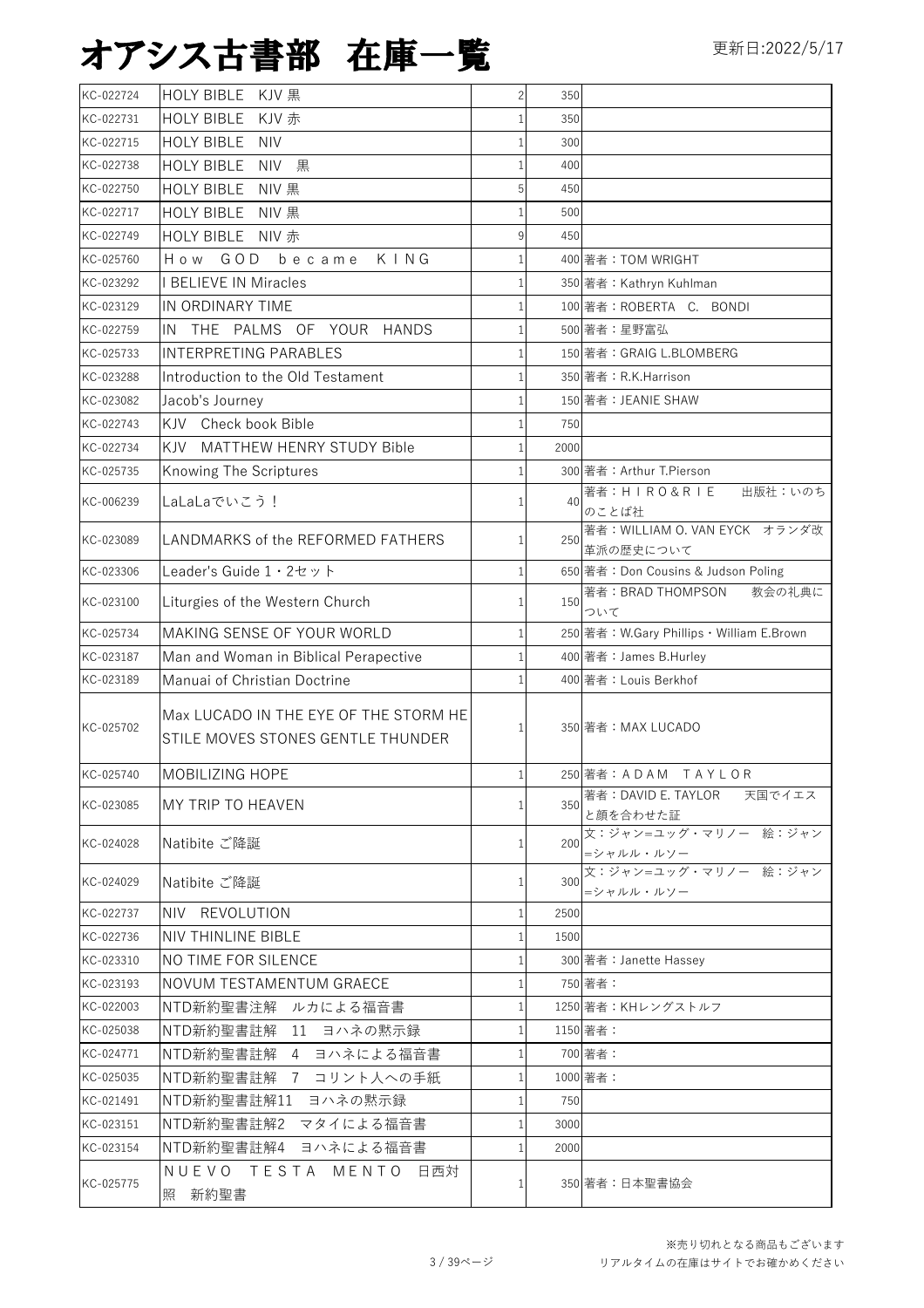| KC-025742 | overcoming onto-theol                                                |     | 400 著者:merold westphal                            |
|-----------|----------------------------------------------------------------------|-----|---------------------------------------------------|
|           | ogy                                                                  |     |                                                   |
| KC-023117 | Parables and Presence                                                |     | 150 著者: ROBERT W. FUNK                            |
| KC-023191 | QUEST                                                                |     | 350 著者:                                           |
| KC-023305 | REFORMED DOGMATICS                                                   |     | 250 著者: Kari Barth                                |
| KC-022758 | ROAD OF THE TINKLING BELL                                            |     | 500 著者:星野富弘                                       |
| KC-022718 | RVR スペイン語聖書                                                          | 800 |                                                   |
| KC-025701 | SAFE in the SHEPHERD's ARMS                                          |     | 150 著者: MAX LUCADO                                |
| KC-025777 | Self Translation Gree<br>k New Testament                             |     | 400 著者:                                           |
| KC-025724 | Serendipity Bible For Personal and Small<br>Group Study              |     | 350 著者: Zondervan                                 |
| KC-023298 | <b>SEX For Christians</b>                                            |     | 150 著者: Lewis B.Smedes                            |
| KC-019915 | Shizuka Living                                                       |     | 450 著者:佐々木静                                       |
|           | SMALL GROUP MEMBER'S                                                 |     |                                                   |
| KC-023172 | COMMENTARY                                                           |     | 600 著者: RICHARDS                                  |
| KC-025738 | ST.PAUL                                                              |     | 150 著者: MARK WILSON                               |
|           | <b>STRONG's COMPLETE Word Study</b>                                  |     |                                                   |
| KC-025699 | CONCORDANCE 聖書語句辞典                                                   |     | 1000 著者: JAMES STRONG, LL, D., S.T. D             |
| KC-019914 | STYLE Jun                                                            |     | 450 著者:佐々木潤                                       |
| KC-019913 | STYLE Jun                                                            |     | 450 著者:佐々木潤                                       |
| KC-025763 | SYSTEMATIC THEOLOGY                                                  |     | 500 著者:WAINNE GRUDEM                              |
|           | SYSTEMATIC THEOLOGY V                                                |     |                                                   |
| KC-025743 | OLUME1                                                               |     | 400 著者: WOLFHART PANNENBERG                       |
| KC-023551 | TEOLOGICAL DICTIONARY OF THE NEW<br>TESTAMENT 10巻セット                 |     | 4500 新約聖書神学辞典                                     |
| KC-023171 | THE BIBLE AND THE FUTURE                                             |     | 400 著者: HOEKEMA                                   |
| KC-023167 | THE BUSH IS STILL BURN-ING                                           |     | 300 著者: OGILVIE                                   |
|           |                                                                      |     |                                                   |
| KC-023124 | The CHRISTIAN DOCTRINE of the CHURCH,<br>FAITH, and the CONSUMMATION |     | 250 著者:EMIL BRUNNER                               |
| KC-023080 | The Christian Life And Salvation                                     | 150 | 著者: Donald G.Bloesch 神の救いの計画と<br>信仰生活との関わりについての考察 |
| KC-023182 | THE COVENANT                                                         |     | 250 著者: JAKOB JOCZ                                |
| KC-023318 | The Cup of Wonder                                                    |     | 150 著者: Lloyd John Ogilvie                        |
| KC-025759 | THE<br>DAY THE<br>ULOVER<br>N O<br>BEGAN<br>$\mathsf{I}$             |     | 400 著者: TOM WRIGHT                                |
| KC-025736 | THE EERDMANS BIBLE DICTIONARY                                        |     | 750 著者: Bruce M.Metzger                           |
| KC-025762 | THF<br>EXPERIENCING<br>G D<br>S<br>TUDY BIBLE                        |     | 450 著者:BROADMAN & HOLMAN                          |
| KC-025765 | GLORY OF<br>THE<br>THE<br>GOSP<br>E L                                |     | 250 著者:A l i H u l l                              |
| KC-025751 | GOD WHO IS TRIUNE<br>THE                                             |     | 400 著者: Allan Coppedge                            |
| KC-023311 | The Great "I Ams" of Jesus                                           |     | 250 著者: Earl R.Allen                              |
| KC-023313 | THE HARD SAYINGS OF JESUS                                            | 500 | 著者: F.F.BRUCE<br>イエスの難解な発言に<br>ついて解説する本           |
| KC-023102 | THE HARVEST OF MEDIEVAL THEOLOGY                                     |     | 250 著者: Heiko Oberman 中世の神学                       |
|           |                                                                      |     |                                                   |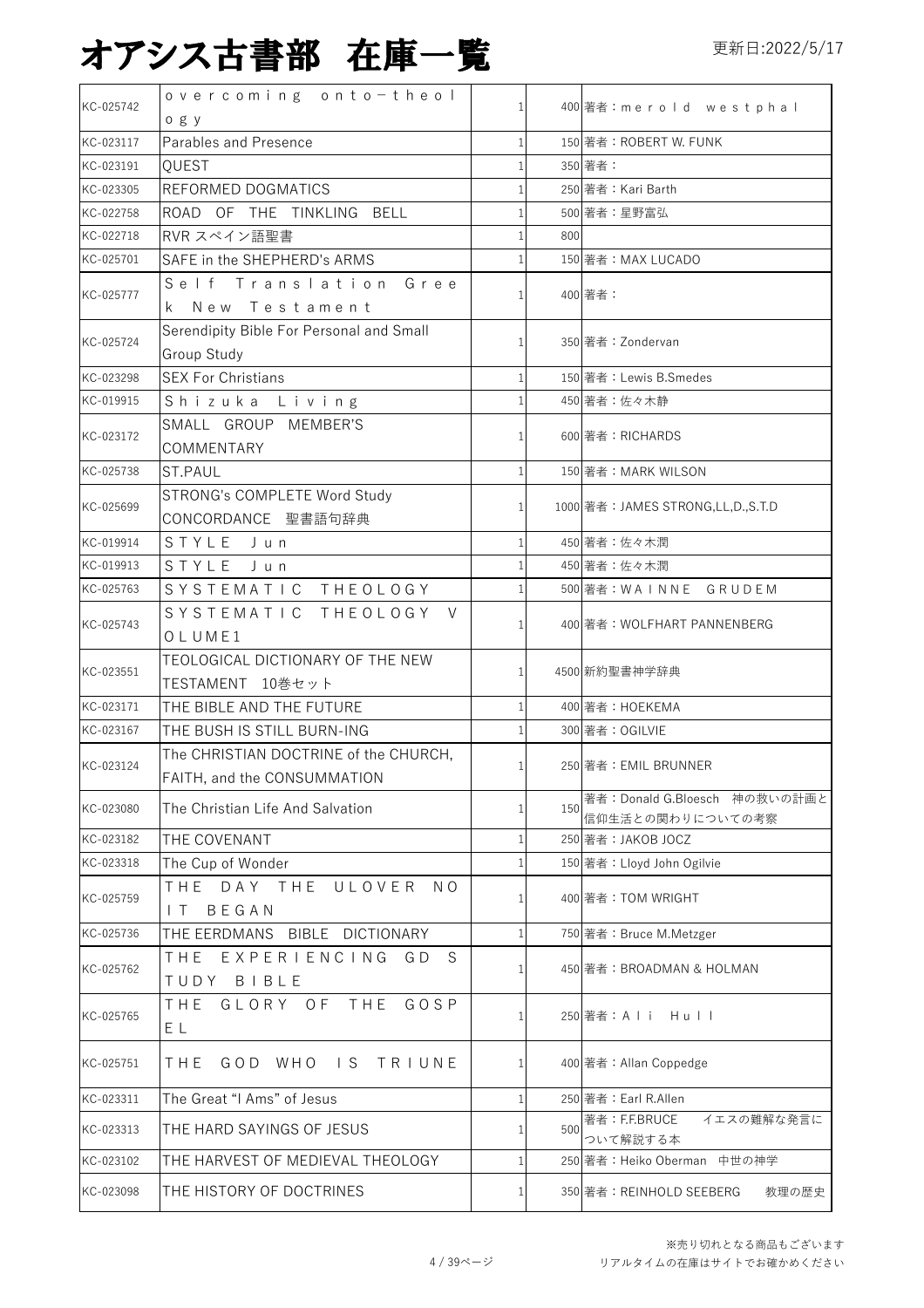| KC-025703 | THE HOLE IN OUR GOSPEL               | $\mathbf{1}$ |      | 250 著者: RICHARD STEARNS                |
|-----------|--------------------------------------|--------------|------|----------------------------------------|
| KC-023317 | THE IMITATION OF CHRIST              |              |      | 250 著者: Thomas a Kempis                |
| KC-023300 | THE Josh McDOWELL A Ready DEFENSE    |              |      | 600 著者: Bill Wilson                    |
|           | The Kingdom Interline                |              |      |                                        |
| KC-025772 | ar Translation of the                | 1            |      | 400 著者:                                |
|           | GREEK SCRIPTURES                     |              |      |                                        |
| KC-023092 |                                      |              | 600  | 著者: John Van Seters 出エジプト・民            |
|           | THE LIFE OF MOSES                    | 1            |      | 数記を通してモーセの歩みを追う                        |
| KC-023162 | The Making of a Christian Leader     |              |      | 250 著者: ted W.Engstrom                 |
| KC-023075 | THE MEDIATOR                         |              |      | 350 著者: EMIL BRUNNER                   |
| KC-025764 | THE NEW COVENANT UNVE                |              |      | 300 著者:DAVID WILKERSON                 |
|           | ILED                                 |              |      |                                        |
| KC-021361 | THE PANORAMIC BIBLE                  |              | 5000 |                                        |
| KC-022741 | THE PASTOR'S MANUAL                  |              |      | 850 式文 英語                              |
| KC-023127 | THE PERSON OF CHRIST                 |              | 350  | 著者: G. C. Berkouwer キリストの再臨の           |
|           |                                      |              |      | 人格について                                 |
| KC-025732 | THE POWER OF THE PULPIT              |              |      | 250 著者: Gardiner Spring                |
| KC-025726 | THE QUIET BIBLE                      |              |      | 300 著者: Inter Varsity Press            |
| KC-023302 | THE READER'S DIGEST BIBLE            |              |      | 800 ダイジェスト バイブル                        |
| KC-023109 | THE REFORM OF THE CHURCH             |              |      | 500 著者: Donald G. Bloesch              |
| KC-023087 | THE REFORMATION STUDY BIBLE ESV      |              |      | 2000 ESV スタディーバイブル                     |
| KC-023125 | THE RETURN OF CHRIST                 | 1            | 250  | 著者: G. C. Berkouwer キリストの再臨の<br>教義について |
|           | THE SUPERNATURAL POWER OF A          |              |      | 著者: BILL JOHNSON 心の変革によって神             |
| KC-023086 | TRANSFORMED MIND                     | 1            | 350  | の力を現す                                  |
| KC-025710 | The SUPERNATURAL WAYS of ROYALTY     |              |      | 500 著者: KRIS VALLOTTON BILL JOHNSON    |
| KC-023077 | The Unfinished Reformation           |              |      | 500 著者: CHARLES CLAYTON MORRISON       |
| KC-023090 | THE WYCLIFFE NEW TESTAMENT 1388      |              |      | 1000 ウィクリフ新約聖書                         |
| KC-026196 | TheStudyBible新約聖書                    |              |      | 950 著者:日本聖書協会                          |
| KC-025711 | TIME TO DEFEAT the DEVIL             |              |      | 250 著者: CHUCK D.PIERCE                 |
| KC-023296 | TRUSTING GOD                         |              |      | 150 著者: JERRY BRIDGES                  |
| KC-023179 | Underatanding and Applying the Bible | 1            |      | 400 著者:J.Robertson Mcquilkin           |
|           | Unlocking Your Gifted                |              |      |                                        |
| KC-025756 | ness                                 | 1            |      | 250 著者:Clinton&Clinton                 |
| KC-022427 | W·ペンツァク説教集 笑っている魚                    | $\mathbf{1}$ |      | 300 著者: W・ペンツァク                        |
|           | Walk With Jesus イエスとともに生きることに        |              |      |                                        |
| KC-025719 | ついて                                  | 1            |      | 350 著者:Henri Nouwen                    |
|           | What the Bible teache                |              |      | 編者: T. WILSON & K. STAP                |
| KC-025784 | S                                    | 1            | 400  | LEY                                    |
|           | Bible teache<br>the<br>What          |              |      | 編者: T. WILSON & K. STAP                |
| KC-025783 | S                                    | 1            | 400  | LEY                                    |
|           | Bible<br>What<br>the<br>teache       |              |      | 編者: T. WILSON & K. STAP                |
| KC-025782 | S                                    |              | 400  | LEY                                    |
|           | Bible teache<br>What<br>the          |              |      | 編者: T. WILSON & K. STAP                |
| KC-025781 |                                      | 1            | 400  | LEY                                    |
|           | S<br>Bible<br>What<br>the<br>teache  |              |      |                                        |
| KC-025780 |                                      |              | 400  | 編者: T. WILSON & K. STAP<br>LEY         |
|           | S                                    |              |      |                                        |
| KC-025779 | What<br>the Bible teache             |              | 400  | 編者: T. WILSON & K. STAP<br>LEY         |
|           | S                                    |              |      |                                        |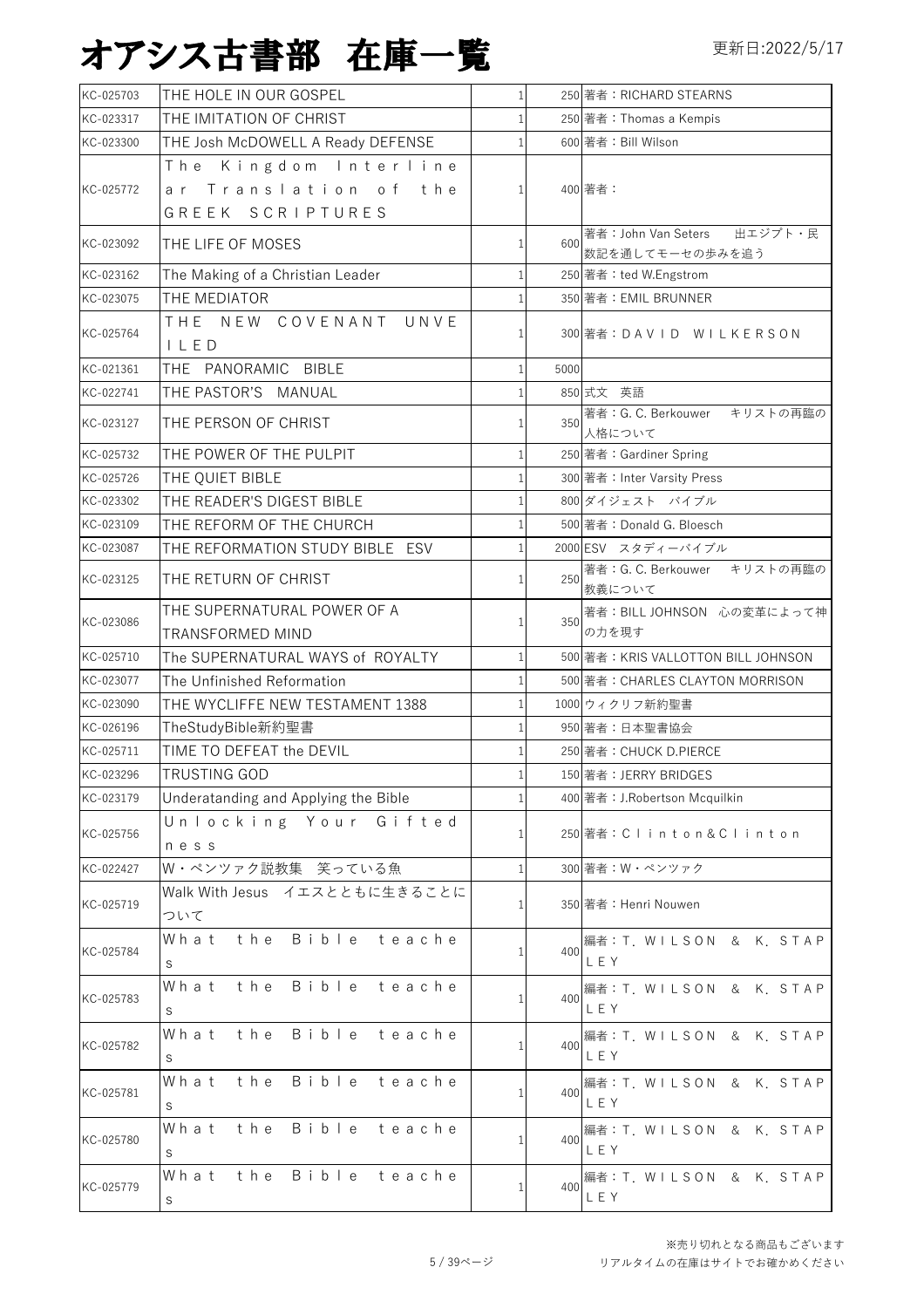| KC-025778              | What the Bible teache<br>S                             | 1            | 400  | 編者: T. WILSON & K. STAP<br>LEY     |
|------------------------|--------------------------------------------------------|--------------|------|------------------------------------|
| KC-025771              | the Bible teache<br>What<br>S                          |              | 400  | 編者: T. WILSON & K. STAP<br>LEY     |
| KC-025770              | What the Bible teache<br>S                             | 1            | 400  | 編者: T. WILSON & K. STAP<br>LEY     |
| KC-025769              | What the Bible teache<br>S                             |              | 400  | 編者: T. WILSON & K. STAP<br>LEY     |
| KC-025768              | What the Bible teache<br>S                             | 1            | 400  | 編者: T. WILSON & K. STAP<br>LEY     |
| KC-025767              | What the Bible teache<br>S                             |              | 400  | 編者:T. WILSON & K. STAP<br>LEY      |
| KC-025766              | What the Bible teache<br>S                             | 1            | 400  | 編者: T. WILSON & K. STAP<br>LEY     |
| KC-023299              | WHEN CHRISTIANS CLASH                                  | 1            |      | 250 著者: Horace L.Fenton,jr         |
| KC-025752              | Why Business Matters<br>God                            | 1            |      | 250 著者:J E F F V A N D U Z E R     |
| KC-023181              | Will Our Children Have Faith?                          |              |      | 150 著者: John H.Westerhoff III      |
| KC-025698              | WORD MEANINGS IN THE NEW TESTAMENT                     | $\mathbf{1}$ |      | 1000 著者: RALPH EARLE               |
| KC-023108              | WORSHIP IN THE EARLY CHRUCH                            | $\mathbf{1}$ | 200  | 著者: RALPH P. MARTIN 初代教会の礼<br>拝、礼典 |
| KC-025723              | Young's ANALYTICAL CONCORDANCE to<br>the BIBLE コンコルダンス | 1            |      | 1250 著者: ROBERT YOING              |
| KC-022291              | アウグスティヌス著作集1                                           | $\mathbf{1}$ | 1000 |                                    |
| KC-022888              | アウグスティヌス著作集1 初期哲学論集1                                   | 1            |      | 1750 著者:アウグスティヌス                   |
| KC-022892              | アウグスティヌス著作集11 「神の国」1                                   | $\mathbf{1}$ |      | 2150 著者:アウグスティヌス                   |
| KC-022619              | アウグスティヌス著作集11 神の国1 1-5巻                                | 1            | 1500 |                                    |
| KC-023257              | アウグスティヌス著作集12 「神の国」 (2)                                | $\mathbf{1}$ |      | 2000 著者:                           |
| KC-022893              | アウグスティヌス著作集12 「神の国」2                                   | $\mathbf{1}$ |      | 2000 著者:アウグスティヌス                   |
| KC-021565              | アウグスティヌス著作集12 神の国2                                     | $\mathbf{1}$ | 1400 |                                    |
| KC-023258              | アウグスティヌス著作集13<br>「神の国」(3)                              |              |      | 1300 著者:                           |
| KC-022894              | アウグスティヌス著作集13<br>「神の国」3                                | $\mathbf{1}$ |      | 1300 著者:アウグスティヌス                   |
| KC-021563              | アウグスティヌス著作集13<br>神の国3                                  |              | 1400 |                                    |
| KC-023259              | 「神の国」(4)<br>アウグスティヌス著作集14<br>アウグスティヌス著作集14             | $\mathbf{1}$ |      | 1550 著者:                           |
| KC-022895<br>KC-023260 | 「神の国」4<br>アウグスティヌス著作集15<br>「神の国」(5)                    | 1            |      | 1550 著者:アウグスティヌス<br>1550 著者:       |
| KC-022896              | アウグスティヌス著作集15<br>「神の国」5                                |              |      | 1550 著者:アウグスティヌス                   |
| KC-021928              | 初期哲学論集(2)<br>アウグスティヌス著作集2                              | 1            |      | 1000 訳者:茂泉昭男                       |
| KC-022889              | アウグスティヌス著作集2<br>初期哲学論集2                                |              |      | 2100 著者:アウグスティヌス                   |
| KC-021564              | 初期哲学論集2<br>アウグスティヌス著作集2                                | -1           | 1000 |                                    |
| KC-023263              | アウグスティヌス著作集27<br>倫理論集                                  | 1            |      | 1650 著者:                           |
| KC-023255              | ペラギウス派駁論<br>アウグスティヌス著作集29<br>集(3)                      | 1            |      | 2000 著者:                           |
| KC-023264              | アウグスティヌス著作集30 ペラギウス派駁論<br>集(4)                         |              |      | 2150 著者:                           |
| KC-021847              | アウグスティヌス著作集5/1 告白録 上 第1-<br>8巻                         |              |      | 1250 訳者:宮谷宣史                       |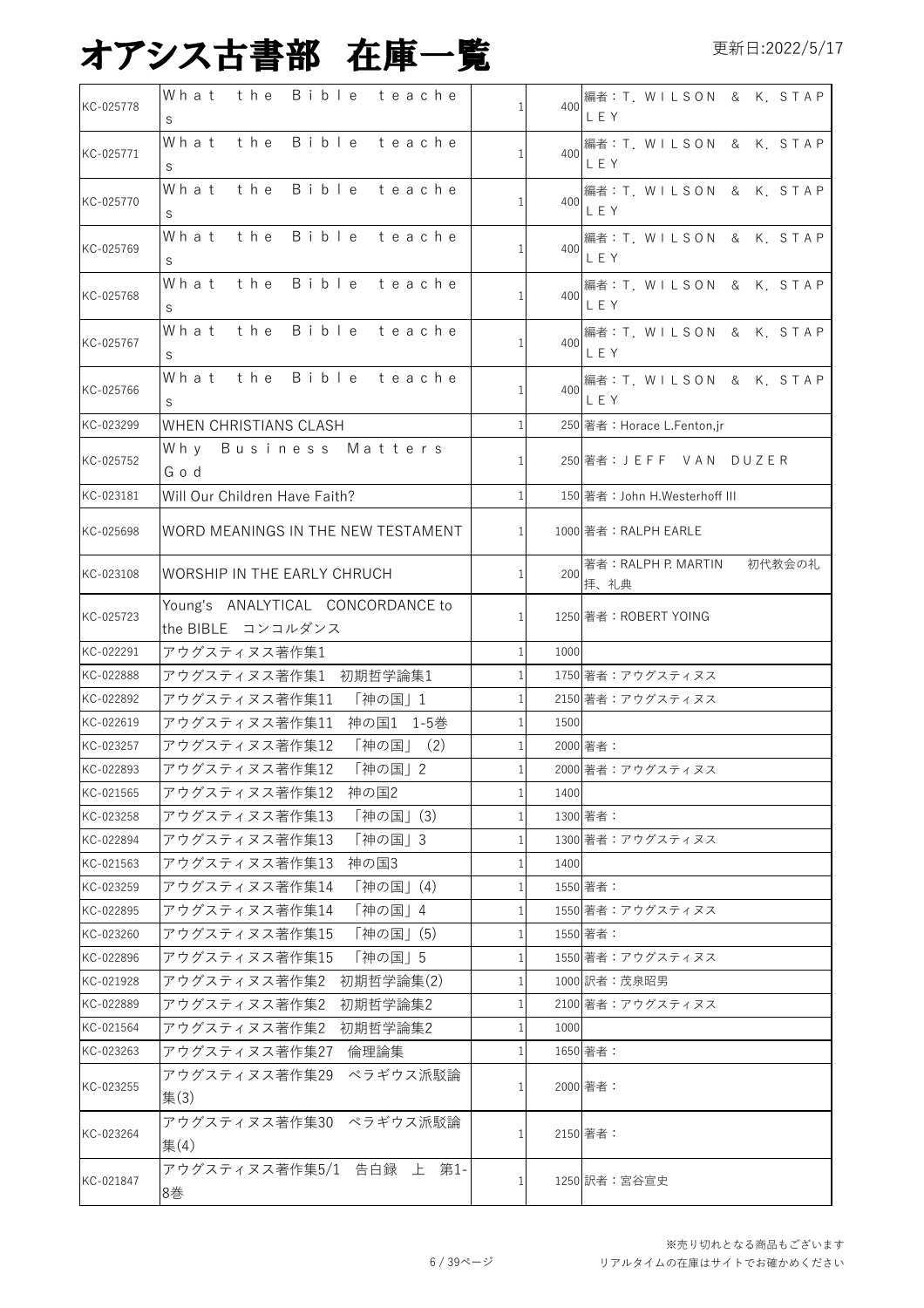| KC-024610 | アウグスティヌス著作集5/1告白録 (上)          | 1 <sup>1</sup> |      | 1250 著者:                  |
|-----------|--------------------------------|----------------|------|---------------------------|
| KC-023256 | アウグスティヌス著作集7 マニ教駁論集            | 1 <sup>1</sup> |      | 1750 著者:                  |
| KC-022890 | アウグスティヌス著作集7 マニ教駁論集            |                |      | 1750 著者:アウグスティヌス          |
| KC-023059 | アウグスティヌス著作集8                   | 1 <sup>1</sup> | 1150 |                           |
| KC-022891 | アウグスティヌス著作集8 ドナティスト駁論集         | 1 <sup>1</sup> |      | 1300 著者:アウグスティヌス          |
| KC-021929 | アウグスティヌス著作集9 ペラギウス派駁論集<br>(1)  | 1 <sup>1</sup> |      | 1000 訳者:金子晴勇              |
| KC-006150 | アガペーとエロース?                     |                |      | 300 訳者:岸千年·大内弘助<br>出版社:   |
| KC-025514 | アガペーと歴史的精神                     |                |      | 900 著者:大林浩                |
| KC-025462 | アジアの宗教と差別                      |                |      | 350 著者: NCCキリスト教アジア資料センター |
| KC-023628 | あなたの手のひら                       |                |      | 350 著者:星野富弘               |
| KC-021065 | あなたの手のひら                       |                |      | 350 著者:星野富弘               |
| KC-022850 | あなたも世界を勝ち取れる                   |                |      | 500 著者:シーザーカステラノスD        |
| KC-022780 | あの時から空がかわった                    |                |      | 350 著者:星野富弘               |
| KC-024796 | あまつましみず 異能の改革者永井英子の生涯          |                |      | 500 著者:永田圭介               |
| KC-025621 | アメリカ教会史                        | 1              |      | 500 著者:曽根暁彦               |
| KC-023957 | アメリカ教会史                        | 1              |      | 300 著者: 曽根暁彦              |
| KC-025624 | イエス 神のデザイン                     |                |      | 350 著者:佐伯晴郎               |
| KC-023949 | イエス=キリスト                       |                |      | 400 著者:エドアード・シュヴァイツァー     |
| KC-025180 | イエス・ルネサンス                      | 1              |      | 1100 著者: M,J,ボーグ          |
| KC-024033 | イエスさまのものがたり                    |                | 350  | 文:ロイス・ロック 絵:アンソニー・ルイ      |
| KC-023857 | イエズス会 世界宣教の旅                   |                |      | 300 著者: フィリップ・レクリヴァン      |
| KC-024184 | イエスとはなにか                       |                |      | 600 著者:笠原芳光・佐藤研編          |
| KC-022105 | イエスとはなにか                       |                |      | 250 著者: 荒井献               |
| KC-025348 | イエスと出会う<br>福音書を読む              |                |      | 400 訳者:原田葉子               |
| KC-020909 | イエスと出会う 福音書を読む                 |                |      | 400 著者:アルベールアリ シャルルシンガー   |
| KC-025591 | イエスと新約聖書との関係                   |                |      | 1250 著者:松木治三郎             |
| KC-025222 | イエスと新約聖書の教会                    |                |      | 350 著者:松木治三郎              |
| KC-025625 | イエスについて何を知りうるか                 |                |      | 550 著者: ハワード·C/キー         |
| KC-026088 | イエスの生と死 <上巻><下巻>セット            |                |      | 1000 著者: 秋田稔              |
| KC-024739 | イエスの生涯                         |                |      | 150 著者:遠藤周作               |
| KC-025208 | イエスの聖餐のことば                     |                |      | 750 著者:J,エレミアス            |
| KC-025513 | イエスの宣教 新約聖書神学1                 |                |      | 750 著者:ヨアヒム・エレミアス         |
| KC-025230 | イエスの道につながって 教会暦による随想と<br>メッセージ |                |      | 350 著者:山口雅弘               |
| KC-026181 | イエスの譬えの意味                      | 1              |      | 400 著者: A · M · ハンター      |
| KC-021972 | イエスを仰ぎ見つつ                      | 1              |      | 500 著者:佐藤邦之助              |
| KC-021706 | イエスを仰ぎ見つつ                      |                |      | 750 著者:佐藤邦之助              |
| KC-022239 | イエスを訪ねて                        | 1              |      | 200 著者:本田栄一               |
| KC-024449 | イエス降誕の物語 福音書物語選釈 第四巻           |                |      | 500 著者:小嶋潤                |
| KC-023270 | イエス時代-「知恵」の系譜                  |                |      | 500 著者:大畠清                |
| KC-024363 | イエス時代の日常生活                     |                |      | 250 著者:ダニエル=ロブス           |
| KC-024659 | イエス時代の日常生活 1                   |                |      | 500 著者:ダニエル・ロプス           |
| KC-024660 | イエス時代の日常生活<br>-2               |                |      | 500 著者:ダニエル・ロプス           |
| KC-024658 | イエス時代の日常生活<br>$\overline{3}$   | 1              |      | 300 著者:ダニエル・ロプス           |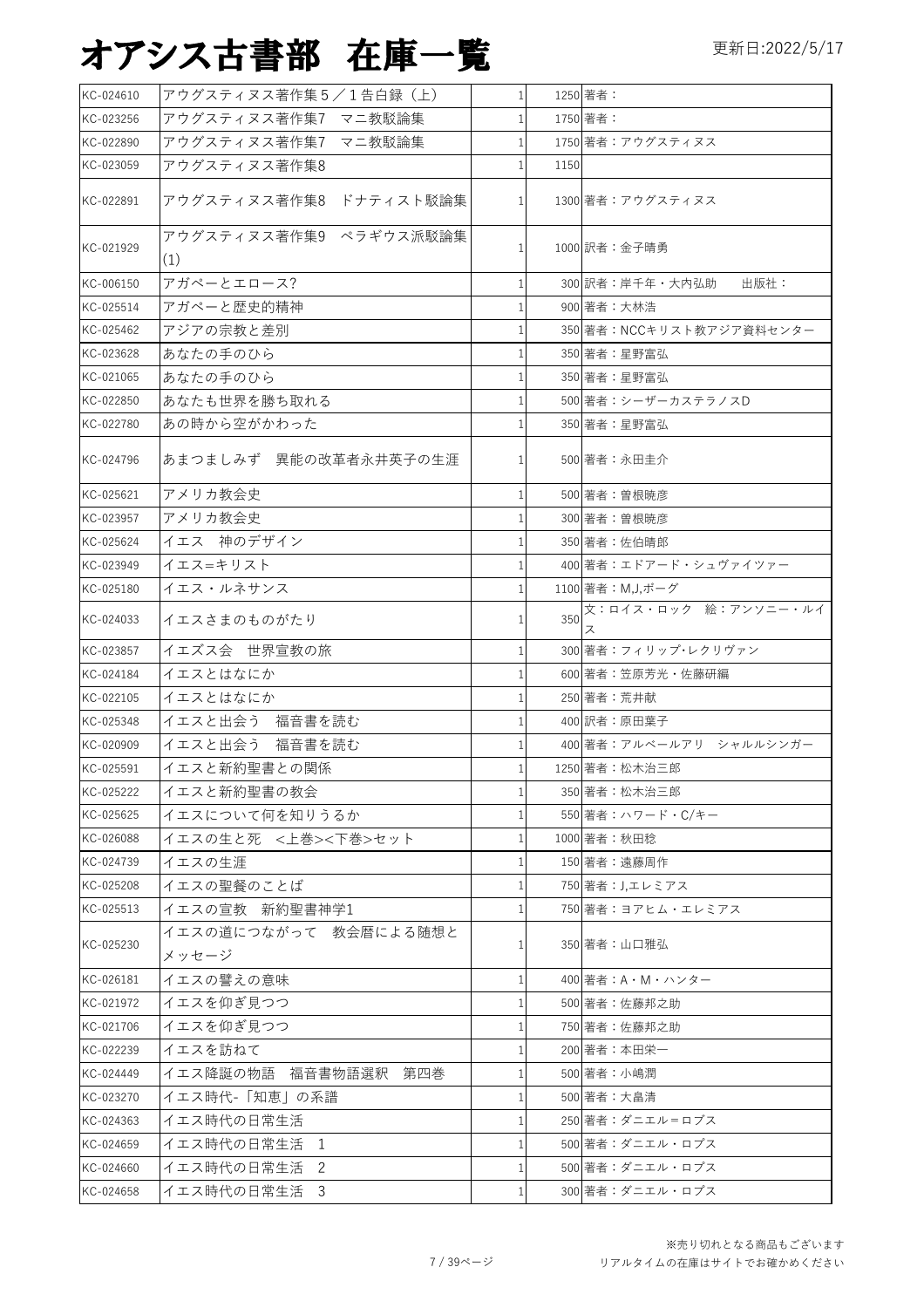| KC-025399 | イエス時代の日常生活1                     | $1\vert$       |       | 500 著者:ダニエル=ロプス         |
|-----------|---------------------------------|----------------|-------|-------------------------|
| KC-025398 | イエス時代の日常生活2                     | 1              |       | 500 著者:ダニエル=ロプス         |
| KC-025397 | イエス時代の日常生活3                     | $\mathbf{1}$   |       | 500 著者:ダニエル゠ロプス         |
| KC-024262 | イエス伝詩集                          | $1\vert$       |       | 500 著者:尾崎安編訳            |
| KC-024441 | イエス伝詩集・信仰詩集                     | $\mathbf{1}$   |       | 250 編者:尾崎安              |
| KC-024276 | イエス伝詩集・信仰詩集                     | 1              |       | 750 著者:尾崎安編訳            |
| KC-021527 | イギリスメゾディズム研究                    | 1              |       | 750 著者:山中弘              |
| KC-021410 | イギリス革命の宗教思想                     | $\mathbf{1}$   |       | 1500 著者:山田園子            |
| KC-025199 | イギリス宗教史                         | 1              |       | 500 著者:浜林正夫             |
| KC-022324 | イスラエル古代史                        | $\mathbf{1}$   |       | 4000 著者: Rドゥヴォー         |
| KC-022561 | イスラエル史 上下                       | $\mathbf{1}$   |       | 1000 著者:ジョンブライト         |
| KC-026136 | イスラエル史 (下)                      | $\mathbf{1}$   |       | 400 著者: J ・ブライト         |
| KC-022666 | イスラエル予言者の神学                     | 1              |       | 1000 著者:浅野順一            |
| KC-026128 | イスラエル豫言者の神學                     | $\mathbf{1}$   |       | 750 著者:浅野順一             |
| KC-023095 | イタリア語聖書                         | $\mathbf{1}$   | 500   |                         |
| KC-022714 | イタリア語聖書                         | $\mathbf{1}$   | 1250  |                         |
| KC-021153 | いとちいさき者の神                       | $\mathbf{1}$   |       | 350 著者:Wショットロフ Wシュテーゲマン |
| KC-023550 | いのちを深く考える 上下巻セット                | 1              |       | 900 編者:ルーテル神学大学教職神学セミナー |
| KC-020409 | いま宗教に何が起こっているのか                 | $\mathbf{1}$   |       | 90 著者:島田裕巳              |
| KC-023493 | イライジャの天使 ハヌカとクリスマスの物語           | $\mathbf{1}$   |       | 350 著者: マイケル・J・ローゼン     |
| KC-023492 | イライジャの天使 ハヌカとクリスマスの物語           | $\mathbf{1}$   |       | 350 著者: マイケル・J・ローゼン     |
| KC-025201 | イングランドの宗教                       | $\mathbf{1}$   |       | 1500 著者: 塚田理            |
| KC-025137 | イングランド文化と宗教伝統                   | 1 <sup>1</sup> |       | 250 著者:野谷啓二             |
| KC-021672 | ウィリアム・ブレイクとキリスト教                | 1              |       | 1750 著者:小鷲直治            |
| KC-021873 | ウェスアレン 神学事典                     | 1              | 4000  |                         |
| KC-022508 | ウェスレアン 神学事典                     | 1              | 3500  |                         |
| KC-022512 | ウェスレアン 聖書注解 4巻セット               | $\mathbf{1}$   | 10000 |                         |
| KC-020911 | ウェスレアン聖書註解 旧約篇 1~4巻セット          | 1 <sup>1</sup> |       | 10000 イムマヌエル綜合伝道団       |
| KC-020912 | ウェスレアン聖書註解 新約篇 1~4巻セット          | 1 <sup>1</sup> |       | 10000 イムマヌエル綜合伝道団       |
| KC-022828 | ウェスレイ日記 1~4                     | $\mathbf{1}$   |       | 4000 訳者:山口徳夫            |
| KC-025947 | ウェスレーの生涯と神学                     | $\mathbf{1}$   |       | 1000 著者:野呂芳男            |
| KC-026020 | ウェスレーの組織神学 (2)                  | $\mathbf{1}$   |       | 500 著者:韓永泰              |
| KC-022637 | ウェスレーバイブル注解 第三巻マタイの福音<br>書      | $\mathbf{1}$   | 1000  |                         |
| KC-024106 | ウェスレー神学の実際問題                    | 1              |       | 1100 著者:メアリーアリステニー      |
| KC-023811 | ウェスレー神学の実際問題                    | 1              |       | 1000 著者:メアリー・アリス・テニー    |
| KC-025360 | ウェスレー神学の実際問題-ウェスレーの目指し<br>た世界像- | $\mathbf{1}$   |       | 750 著者:メアリー・アリス・テニー     |
| KC-025592 | ウェスレー神学の中心問題                    | $\mathbf{1}$   |       | 200 著者: G.A.ターナー        |
| KC-023812 | ウェスレー神学の中心問題                    | $\mathbf{1}$   |       | 750 著者: ジョージ・アレン・ターナー   |
| KC-021798 | ウェスレー神学の中心問題                    | 1              |       | 400 著者: GA ターナー         |
| KC-021797 | ウェスレー神学の中心問題                    | $\mathbf{1}$   |       | 400 著者: GA ターナー         |
| KC-026090 | ウェスレー神学入門 全き救いへの道               | $\mathbf{1}$   |       | 1500 著者:W・L・デュエル        |
| KC-025950 | ウェスレー神学入門 全き救いへの道               | $1\vert$       |       | 1250 著者: W · L · デュウエル  |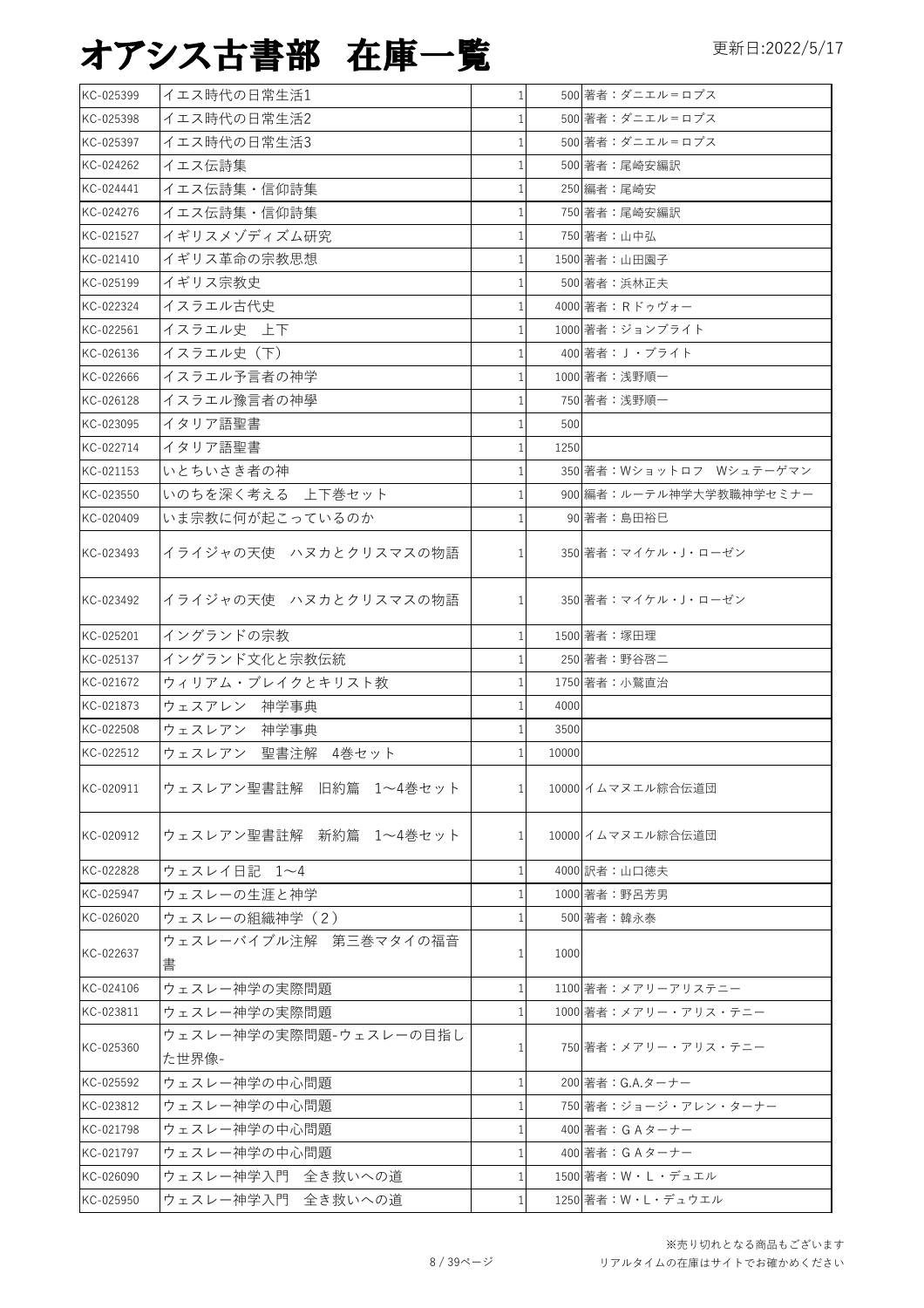| KC-024783 | ウェンライト詩集                              | 1 <sup>1</sup> |     | 250 著者: S · H · ウェンライト     |
|-----------|---------------------------------------|----------------|-----|----------------------------|
| KC-024696 | ウオッチマン・ニー全集                           | $\mathbf{1}$   |     | 950 著者:ウオッチマン・ニー           |
| KC-024200 | エコロジーとキリスト教                           | 1              |     | 700 著者:富坂キリスト教センター編        |
| KC-023420 | エッセンシャル 聖書辞典                          | 1              |     | 700 著者:                    |
| KC-023421 | エッセンシャル 聖書辞典                          | 1              |     | 800 著者:                    |
| KC-024435 | エバからマリアまで 聖書の歴史を担った女性<br>たち           | 1              |     | 150 著者:一色義子                |
| KC-021701 | エプワース聖書注解12 ヨハネ黙示録                    | $\mathbf{1}$   |     | 750 著者:ラルフアール              |
| KC-025818 | エペソ書講解説教                              | $\mathbf{1}$   |     | 500 著者:鷲山林蔵                |
| KC-021248 | エリヤのように                               | $\mathbf{1}$   |     | 700 著者:エリヤ会出版委員会           |
| KC-025312 | エレミヤ書・哀歌19                            | $\mathbf{1}$   |     | 1000 著者: R. デヴィドソン         |
| KC-025197 | エレミヤ書・哀歌19                            |                |     | 1000 著者:R,デヴィドソン           |
| KC-025467 | エレミヤ書哀歌                               | $\mathbf{1}$   |     | 400 著者: H.T.クイスト           |
|           |                                       |                |     | 著者: G.S. レイノルズ 出版社:株式会     |
| KC-007225 | オペラント心理学入門                            | 1              | 250 | 社サイエンス社                    |
| KC-025422 | オルガンの文化史                              | $\mathbf{1}$   |     | 500 著者:赤井励                 |
| KC-025429 | オルガンの名曲                               | $\mathbf{1}$   |     | 500 著者: V・ルーカス             |
| KC-025242 | オン・ザ・ウェイ教会                            | 1              |     | 300 著者: ジャック・W・ヘイフォード      |
| KC-025943 | カール・バルト 教会教義学 神の言葉2/1<br>神<br>の啓示<中>  | 1              |     | 1250 訳者:吉永正義               |
| KC-025945 | カール・バルト 教会教義学 神の言葉2/2 神<br>の啓示<下>     | 11             |     | 1500 訳者:吉永正義               |
| KC-025944 | カール・バルト 教会教義学 神の言葉2/4 教<br>会の宣教       | $\mathbf{1}$   |     | 1000 訳者:吉永正義               |
| KC-025843 | カール・バルト 使徒的人間                         | 1              |     | 850 著者:富岡幸一郎               |
| KC-024567 | カール・バルトのキリスト論研究                       | $\mathbf{1}$   |     | 1000 著者:寺園喜基               |
| KC-025942 | カール・バルトの人間論                           | 1              |     | 900 著者:上田光正                |
| KC-024565 | カール・バルトの人間論                           | $\mathbf{1}$   |     | 750 著者:上田光正                |
| KC-026157 | カール・バルト著作集 7                          | 1              |     | 750 著者:カール・バルト             |
| KC-025155 | カウンセリングの方法とライフサイクル                    | 1 <sup>1</sup> |     | 700 著者:三永恭平 平山正実           |
| KC-024061 | カトリック                                 | $\mathbf{1}$   |     | 700 著者: S·F·ブラウン、Kh·アナトリオス |
| KC-024637 | カラー キリスト教の歴史                          | $\mathbf{1}$   |     | 1500 著者:                   |
| KC-025610 | ガラテア人への手紙                             | 1              |     | 600 著者:佐竹明                 |
| KC-022796 | ガラテヤ書エペソ書11                           | $\mathbf{1}$   |     | 750 著者: 蓮見和男               |
| KC-022392 | カリスマ運動に答える                            | 1              | 500 |                            |
| KC-025065 | ガリラヤのイエシュー                            | $\mathbf{1}$   |     | 400 著者:山浦玄嗣                |
| KC-026060 | ガリラヤの春 イエスの足跡を慕って                     | 1              |     | 450 著者:牛山剛                 |
| KC-023417 | カルヴァン キリスト教綱要                         | $1\vert$       |     | 750 著者:                    |
| KC-012343 | カルヴァン キリスト教綱要<br>$\ddot{\phantom{0}}$ | $\mathbf{1}$   |     | 50 著者: 出版社:                |
| KC-025862 | カルヴァン キリスト教綱要<br>3/1                  | $\mathbf{1}$   |     | 250 訳者:渡辺信夫                |
| KC-023674 | カルヴァン<br>キリスト教綱要<br>3/1               | $\mathbf{1}$   |     | 300 著者:カルヴァン               |
| KC-025861 | カルヴァン<br>キリスト教綱要<br>3/2               | $\mathbf{1}$   |     | 250 訳者:渡辺信夫                |
| KC-023673 | カルヴァン<br>キリスト教綱要<br>3/2               | $\mathbf{1}$   |     | 300 著者:カルヴァン               |
| KC-025860 | カルヴァン<br>キリスト教綱要<br>4/1               | $\mathbf{1}$   |     | 250 訳者:渡辺信夫                |
| KC-023670 | カルヴァン<br>キリスト教綱要<br>4/1               | $\mathbf{1}$   |     | 300 著者:カルヴァン               |
| KC-025859 | 別巻・索引<br>カルヴァン キリスト教綱要                | $\mathbf{1}$   |     | 300 訳者:渡辺信夫                |
| KC-025858 | カルヴァン<br>キリスト教綱要<br>別巻・索引             | 1              |     | 250 訳者:渡辺信夫                |
| KC-023669 | カルヴァン<br>キリスト教綱要 別巻・索引                | $\mathbf{1}$   |     | 150 著者:カルヴァン               |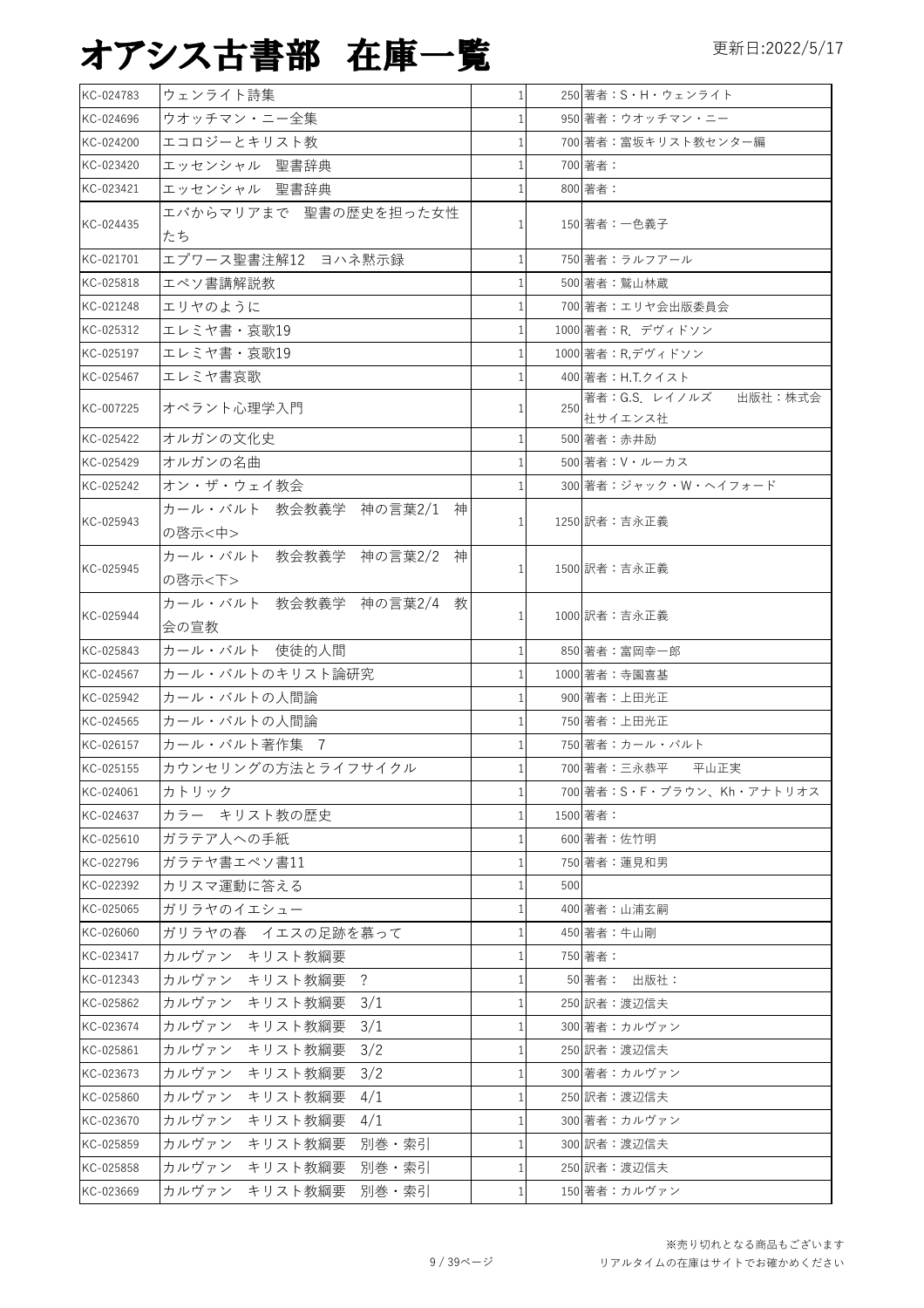| KC-023671 | カルヴァン キリスト教綱要1          | 1 <sup>1</sup> |      | 300 著者:カルヴァン               |
|-----------|-------------------------|----------------|------|----------------------------|
| KC-023668 | カルヴァン キリスト教綱要1          | $\mathbf{1}$   |      | 300 著者:カルヴァン               |
| KC-023672 | カルヴァン キリスト教綱要2          | 1              |      | 300 著者:カルヴァン               |
| KC-021496 | カルヴァン キリスト教網要<br>1      | 1              |      | 600 訳者:渡辺信夫                |
| KC-021836 | カルヴァン キリスト教網要<br>2      | $\mathbf{1}$   |      | 500 訳者:渡辺信夫                |
| KC-021837 | カルヴァン<br>キリスト教網要<br>2   | 1              |      | 750 訳者: 渡辺信夫               |
| KC-021494 | カルヴァン<br>キリスト教網要<br>2   | $\mathbf{1}$   |      | 600 訳者:渡辺信夫                |
| KC-021834 | キリスト教網要<br>3/1<br>カルヴァン | 1              |      | 500 訳者:渡辺信夫                |
| KC-021841 | カルヴァン キリスト教網要<br>3/1    | $\mathbf{1}$   |      | 500 訳者:渡辺信夫                |
| KC-021498 | カルヴァン キリスト教網要<br>3/2    | 1              |      | 500 訳者: 渡辺信夫               |
| KC-021492 | 3/2<br>カルヴァン キリスト教網要    | $\mathbf{1}$   |      | 750 訳者:渡辺信夫                |
| KC-021497 | カルヴァン キリスト教網要<br>4/1    | 1              |      | 600 訳者:渡辺信夫                |
| KC-021493 | カルヴァン キリスト教網要<br>4/2    | $\mathbf{1}$   |      | 600 訳者:渡辺信夫                |
| KC-022280 | カルヴァン キリスト教網要<br>別巻     | $\mathbf{1}$   |      | 250 編者:渡辺信夫                |
| KC-021840 | カルヴァン キリスト教網要<br>別巻索引   | $\mathbf{1}$   |      | 400 編者:渡辺信夫                |
| KC-021495 | カルヴァン キリスト教網要 別館索引      | 1              |      | 500 編者: 渡辺信夫               |
| KC-022358 | カルヴァン 新約聖書註解 8 コリント前書   | $\mathbf{1}$   |      | 1400 訳者:田辺保                |
|           | カルヴァンキリスト教網要 1-4巻+別巻 計7 |                |      |                            |
| KC-022935 | 巻セット                    | $\mathbf{1}$   | 3500 |                            |
| KC-022488 | カルヴァン時代ジュネーブ            | $\mathbf{1}$   |      | 700 著者: EWモンター             |
| KC-020943 | ガンに生かされて                | 1              |      | 250 著者:飯島夏樹                |
|           |                         |                |      | 文:メリー・ジョスリン 絵:アリソン・ワ       |
| KC-024024 | きかせてくださいマリアさま           | 1              | 300  | イセンフェルト                    |
| KC-005969 | キャロリングの夜のことなど           | $\mathbf{1}$   |      | 100 著者:由木菖出版社:株式会社文芸社      |
| KC-021364 | きよい手を上げよ                | 1              |      | 1000 著者:アーサー・ウォリス          |
| KC-026134 | きょうを生きる言葉 一日一篇          | 1              | 500  | 編者:大宮溥、小塩トシ子、関正勝、深田未<br>来生 |
| KC-024396 | きょうを生きる言葉 一日一篇          | $\mathbf{1}$   |      | 200 著者:大宮溥 他               |
| KC-021885 | きよめと再臨 朝比奈寛説教選集 第4巻     | 1              |      | 750 著者:朝比奈寛                |
| KC-021887 | きよめと宣教 朝比奈寛説教選集 第2巻     | $\mathbf{1}$   |      | 750 著者:朝比奈寛                |
| KC-022950 | きよめの追求                  | $1\vert$       |      | 500 著者:朝比奈寛                |
| KC-024798 | キリガイ                    | 1              |      | 400 編者:有馬平吉                |
| KC-023921 | ギリシア正教入門                | 1              |      | 300 著者:高井寿雄                |
| KC-022170 | キリストこそ我が救い              | $\mathbf{1}$   |      | 1000 編者:日本伝道150年記念行事準備委員会  |
| KC-008063 | キリストの季節を夢見て             | 1              |      | 50 著者:金安信<br>出版社:プレイズ出版    |
| KC-021366 | キリストの教会                 | 1              |      | 500 著者:岡田稔                 |
| KC-024614 | キリストの死 新約聖書・説教・神学における   | $\mathbf{1}$   |      | 1250 著者:ジェームス・デニー          |
|           | 贖罪                      |                |      |                            |
| KC-026194 | キリストの勝利ローマ人の物語14        | 1 <sup>1</sup> |      | 800 著者:塩野七生                |
| KC-024574 | キリストへの信従                | $\mathbf{1}$   |      | 600 著者:R·シュトゥルンク           |
| KC-023534 | キリストへの信従                | $\mathbf{1}$   |      | 750 著者: R.シュトゥルンク          |
| KC-020717 | キリスト教                   | 1              |      | 60 著者:SFブラウン               |
| KC-025154 | キリスト教カウンセリングとは何か        | $\mathbf{1}$   |      | 700 著者:三永恭平 平山正実           |
| KC-025442 | キリスト教がよくわかる本            | 1              |      | 200 著者:井上洋治                |
| KC-024381 | キリスト教とイスラム教             | $\mathbf{1}$   |      | 100 著者:ひろさちや               |
| KC-024850 | キリスト教とは何か               | 1              |      | 300 著者:管円吉                 |
| KC-023690 | キリスト教と欧米文化              | 1 <sup>1</sup> | 1400 |                            |
| KC-026189 | キリスト教の基礎講座              | $\mathbf{1}$   |      | 400 著者:ジェラルドB.スタントン        |
| KC-022323 | キリスト教の起源                | $\mathbf{1}$   |      | 1000 著者:藤巻充                |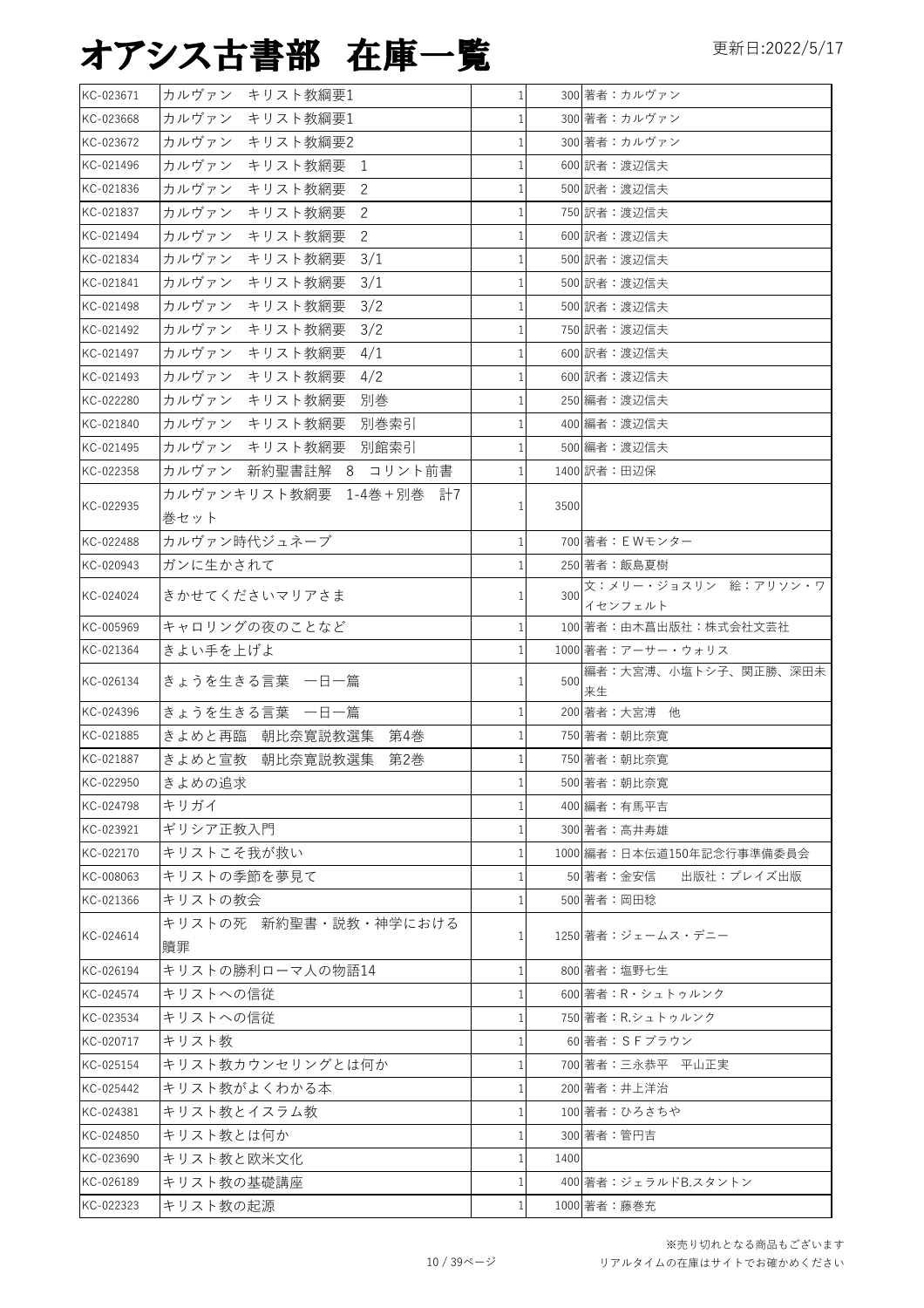| KC-021059 | キリスト教の近代性                  | 1 <sup>1</sup> | 500 著者:森田雄三郎         |
|-----------|----------------------------|----------------|----------------------|
| KC-024268 | キリスト教の源流                   | $\mathbf{1}$   | 750 著者:石原謙           |
| KC-013377 | キリスト教の源流                   | $\mathbf{1}$   | 200 書写:石原謙           |
| KC-021540 | キリスト教の源流 ヨーロッパキリスト教史上<br>巻 | 1              | 750 著者:石原謙           |
| KC-025136 | キリスト教の現代的展開                | $\mathbf{1}$   | 150 著者:古屋安雄          |
| KC-025844 | キリスト教の根拠と本質                | 1              | 400 編者:八木誠一          |
| KC-024494 | キリスト教の思想                   | $\mathbf{1}$   | 150 著者:清水義樹          |
| KC-024236 | キリスト教の思想                   | 1              | 300 著者:清水義樹          |
| KC-021539 | キリスト教の展開 ヨーロッパキリスト教史下<br>巻 | 1              | 750 著者:石原謙           |
| KC-024399 | キリスト教の伝統形成者                | $\mathbf{1}$   | 500 著者:K・T・マクネイル     |
| KC-026106 | キリスト教音楽の歴史                 | $\mathbf{1}$   | 550 著者: 辻荘一          |
| KC-024561 | キリスト教概説                    | $\mathbf{1}$   | 300 著者:米倉充           |
| KC-024840 | キリスト教概論                    | $\mathbf{1}$   | 600 編者:浅野順一          |
| KC-024512 | キリスト教概論                    | $\mathbf{1}$   | 250 著者:              |
| KC-021896 | キリスト教概論                    | 1              | 750 著者:古川敬康          |
| KC-023267 | キリスト教概論 浅野順一編              | 1              | 750 著者:              |
| KC-024514 | キリスト教教育の探求                 | $\mathbf{1}$   | 1750 著者:             |
| KC-024170 | キリスト教教義史概説                 | $\mathbf{1}$   | 1000 著者: K·バイシュラーク   |
| KC-019921 | キリスト教教父著作集 22殉教者行伝         | 1              | 2300 訳者:土岐正策 健司      |
| KC-022601 | キリスト教教父著作集3/1 エイレナイオス3     | $\mathbf{1}$   | 1350 訳者:小林稔          |
| KC-022603 | キリスト教教父著作集3/2 エイレナイオス4     | 1              | 1650 訳者:小林稔          |
| KC-025924 | キリスト教教理史                   | $\mathbf{1}$   | 1000 著者:ルイス・ベルコフ     |
| KC-021609 | キリスト教慶弔学事典 婚&葬             | 1              | 1000 著者:小畑進          |
| KC-025896 | キリスト教史1古代                  | $\mathbf{1}$   | 1000 著者:藤代泰三         |
| KC-025443 | キリスト教史1 2 3 4              | 1              | 2500 著者: W・ウォーカー     |
| KC-025259 | キリスト教史1 初代教会               | $\mathbf{1}$   | 400 著者:J・ダニエルー       |
| KC-025264 | キリスト教史10 現代世界とキリスト教の発展     | $\mathbf{1}$   | 400 著者: J·T·エリス他     |
| KC-025255 | キリスト教史11 現代に生きる教会          | $\mathbf{1}$   | 400 著者: J・ハヤール他      |
| KC-025587 | キリスト教史1古代教会                | $\mathbf{1}$   | 1000 著者:ウィリストン・ウォーカー |
| KC-025260 | キリスト教史2 秩父時代               | 1              | 400 著者:H・I・マルー       |
| KC-025256 | キリスト教史3 中世キリスト教の成立         | $\mathbf{1}$   | 400 著者:M・D・ノウルズ他     |
| KC-021427 | 中世キリスト教の成立<br>キリスト教史3      | $\mathbf{1}$   | 1000 著者:MDノウルズ他      |
| KC-025261 | キリスト教史4 中世キリスト教の発展         | $\mathbf{1}$   | 400 著者:M・D・ノウルズ他     |
| KC-025272 | キリスト教史5<br>信仰分裂の時代         | 1              | 400 著者:H·テュヒレ他       |
| KC-025266 | キリスト教史6 バロック時代のキリスト教       | $\mathbf{1}$   | 400 著者:H·テュヒレ他       |
| KC-025263 | キリスト教史7 啓蒙と革命の時代           | $\mathbf{1}$   | 400 著者:L・J・ロジエ他      |
| KC-025262 | キリスト教史8 ロマン主義時代のキリスト教      | $\mathbf{1}$   | 400 著者:B・ド・ソーヴィニー    |
| KC-025265 | キリスト教史9 主義とキリスト教           | 1              | 400 著者: R・オーベール他     |
| KC-022240 | キリスト教史への旅                  | $\mathbf{1}$   | 250 著者:佐藤哲典          |
| KC-022215 | キリスト教社会倫理概説                | $\mathbf{1}$   | 600 著者:H・D・ヴェントラント   |
| KC-021666 | キリスト教社会倫理概説                | $\mathbf{1}$   | 750 著者:S.H.フランクリン    |
| KC-025311 | キリスト教諸教会とデモクラシー            | $\mathbf{1}$   | 300 訳者:山本俊樹 大澤麦      |
| KC-022382 | キリスト教信仰                    | 1              | 250 著者:ブローシュ         |
| KC-023197 | キリスト教信仰の探求                 | $\mathbf{1}$   | 1250 著者: WTパーカイザー    |
| KC-024858 | キリスト教信仰入門                  | 1              | 500 編者:後藤憲正          |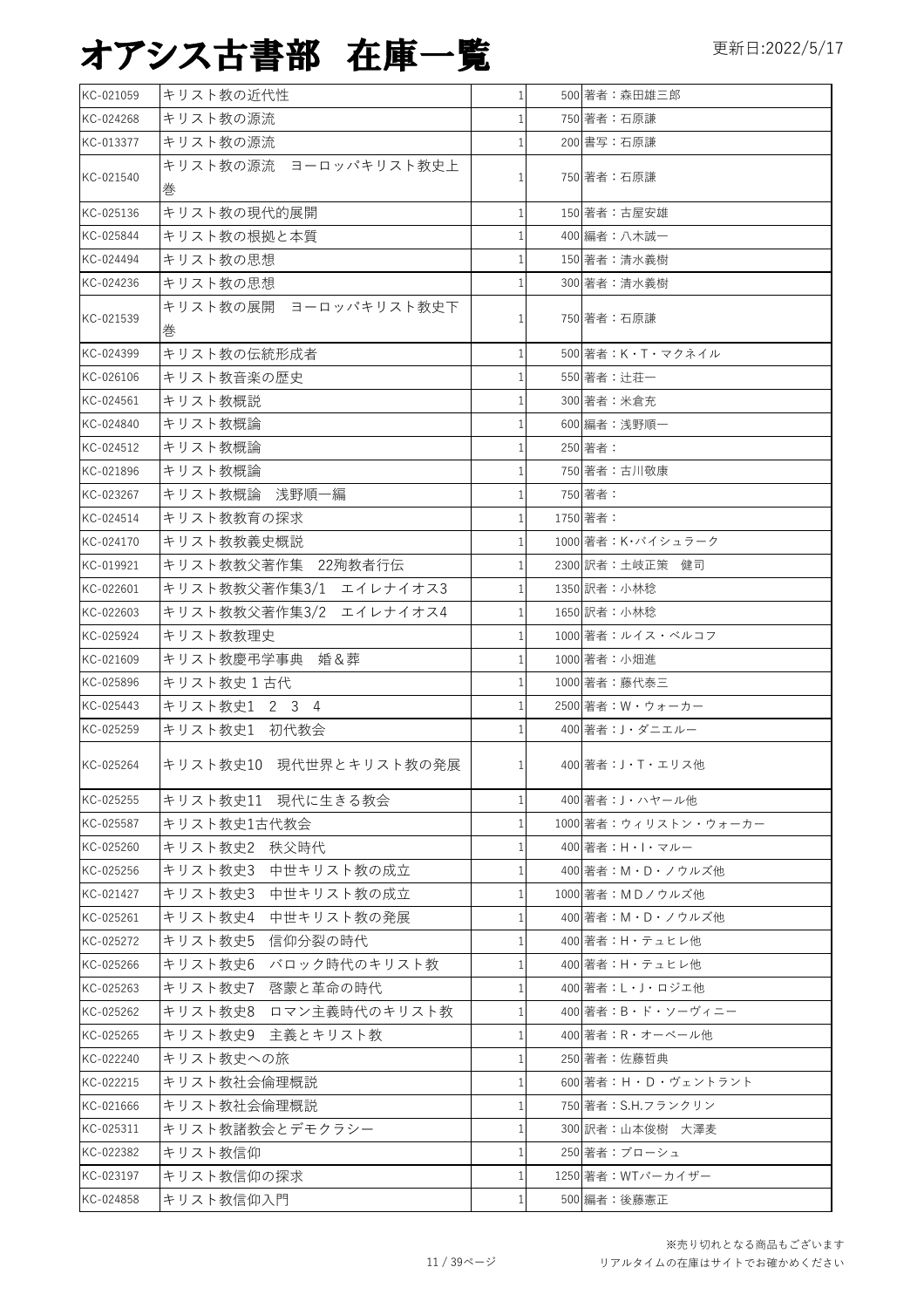| KC-024140 | キリスト教神学                   | $\mathbf{1}$ |       | 750 著者: WMホートン                   |
|-----------|---------------------------|--------------|-------|----------------------------------|
| KC-024428 | キリスト教神学 世界教会的研究           |              |       | 450 著者:W・M・ホートン                  |
| KC-023251 | キリスト教神学 第1巻               |              |       | 2500 著者:ミラード・J・エリクソン             |
| KC-025205 | キリスト教神学概論                 |              |       | 1000 著者:佐藤敏夫                     |
| KC-024727 | キリスト教神学概論                 |              |       | 1250 著者:佐藤敏夫                     |
| KC-021911 | キリスト教神学概論                 |              | 1500  |                                  |
| KC-022793 | キリスト教神学辞典                 |              |       | 500 編者: Mハルバーソン                  |
| KC-023685 | キリスト教人名辞典                 |              | 7500  |                                  |
| KC-020918 | キリスト教人名辞典                 |              | 10000 |                                  |
| KC-023683 | キリスト教大事典                  |              | 3500  |                                  |
| KC-022879 | キリスト教大事典                  | 1            | 2500  |                                  |
| KC-021777 | キリスト教大事典                  |              | 1500  |                                  |
| KC-026177 | キリスト教大辞典                  |              |       | 2500 著者: 教文館                     |
| KC-025326 | キリスト教入門 キリスト者の信仰1         |              |       | 450 著者:矢内原忠雄                     |
| KC-023687 | キリスト教文学の世界 全22巻 (14,15巻欠) |              | 5000  |                                  |
| KC-021966 | キリスト教牧会の歴史                |              |       | 1500 著者: JTマクニール                 |
| KC-003441 | キリスト教倫理?                  |              |       | 200 訳者:鈴木正久<br>出版社:新教出版社         |
| KC-022794 | キリスト教倫理辞典                 |              |       | 500 編者:佐藤敏夫 大木英夫                 |
| KC-020992 | キリスト教礼拝史                  |              |       | 2000 著者: Wナーゲル                   |
| KC-021529 | キリスト教礼拝辞典                 |              |       | 1000 編者:岸本羊一 北村宗次                |
| KC-024865 | キリスト者から見る                 |              |       | 400 著者:いのちのことば社                  |
| KC-021033 | キリスト者から見る<天皇の代替わり>        |              |       | 420 編者:「教会と政治」フォーラム              |
| KC-021032 | キリスト者から見る<天皇の代替わり>        | $\mathbf{1}$ |       | 420 編者:「教会と政治」フォーラム              |
| KC-021031 | キリスト者から見る<天皇の代替わり>        |              |       | 420 編者:「教会と政治」フォーラム              |
| KC-026039 | キリスト者の倫理                  |              |       | 750 著者:ジョン・マーレイ                  |
| KC-024656 | キリスト者の倫理                  |              |       | 750 著者:ジョン・マーレイ                  |
| KC-023212 | キリスト者の倫理                  |              |       | 600 著者:ジョンマーレイ                   |
| KC-024828 | キリスト者への問い                 |              |       | 600 著者:松谷好明                      |
| KC-022493 | キリスト信仰の本質                 |              |       | 250 著者:高橋三郎                      |
| KC-022553 | キリスト伝                     |              |       | 2000 著者:ジュゼッペリッチョッテイ             |
| KC-022120 | キリスト伝                     |              |       | 600 著者:ゼームズ・ストーカー                |
| KC-022023 | キリスト伝                     |              |       | 900 著者:ジェームズストーカー                |
| KC-026121 | キリスト論                     |              |       | 1100 著者:清水義樹                     |
| KC-025596 | キリスト論                     |              |       | 750 著者:清水義樹                      |
| KC-020568 | キリスト論                     |              |       |                                  |
|           | キリスト論要綱                   |              |       | 130 著者:G・ネラン<br>1500 著者:W・パネンベルク |
| KC-024607 |                           |              |       |                                  |
| KC-022113 | クリスチャンライフ入門全8巻            |              |       | 1000 監修:羽鳥明                      |
| KC-022268 | クリスチャン新生活事典               |              | 1000  |                                  |
| KC-021634 | クリスチャン生活事典                |              | 500   | 著者:木原悦子 絵:ヤン・ピエンコフス              |
| KC-023580 | クリスマス                     |              | 350   | キー                               |
| KC-023566 | クリスマス                     |              |       | 300 著者:原田陽子                      |
| KC-022242 | クリスマス・ブック 光               |              |       | 400 編者:小塩節・トシ子                   |
| KC-023484 | クリスマスどうわ ほしのおくりもの         |              |       | 300 著者:みつはらゆり                    |
| KC-023585 | クリスマスにはおひげがいっぱい!?         |              |       | 300 著者:ロジャー・デュボアザン               |
| KC-023564 | クリスマスにやってくるのは?            |              |       | 350 著者:K.バンクス 絵:G.ハレンスレーベン       |
| KC-023563 | クリスマスのくちぶえ                |              |       | 300 著者:武市八十雄 絵:太田大八              |
| KC-023561 | クリスマスのくちぶえ                |              |       | 300 著者:武市八十雄 絵:太田大八              |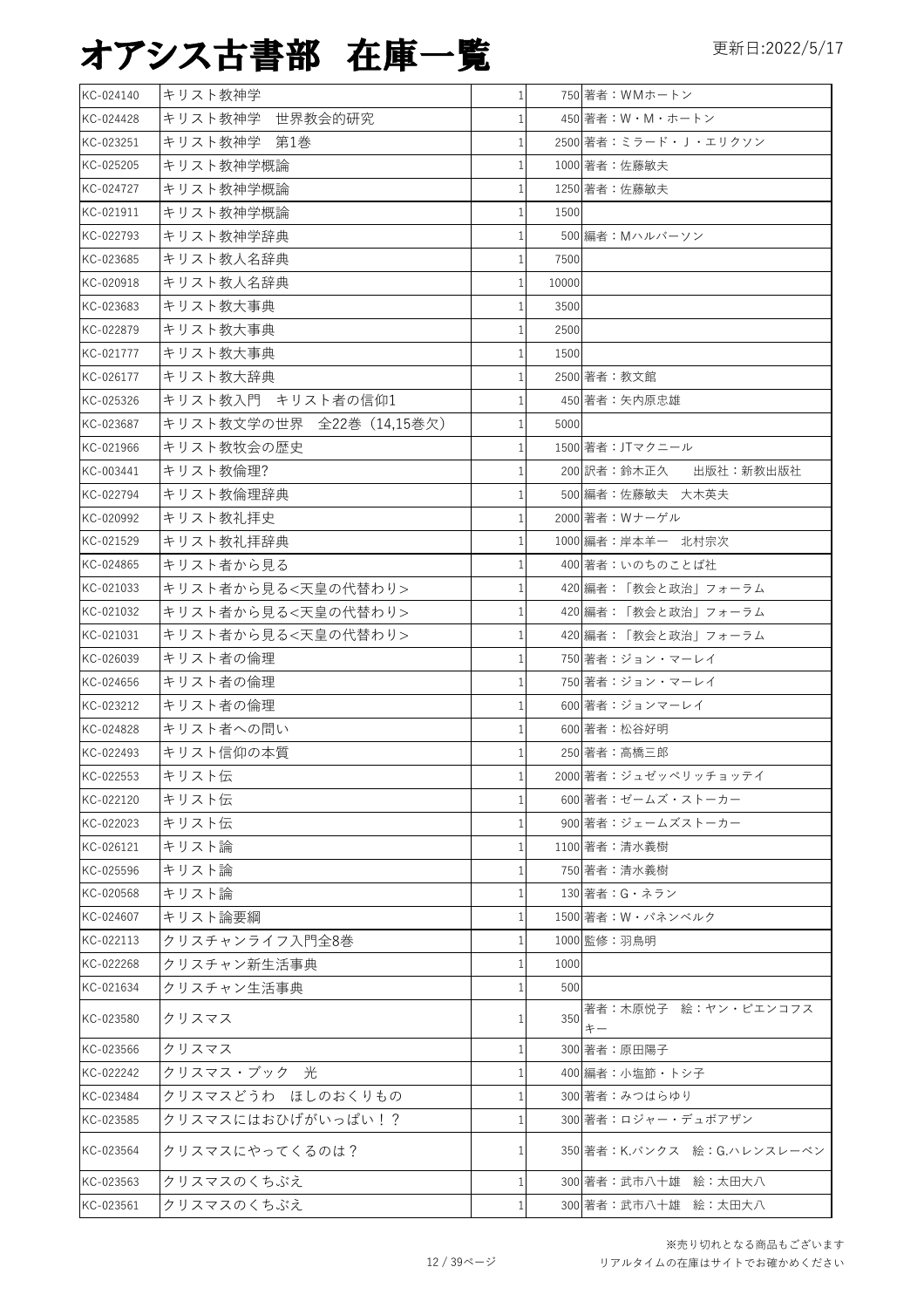| KC-023508 | クリスマスまであと九日                | $\mathbf{1}$ | 350 著者:エッツ&ラバスティダ                |
|-----------|----------------------------|--------------|----------------------------------|
| KC-024751 | クリマン キリストと時                | 1            | 350 著者: 0・クリマン                   |
| KC-023509 | クルミわりにんぎょう                 | 1            | 350 著者:                          |
| KC-025552 | ケズィック52週                   | 1            | 400 著者: ジョージ・B・ダンカン              |
| KC-023637 | ケセン語訳 新約聖書 マタイによる福音書       | 1            | 1750 訳者:山浦玄嗣                     |
| KC-023638 | ケセン語訳 新約聖書 マタイによる福音書2      | $\mathbf{1}$ | 1750 訳者:山浦玄嗣                     |
| KC-021187 | ケンブリッジ旧約聖書注解1              | $\mathbf{1}$ | 1000 著者:Rデヴィッドソン                 |
| KC-021194 | ケンブリッジ旧約聖書注解17             | $\mathbf{1}$ | 1000 著者: EWニコルソン                 |
| KC-023942 | ケンブリッジ旧約聖書注解17<br>エレミヤ書    | $\mathbf{1}$ | 350 著者:E・W・ニコルソン                 |
| KC-023934 | ケンブリッジ旧約聖書注解17<br>エレミヤ書    | $\mathbf{1}$ | 500 著者:E・W・ニコルソン                 |
| KC-023933 | ケンブリッジ旧約聖書注解17<br>エレミヤ書    | $\mathbf{1}$ | 350 著者:E・W・ニコルソン                 |
| KC-023932 | ケンブリッジ旧約聖書注解17<br>エレミヤ書    | $\mathbf{1}$ | 750 著者:E・W・ニコルソン                 |
| KC-022886 | ケンブリッジ旧約聖書注解17<br>エレミヤ書    | 1            | 1000 著者: E.W.ニコルソン               |
| KC-023946 | ケンブリッジ旧約聖書注解3<br>レビ記       | $\mathbf{1}$ | 450 著者: J.R.ポーター                 |
| KC-022885 | ケンブリッジ旧約聖書注解3<br>レビ記       | 1            | 600 著者:J.R.ポーター                  |
| KC-021195 | ケンブリッジ旧約聖書注解6              |              | 500 著者: IMミラー GMタッカー             |
| KC-023947 | ケンブリッジ旧約聖書注解6<br>ヨシュア記     | 1            | 450 著者: I · M · ミラー、G · M · タッカー |
| KC-023937 | ケンブリッジ旧約聖書注解6<br>ヨシュア記     | $\mathbf{1}$ | 350 著者: I · M · ミラー、G · M · タッカー |
| KC-023948 | ケンブリッジ旧約聖書注解9 列王記          | 1            | 800 著者: J.ロビンソン                  |
| KC-023941 | ケンブリッジ旧約聖書注解9 列王記          | 1            | 400 著者: J.ロビンソン                  |
| KC-022116 | ここに愛が                      |              | 500 著者:本田弘慈                      |
|           |                            | 1            |                                  |
| KC-025403 | こころの旅                      | 1            | 350 著者:神谷美恵子                     |
| KC-021786 | こころを整えるしあわせレシピ             | 1            | 600 著者:渡邊義 奈都子                   |
| KC-021717 | こころを整えるしあわせレシピ             | 1            | 600 著者:渡邊義・奈都子                   |
| KC-008077 | この愛に捉えられて                  | $\mathbf{1}$ | 100 著者:野口和子<br>出版社:イーグレープ        |
| KC-008075 | この愛に捉えられて                  | $\mathbf{1}$ | 100 著者:野口愛子<br>出版社:イーグレープ        |
| KC-008071 | この愛に捉えられて                  |              | 100 著者:野口愛子<br>出版社:イーグレープ        |
| KC-025544 | この国のいやし                    |              | 400 著者: 滝元望                      |
| KC-024891 | この国のいやし                    |              | 350 著者: 滝元望                      |
| KC-008867 | この国のいやし 福音宣教における戦略的な霊      |              | 80 著者: 滝元望 出版社:ブレイズ出版            |
|           | 的戦い、とりなーと祈り<br>この世の富に忠実に   |              | 750 著者:大谷順彦                      |
| KC-021673 | この世の富に忠実に キリスト教倫理と経済社      |              |                                  |
| KC-026015 |                            |              | 500 著者:大谷順彦                      |
|           | 会                          |              |                                  |
| KC-026014 | この世の富に忠実に キリスト教倫理と経済社<br>会 |              | 750 著者:大谷順彦                      |
|           | この世的に生きるキリスト者ボンヘッファーの      |              |                                  |
| KC-025505 | 幻                          |              | 500 著者:マルティン・クスケ                 |
|           |                            |              | 750 著者:ジャン・バニエ                   |
| KC-025200 | コミュニティーゆるしと祝祭の場            |              | 450 著者:三浦綾子                      |
| KC-020941 | ごめんなさいといえる                 |              |                                  |
| KC-021083 | コリント後書                     |              | 400 著者:藤田昌直                      |
| KC-022071 | これだけが自慢                    |              | 500 著者:伊藤顕栄                      |
| KC-021352 | こんな美しい朝に                   |              | 400 著者:水野源三                      |
| KC-022224 | さいごの戦い                     |              | 200 著者: C S ルイス                  |
| KC-024235 | さまよえる日本宗教                  |              | 250 著者:山折哲雄                      |
| KC-023841 | さわやかにすこやかに                 |              | 150 著者:新井宏二                      |
| KC-023512 | サンタ・クロースからの手紙              |              | 350 著者:J・R・Rトールキン                |
| KC-023511 | サンタ・クロースからの手紙              | $\mathbf{1}$ | 350 著者: J·R·Rトールキン               |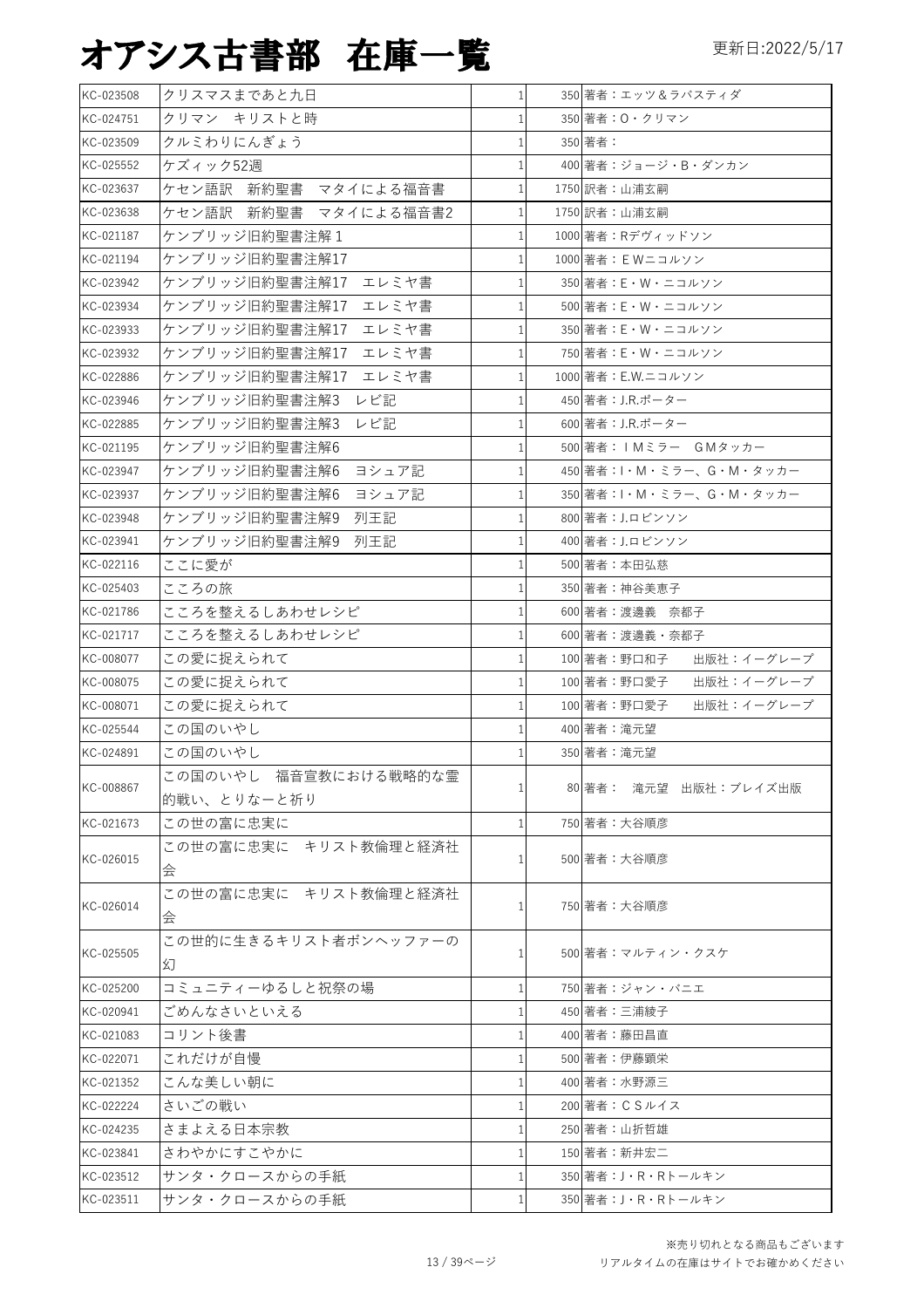| KC-024009 | サンタクロースとあったよる                     |              | 400  | 文:クレメント・クラーク・ムーア 絵:ホ<br>リー・ボビー |
|-----------|-----------------------------------|--------------|------|--------------------------------|
| KC-023586 | サンタさんといっしょに                       | 1            |      | 250 著者:あまんきみこ 絵:秋里信子           |
| KC-023588 | ジーザス・イン・ディズニーランド                  |              |      | 1200 著者:デイヴィッド・ライアン            |
| KC-021903 | シェラッター新約聖書講解3                     |              | 500  |                                |
| KC-023478 | しってる?くりすます                        |              |      | 250 著者:                        |
| KC-023477 | しってる?くりすます                        |              |      | 250 著者:                        |
| KC-023476 | しってる?くりすます                        |              |      | 250 著者:                        |
| KC-023475 | しってる?くりすます                        |              |      | 250 著者:                        |
| KC-023474 | しってる?くりすます                        |              |      | 250 著者:                        |
| KC-024731 | しもべとなった王 弟子たちのキリスト論               |              |      | 900 著者: C・ノーマン・クラウス            |
| KC-022946 | シュヴァイツァー著作集 第17巻 イエス伝研<br>究史の上    |              | 500  |                                |
| KC-022947 | シュヴァイツァー著作集 第19巻 イエス伝研<br>究史 下    |              | 500  |                                |
| KC-022527 | シュナッケンブルク 新約聖書の倫理的使言              |              |      | 250 著者:                        |
| KC-023909 | シュラッター 新約聖書講解1 マタイによる福<br>音書      | 1            |      | 900 訳者:蓮見和男                    |
| KC-022676 | シュラッター新約聖書講解1 マタイ                 | $\mathbf{1}$ |      | 1250 訳者:蓮見和男                   |
| KC-022618 | シュラッター新約聖書講解1 マタイによる福音<br>書       |              |      | 750 訳者:蓮見和男                    |
| KC-021571 | シュラッター新約聖書講解1 マタイによる福音<br>書       | $\mathbf{1}$ | 1000 |                                |
| KC-021483 | シュラッター新約聖書講解1 マタイによる福音<br>書       | 1            |      | 750 訳者:蓮見和男                    |
| KC-022465 | シュラッター新約聖書講解10 ピリピ・コロサ<br>イ・ピレモン書 | $\mathbf{1}$ |      | 600 訳者:蓮見和男・畑祐喜                |
| KC-021553 | シュラッター新約聖書講解10 ピリピコロサイ<br>ピレモン書   | 1            | 850  |                                |
| KC-021953 | シュラッター新約聖書講解13 ヤコブペテロユ<br>ダ書      | $1\vert$     |      | 750 訳者:蓮見和男                    |
| KC-024692 | シュラッター新約聖書講解1マタイによる福音書            | 1            |      | 750 著者:蓮見和男                    |
| KC-022674 | シュラッター新約聖書講解3<br>ルカ               | $\mathbf{1}$ |      | 750 訳者:登家勝也                    |
| KC-022675 | シュラッター新約聖書講解4<br>ヨハネ              |              |      | 1000 訳者:蓮見和男                   |
| KC-022461 | シュラッター新約聖書講解6 ローマ人への手紙            | 1            |      | 750 訳者:蓮見和男                    |
| KC-021573 | シュラッター新約聖書講解6 ローマ人への手紙            | 1            | 750  |                                |
| KC-022148 | シュラッター新約聖書講解9 ガラテヤ・エペソ            | 1            |      | 650 著者:シュラッター                  |
| KC-022463 | シュラッター新約聖書講解9 ガラテヤ・エペソ<br>書       | 1            |      | 750 訳者:蓮見和男・畑祐喜                |
| KC-021952 | シュラッター新約聖書講解9 ガラテヤエペソ書            |              |      | 750 訳者:蓮見和男 畑祐喜                |
| KC-022459 | シュラッター新約聖書講解別巻 自伝・総索引             | 1            |      | 400 訳者:蓮見和男訳編                  |
| KC-024141 | ジョンバニヤン                           | 1            |      | 500 著者:ロジャーシャロック               |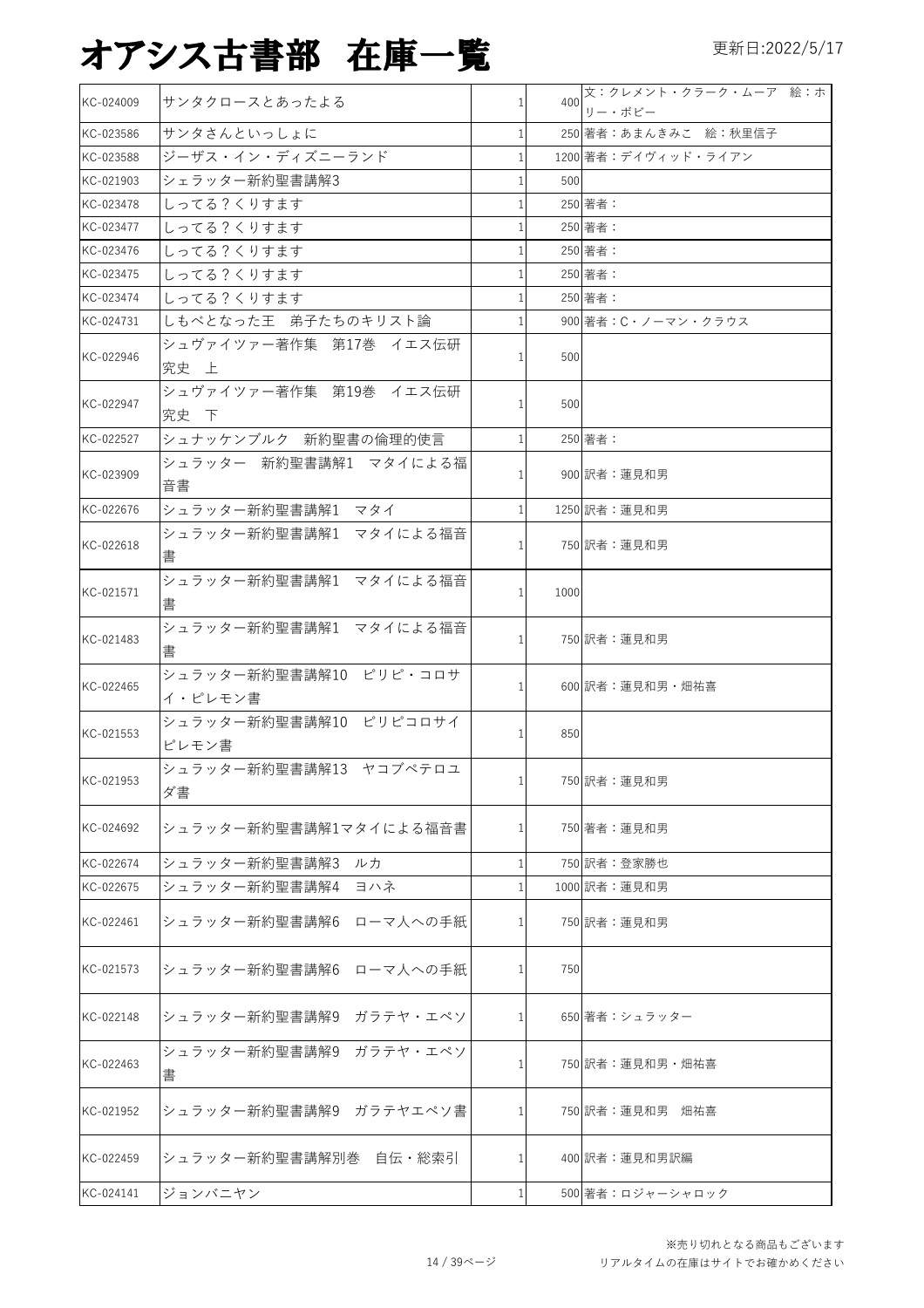| KC-022161 | ジョンバニヤン                | $\mathbf{1}$ |      | 1100 著者:ロジャーシャロック                                  |
|-----------|------------------------|--------------|------|----------------------------------------------------|
| KC-022735 | シリア語聖書                 |              | 1500 |                                                    |
| KC-022481 | シリーズ聖書から2 信仰           |              |      | 500 著者:H-Jヘルミッソン                                   |
| KC-024928 | スイス宗教改革史研究             |              |      | 500 著者:出村彰                                         |
| KC-023494 | せいなるよるのたからもの           |              |      | 300 著者:クドウあや                                       |
| KC-024989 | そのとき、被災障害者は・・・         |              |      | 400 著者:いのちのことば社                                    |
| KC-023099 | ソマリア語 新約聖書             |              | 150  |                                                    |
| KC-023093 | ソマリア語 新約聖書             |              | 150  |                                                    |
| KC-024497 | ただひとつの慰め               |              |      | 250 著者: W・ガウルーズ                                    |
| KC-023495 | たのしい聖書オペレッタ            |              |      | 300 著者:                                            |
| KC-024816 | たましいのケア 病む人のかたわらに      |              |      | 300 著者:藤井理恵・藤井美和                                   |
| KC-024807 | たましいのケア 病む人のかたわらに      |              |      | 400 著者:藤井理恵・藤井美和                                   |
| KC-020924 | だれが罪を赦せるか              |              |      | 250 著者:デビッドしトンプソン                                  |
| KC-022914 | ティリッヒの人間理解             |              |      | 1000 著者:茂洋                                         |
| KC-025836 | ドイツ現代史とキリスト教 ナチズムから冷戦  |              |      | 1000 著者:河島幸夫                                       |
|           | 体制へ                    | $1\vert$     |      |                                                    |
| KC-023130 | ドイツ語聖書                 |              | 750  |                                                    |
| KC-026198 | ドイツ宗教改革                |              |      | 600 著者:渡辺茂                                         |
| KC-021570 | ドイツ宗教改革史研究             |              |      | 2000 著者: Rシュトゥッペリヒ                                 |
| KC-025117 | ドイツ宣教師の見た明治社会          |              |      | 400 著者: C·ムンチンガー                                   |
| KC-023482 | どうぶつたちのクリスマスイブ         |              |      | 250 著者:ペニー・マシューズ                                   |
| KC-023481 | どうぶつたちのクリスマスイブ         |              |      | 250 著者:ペニー・マシューズ                                   |
| KC-025828 | トゥルナイゼン著作集 第1巻 山上の説教 ピ | $1\vert$     |      | 500 訳者:蓮見和男·池永倫明                                   |
|           | リピ人への手紙                |              |      |                                                    |
| KC-025829 | トゥルナイゼン著作集 第4巻 神の言葉と教会 |              |      | 700 訳者:池永倫明                                        |
| KC-022326 | トゥルナイゼン著作集2 ヤコブの手紙     |              |      | 650 訳者:池永倫明                                        |
| KC-022221 | ときめき詩画集 あなたがいる         |              |      | 200 著者:星野富弘                                        |
| KC-024423 | ドナルド・E・ホーク われらが慕う学長    |              |      | 500 編者:ホーク伝を出版する会                                  |
| KC-024853 | トリビュレーション・フォース         | $\mathbf{1}$ |      | 著者:ティム・ラヘイ/ジェリー・ジェンキ<br>$\frac{300}{2 \times 100}$ |
| KC-021237 | トリビュレーション・フォース         | 1            | 250  | 著者:ティム・ラヘイ、ジェリー・ジェンキ<br>ンズ                         |
| KC-021236 | トリビュレーション・フォース         | 1            | 250  | 著者:ティム・ラヘイ、ジェリー・ジェンキ<br>ンズ                         |
| KC-024182 | トレルチとバルト               |              |      | 650 著者: W.グロール                                     |
| KC-024544 | トレルチ研究 下               |              |      | 950 著者:近藤勝彦                                        |
| KC-022742 | ナイジェリア語聖書              | 1            | 850  |                                                    |
| KC-025576 | なぜカルト宗教は生まれたのか         |              |      | 350 著者:浅見定雄                                        |
| KC-024394 | ナチへの抵抗                 |              |      | 300 著者: W・ニーメラー                                    |
| KC-025516 | ニーグレン アガペーとエロース2       |              |      | 300 著者:岸千年 大内弘助                                    |
| KC-025515 | ニーグレン アガペーとエロース3       |              |      | 300 著者:岸千年 大内弘助                                    |
| KC-024856 | ニコライ                   | 1            | 300  | 著者:ティム・ラヘイ/ジェリー・ジェンキ<br>ンズ                         |
| KC-025891 | ニューマンの思想と活動 神からの呼びかけ   | 1            |      | 400 著者: L F バーマン                                   |
| KC-025797 | ハイデルベルク 教理門答講解 1・2     |              |      | 1600 著者:登家勝也                                       |
| KC-025300 | パイプ・オルガンと私 風の歌         |              |      | 300 著者: 辻宏                                         |
| KC-024940 | パウロ その生涯と使信            |              |      | 400 著者:ボルンカム                                       |
| KC-024437 | パウロの生涯                 | 1            |      | 200 著者:石原兵永                                        |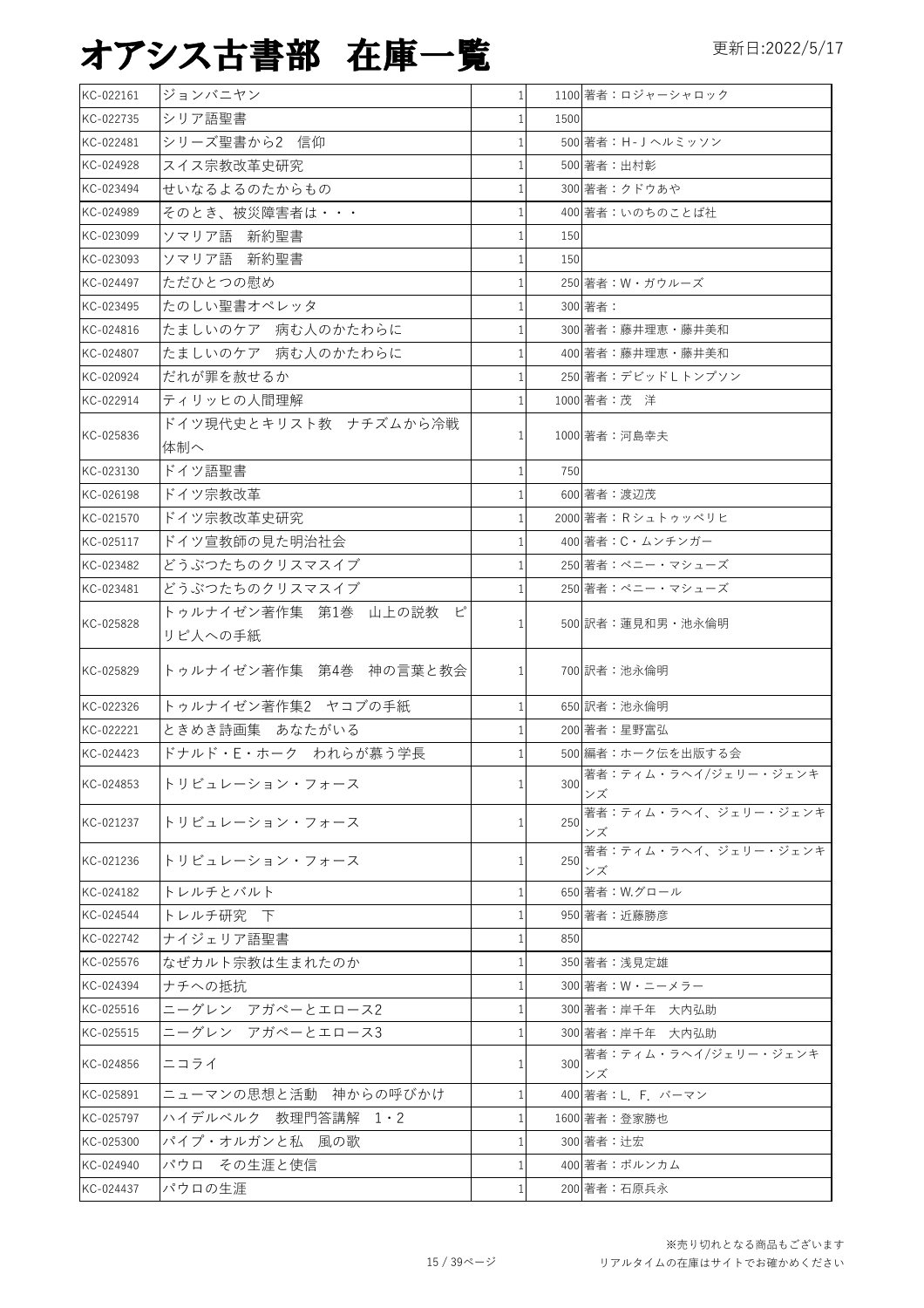| KC-021524 | パウロの福音理解                | $\mathbf{1}$ |      | 1000 著者: Jジースラー        |
|-----------|-------------------------|--------------|------|------------------------|
| KC-024134 | はじめてのルター                |              |      | 450 著者: Sポールソン         |
| KC-023376 | はじめての宗教改革               | 1            |      | 600 著者: G · S · サンシャイン |
| KC-021741 | はなはだ良かった                |              |      | 350 著者:藤巻充             |
| KC-022193 | バプテストの大阪地区伝道 1888-1940年 |              |      | 750 著者:大島良雄            |
| KC-024630 | バプテスマ                   |              |      | 900 著者:天利信司            |
| KC-023452 | バプテスマ                   |              |      | 450 著者:天利信司            |
| KC-022905 | バプテスマ                   |              |      | 500 著者:天利信司            |
| KC-022289 | バプテスマ                   |              |      | 600 著者:天利信司            |
| KC-024582 | バルト初期神学の展開 1910-1931年   |              |      | 750 著者:T・F・トーランス       |
| KC-021814 | パンセ パスカル                | 1            |      | 900 訳者:由木康             |
| KC-021547 | パンセパスカル                 |              |      | 900 著者:由木康             |
| KC-024722 | ハンムラビ「法典」               |              |      | 900 著者:中田一郎            |
| KC-024189 | ヒブル語入門                  |              |      | 400 著者:左近義慈編著          |
| KC-021488 | ヒブル語入門                  |              |      | 1000 著者:左近義慈           |
| KC-021611 | ビリーグラハム 上下巻セット          |              |      | 1500 著者:J・C・ポラック       |
| KC-024413 | ピリピ人への手紙                |              |      | 300 著者:佐竹明             |
| KC-024688 | ピリピ人への手紙                |              |      | 900 著者:ヴェルナード・ボール      |
| KC-021289 | ファイナルウィーク               |              |      | 1000 著者: マックスクルセード     |
| KC-026044 | ファイファー・旧約の歴史            |              |      | 2500 著者: C. F. ファイファー  |
| KC-021990 | ファイファー旧約の歴史             |              |      | 2500 著者: CFファイファー      |
| KC-021661 | フィネガン 聖書年代学             |              |      | 1500 訳者:三笠宮崇仁          |
| KC-024422 | フォーサイスと現代               |              |      | 400 著者:A・M・ハンター        |
| KC-021859 | ふしぎなキリスト教               |              |      | 200 著者:橋爪大三郎 大澤真幸      |
|           |                         |              |      | 著者:画=ホアン・カトレット<br>文    |
| KC-008782 | ふしぎ美しい国                 |              | 50   | =神崎房子出版社:喜斎庵           |
|           | フリードリヒ・ユストゥス・ペーレルス 告白   |              |      |                        |
| KC-023445 | 教会の顧問弁護士                |              |      | 750 著者:雨宮栄一            |
| KC-025178 | ふるさとのイエス                | 1            |      | 250 著者:山浦玄嗣            |
| KC-025517 | ブルトマン著作集 聖書学論文集2 8      | $\mathbf{1}$ |      | 800 著者:杉原助             |
| KC-005125 | ブルトマン著作集3 新約聖書神学?       | 1            |      | 200 訳者:川端 純四郎出版社:新教出版社 |
| KC-025496 | ブルトマン著作集新約聖書神学3 5       | $\mathbf{1}$ |      | 800 著者:川端純四郎           |
| KC-024224 | プロテスタンティズムと伝統           | 1            |      | 300 著者:赤木善光            |
| KC-024056 | プロテスタント                 | 1            |      | 750 著者:S・F・ブラウン        |
| KC-021214 | プロテスタント                 | 1            | 600  | 著者:R.メール、F.デルティユ、D.ロベー |
|           |                         |              |      | ル、G.リシャール-モラール         |
| KC-025660 | プロテスタント 過去と未来           | 1            |      | 550 訳者:小林恵一、中谷拓士       |
| KC-024406 | プロテスタント 過去と未来           | 1            |      | 250 著者: R · メール 他      |
| KC-026024 | プロテスタントティズムの倫理と資本主義の精   | 1            |      | 1500 著者:ゴルドン・マルシャル     |
|           | 神                       |              |      |                        |
| KC-024531 | ベィカー 神学事典               | 1            |      | 1000 著者:               |
| KC-023210 | ベイカー 神学事典               | 1            | 1500 |                        |
| KC-022582 | ペテロ企岐部司祭と187殉教者列福式      | 1            | 500  |                        |
| KC-004333 | ヘブライズム法思想史の研究・序説        | 1            |      | 400 著者:赤井 節出版社:株式会社創文社 |
| KC-024159 | ヘブライ人とギリシヤ人の思惟          | 1            |      | 750 著者:トーレイフボーマン       |
| KC-024283 | ヘルシーチャーチ                | 1            |      | 650 著者:スティーブン・ケイラー     |
| KC-021137 | ホーリネスバンドの軌跡             | 1            | 4000 |                        |
|           |                         |              |      |                        |
| KC-023486 | ぼくたちのプレゼントはどこ?          | 1            |      | 350 著者:リチャード・スキャリー     |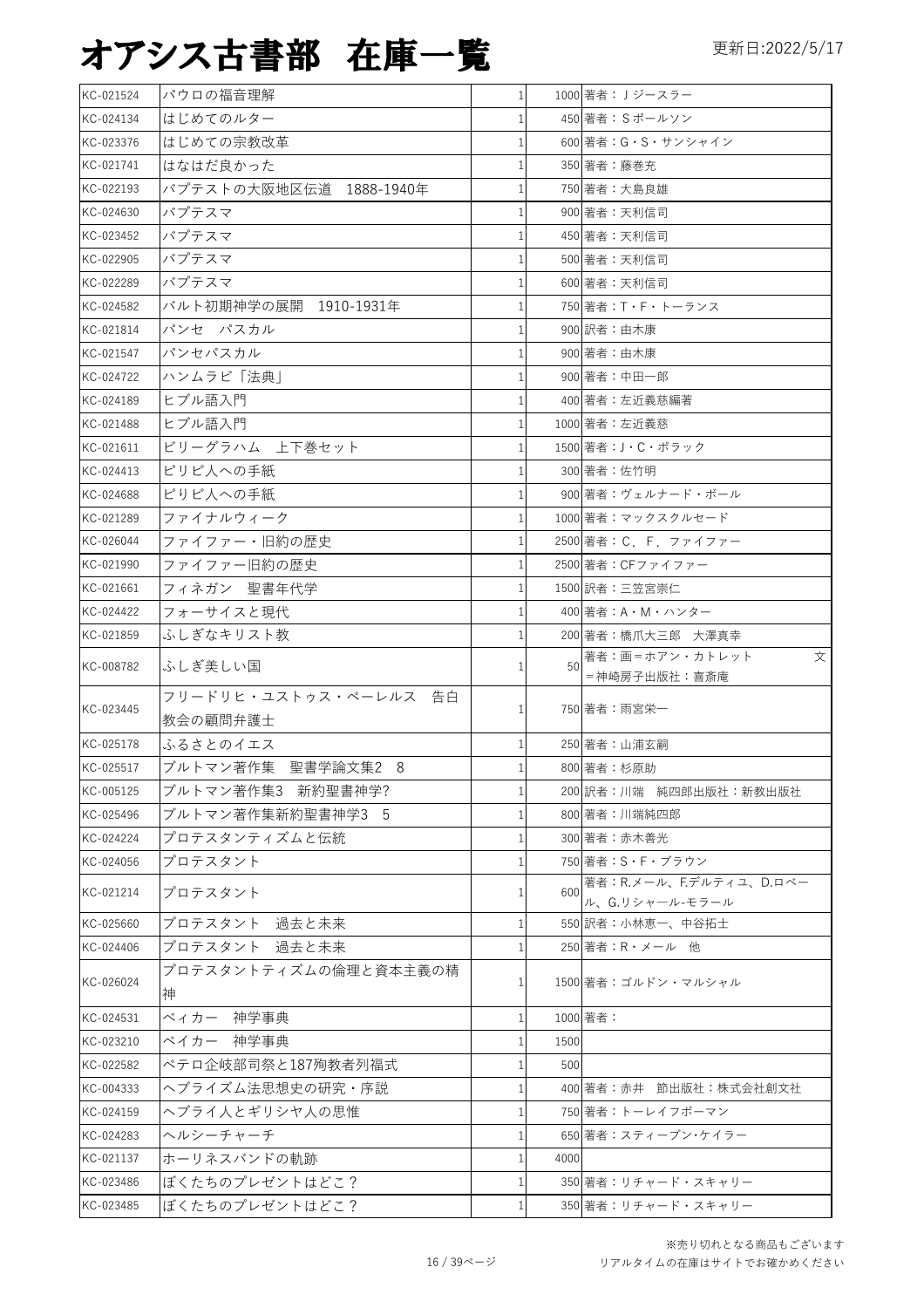| KC-023472 | ほしのひかった そのばんに                   | $\mathbf{1}$ |      | 350 著者: わだよしおみ           |
|-----------|---------------------------------|--------------|------|--------------------------|
| KC-023471 | ほしのひかった そのばんに                   |              |      | 350 著者: わだよしおみ           |
| KC-024007 | ほしのひかったよる                       |              |      | 250 文・絵:葉祥明              |
| KC-022260 | ホワイト選集 全11巻                     |              | 5000 |                          |
| KC-025602 | マタイによる福音                        |              |      | 1000 著者:織田昭              |
| KC-021912 | マタイによる福音                        |              |      | 2500 著者:織田昭              |
| KC-024979 | マタイ福音書1                         |              |      | 300 著者: マシュー・ヘンリー        |
| KC-024978 | マタイ福音書2                         |              |      | 300 著者: マシュー・ヘンリー        |
| KC-025321 | マタイ福音書2 マシュー・ヘンリ注解書             |              |      | 450 著者:マシュー・ヘンリ          |
| KC-025307 | マタイ福音書3 マシュー・ヘンリ注解書             |              |      | 350 著者: マシュー・ヘンリ         |
| KC-025358 | マタイ福音書と現代(1)                    | $1\vert$     |      | 350 著者:島崎暉久              |
| KC-009545 | マタイ福音書と現代(10)最終巻                |              |      | 100 著者:島崎暉久<br>出版社:証言社   |
| KC-006343 | マタイ福音書と現代6                      |              |      | 180 著者:島崎暉久<br>出版社:証言社   |
| KC-025594 | マタイ福音書を読もう1一歩を踏み出す              |              |      | 500 著者:松本敏之              |
| KC-023557 | まちどおしいね クリスマス                   |              |      | 300 編者: MAME             |
| KC-023556 | まちどおしいね クリスマス                   |              |      | 300 編者: MAME             |
| KC-023554 | まちどおしいね クリスマス                   |              |      | 300 編者: MAME             |
| KC-023553 | まちどおしいね クリスマス                   |              |      | 300 編者: MAME             |
| KC-025498 | マックス・ウェーバー倫理と宗教                 |              |      | 900 著者:金子武蔵              |
| KC-023479 | まりあのこもりうた                       |              |      | 250 著者:中村倫明              |
| KC-021308 | マルクス主義者とキリスト者の対話                |              |      | 450 編者:トーマス・W・オグレットリー    |
| KC-024215 | マルコによる福音書                       |              |      | 1200 著者:間垣洋助             |
| KC-025028 | マルコによる福音書 マタイによる福音書             |              |      | 800 著者:                  |
| KC-026107 | みことばに聴く                         |              |      | 650 著者:松木祐三              |
| KC-022852 | みことばに聴く                         | $1\vert$     |      | 750 著者:松木祐三              |
| KC-023497 | ミシュカ                            |              |      | 300 著者:マリー・コルモン          |
| KC-022713 | ミャンマー語聖書                        |              | 800  |                          |
| KC-011806 | ミューズの道草                         |              |      | 90 著者:樋口隆一               |
| KC-023842 | み言葉のわかちあい                       |              |      | 650 著者:グスタボ・グティエレス       |
| KC-024794 | み言葉の調べ 2 詩編講解                   | 1            |      | 400 著者:宍戸達・宍戸好子          |
| KC-025658 | み言葉はあなたの近くに 新共同訳聖書通読の<br>手引き    |              |      | 600 著者:松田和憲              |
| KC-004300 | み言葉を食らって生きよ                     | 1            |      | 100 著者: 山岡善郎 出版社:キリスト新聞社 |
| KC-025678 | み国のわかちあい 主日の聖書黙想A年              |              |      | 650 著者:グスダボ・グティエレス       |
| KC-025367 | メサイアとクリスマスのうた                   |              |      | 400 編者:デイヴィッド・ウィルコックス    |
| KC-022899 | ものみの塔の源流を訪ねて                    |              |      | 500 著者:中澤啓介              |
| KC-025616 | ヤコブ                             |              |      | 500 著者:ヴァルター・リュティ        |
| KC-022327 | ユダヤ教とヘレニズム                      |              |      | 4750 著者: Mヘンゲル           |
| KC-024801 | ユダヤ人イエス                         |              |      | 1100 著者: G・ヴェルメシュ        |
| KC-025968 | ユダヤ人の歴史                         |              |      | 300 著者:シーセル・ロス           |
| KC-021121 | ユダヤ人の歴史                         |              |      | 500 著者:シャーセルロス           |
| KC-025980 | ユダヤ民族史1 古代篇1                    |              |      | 500 著者: A ・マラマット/H・タドモール |
| KC-026193 | ユリウス・カエサルルビゴン以後ローマ人の物<br>語5     |              |      | 1000 著者:塩野七生             |
| KC-025369 | ユリヤのように 私は変わる あなたも変わる<br>日本が変わる | 1            |      | 400 編者:エリヤ会出版委員会         |
| KC-022251 | ヨーロッパ・ユダヤ人の絶滅 全2巻               | $\mathbf{1}$ |      | 5000 著者:ラウルヒルバーグ         |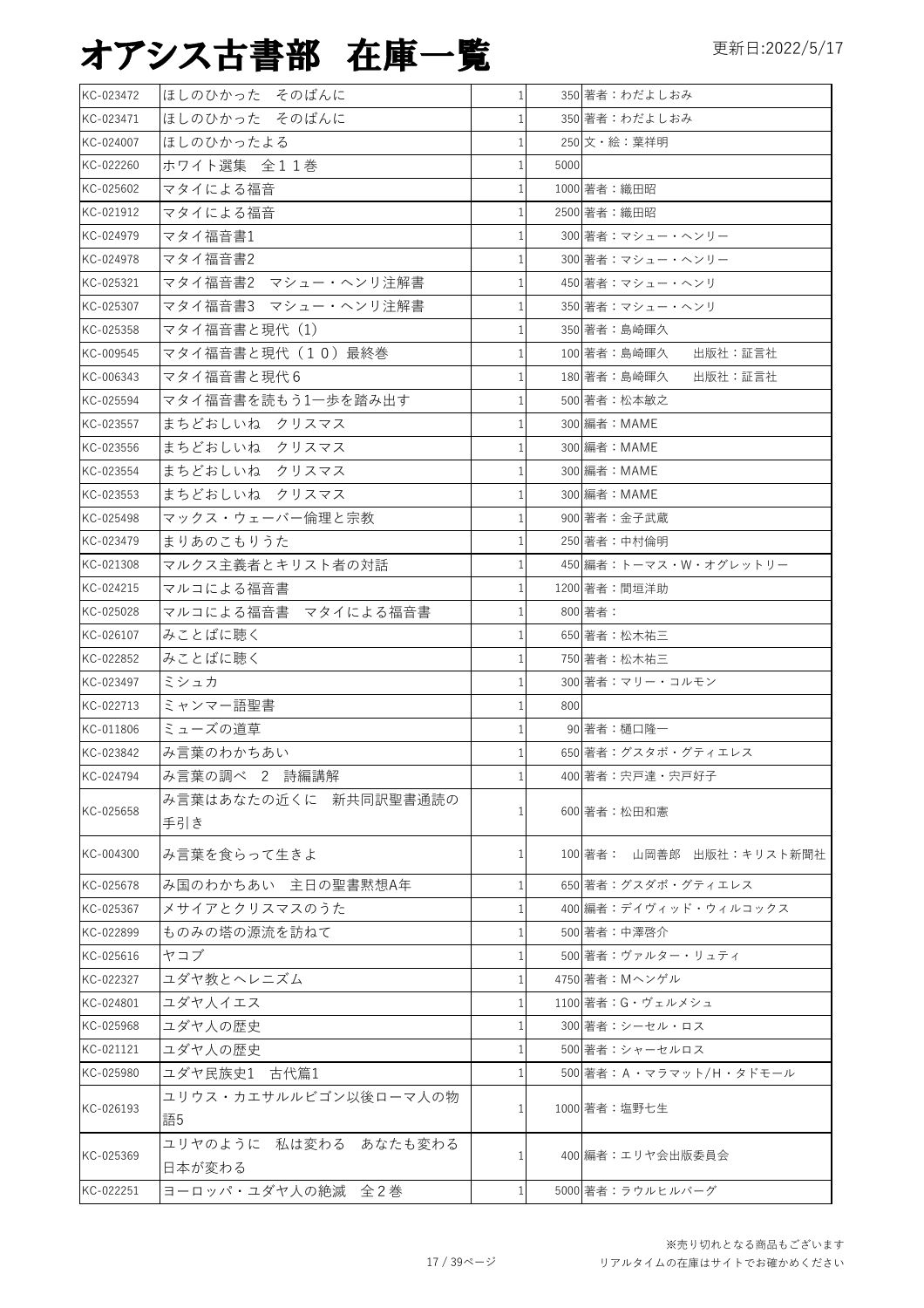| KC-004806 | ヨーロッパの形成                     | $\mathbf{1}$ |     | 200 訳者:石川武 成瀬治 出版社:岩波書店                                |
|-----------|------------------------------|--------------|-----|--------------------------------------------------------|
| KC-024669 | よくわかるキリスト教@インターネット           | 1            |     | 400 著者:小原克博·野本真也                                       |
| KC-023769 | ヨシュア記講義                      |              |     | 500 著者:山岸登                                             |
| KC-022958 | ヨセフス・ヘレニズム・ブライズム 1~4巻<br>セット |              |     | 3000 著者:LHフェルトマン・秦剛平                                   |
| KC-024415 | ヨハネによる福音書 上巻                 | 1            |     | 500 著者佐竹明                                              |
| KC-025236 | ヨハネに見る手紙牧会 その深さ、広さ、豊か<br>さ   |              |     | 500 著者:宮村武夫                                            |
| KC-023033 | ヨハネ福音書におけるイエスの受難             | $\mathbf{1}$ |     | 350 著者:ドナルドシニア                                         |
| KC-026186 | ヨハネ傳講義                       |              |     | 400 著者:ビー・エフ・バックストン                                    |
| KC-025190 | ヨブ記                          |              |     | 750 著者: A,ファン・セルムス                                     |
| KC-025175 | ヨブ記                          |              |     | 500 著者:中澤洽樹                                            |
| KC-025992 | ヨブ記註解                        |              |     | 300 著者:関根正雄                                            |
| KC-022525 | ヨブ記註解                        |              |     | 500 著者:関根正雄                                            |
| KC-021299 | ヨブ記註解                        |              |     | 500 著者:関根正雄                                            |
| KC-025217 | ヨブ記註解1                       |              |     | 250 著者:淺野順一                                            |
| KC-025688 | ヨブ記註解 2                      |              |     | 600 著者:浅野順一                                            |
| KC-025993 | ヨブ記註解 3                      | 1            |     | 600 著者:浅野順一                                            |
| KC-025219 | ヨブ記註解3                       |              |     | 250 著者:淺野順一                                            |
| KC-025218 | ヨブ記註解 4                      |              |     | 250 著者:淺野順一                                            |
| KC-021542 | ヨブ記註解1・3セット                  |              |     | 1000 著者:浅野順一                                           |
| KC-024366 | ヨヘネ福音書下                      |              |     | 550 著者:白井きく                                            |
| KC-023510 | ルーちゃんとクリスマスツリー               |              |     | 350 著者:下村明香                                            |
| KC-023034 | ルカ福音書におけるイエスの受難              |              |     | 350 著者:ドナルドシニア                                         |
| KC-024551 | ルカ文学の構造 定型・主題・文学類型           |              |     | 1000 著者: C・H・タルバート                                     |
| KC-024588 | ルターからキェルケゴールまで               |              |     | 250 著者: J・ペリカン                                         |
| KC-025507 | ルターと現代                       |              |     | 200 著者:倉松功                                             |
| KC-026127 | ルター研究 第4巻 <1988年>            |              |     | 750 編者:日本ルーテル神学大学ルター研究所                                |
| KC-023392 | ルター神学の再検討                    |              |     | 900 著者:倉松功                                             |
| KC-003695 | レッツロール!                      | 1            |     | 著者:リサ・ビーマー<br>ケン・アブ<br>80 ラハム出版社:いのちのことば社フォレスト<br>ブックス |
| KC-005374 | レッツロール!                      | 1            | 80  | 著者:リサ・ビーマー/ケン・アブラハム<br>出版社:いのちのことば社フォレストブック            |
| KC-025244 | レビ記3 ケンブリッジ旧約聖書注解            | 1            |     | 400 著者:J·R·ポーター                                        |
| KC-023766 | レビ記講義 NO. 4                  |              |     | 700 著者:                                                |
| KC-021238 | レフトビハインド                     |              | 250 | 著者:ティム・ラヘイ、ジェリー・ジェンキ<br>ンズ                             |
| KC-024589 | ローマ書講解説教 3<br>9章1節-16章27節    | 1            |     | 500 著者:竹森満佐一                                           |
| KC-025482 | ローマ人への手紙                     |              |     | 250 著者:小西芳之助                                           |
| KC-024156 | ローマ人への手紙                     |              |     | 500 著者:小西芳之助                                           |
| KC-021870 | ローマ人への手紙 現代へのメッセージ           |              |     | 1250 著者:大木英夫                                           |
| KC-022408 | ローマ人への手紙 上下セット               |              |     | 500 著者: W.T.デイトン                                       |
| KC-024970 | ローマ人への手紙1                    | -1           |     | 850 著者:加藤常昭                                            |
| KC-021345 | わが主の御顔                       |              |     | 500 著者:ポーロSリース                                         |
| KC-004296 | わたしは良い嗣業を得た                  | 1            |     | 出版社:荻窪栄光教会<br>100 著者:中島秀一                              |
| KC-024587 | われらイエスを知るや 1~3巻セット           | 1            |     | 2250 著者: A · シュラッター                                    |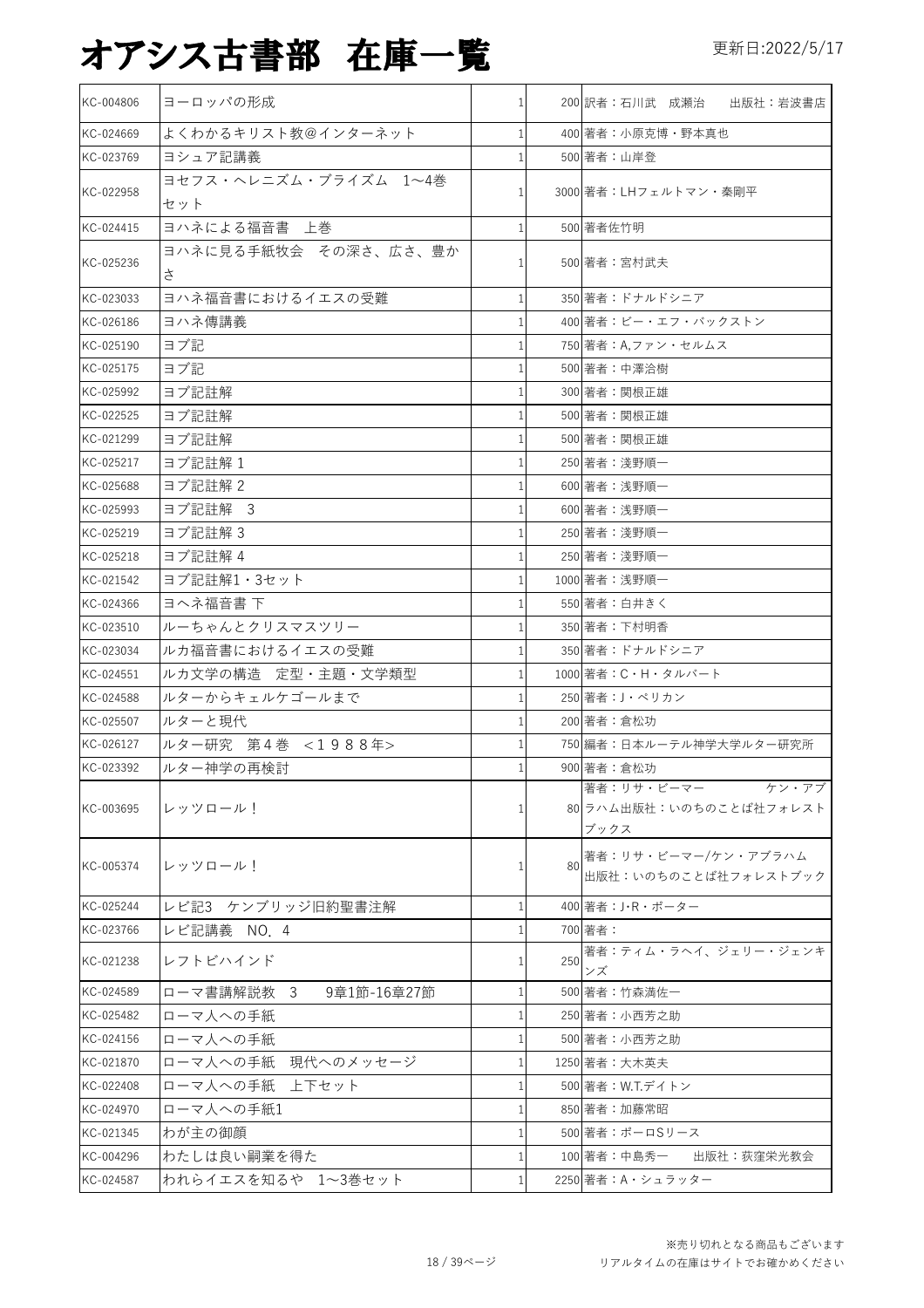| KC-003496 | われらイエスを知るや?                 | $\mathbf{1}$ | 200 | 訳者:佐伯 晴郎出版社:株式会社新教出版<br>社 |
|-----------|-----------------------------|--------------|-----|---------------------------|
| KC-024534 | われらの祈り                      | 1            |     | 1000 著者:                  |
| KC-026174 | われらの主の山上の説教について (1)         |              |     | 400 著者:ジョン・ウェスレー          |
| KC-023847 | 愛とパンと自由を                    | 1            |     | 300 著者: E カルデナル           |
| KC-024704 | 愛と孤独                        | 1            |     | 200 著者:現代日本キリスト教文学全集      |
| KC-024819 | 愛と自由の福音                     |              |     | 500 著者:大宮溥                |
| KC-023414 | 愛の歌                         |              |     | 400 著者:リチャード・ロル           |
| KC-024365 | 愛の業としての説教                   | 1            |     | 500 著者:宮村武夫               |
| KC-024433 | 愛の祭典 クリスマスアンソロジー            | $\mathbf{1}$ |     | 150 編者:山北宣久               |
| KC-025548 | 悪霊を捕虜とせよ!                   |              |     | 400 著者:滝元順                |
| KC-024168 | 按手礼シンポジウム 報告書・資料集           |              |     | 500 著者:                   |
| KC-022519 | 偉大なる忍耐・書簡抄                  |              |     | 250 著者:                   |
| KC-024721 | 異教としてのキリスト教                 | 1            |     | 400 著者:松原秀一               |
| KC-026017 | 衣更えするキリスト教 日本にたいする神の経<br>綸  | 1            |     | 500 著者:有賀寿                |
| KC-026019 | 医学とキリスト教の連携                 | $\mathbf{1}$ |     | 1000 著者:エイトケン、フラー、ジョンソン   |
| KC-025571 | 一日一生                        |              |     | 400 著者:内村鑑三               |
| KC-023821 | 羽仁もと子 著作集 みどりごの心 第16巻       | 1            |     | 100 著者:羽仁もと子              |
| KC-023820 | 羽仁もと子 著作集 教育30年 第18巻        | 1            |     | 125 著者:羽仁もと子              |
| KC-023822 | 羽仁もと子<br>著作集<br>信仰篇<br>第15巻 | 1            |     | 125 著者:羽仁もと子              |
| KC-023819 | 羽仁もと子 著作集 真理のかがやき 第21巻      | 1            |     | 200 著者:羽仁もと子              |
| KC-023818 | 羽仁もと子 著作集 人間篇 第1巻           | 1            |     | 100 著者:羽仁もと子              |
| KC-023330 | 羽仁もと子著作集 第十五巻<br>信仰篇        | 1            |     | 250 著者:羽仁もと子              |
| KC-023329 | 羽仁もと子著作集 第十四巻 半生を語る         | 1            |     | 250 著者:羽仁もと子              |
| KC-021676 | 影の国よ、さようなら                  | 1            |     | 500 著者:ブライアンジブリー          |
| KC-025465 | 永遠の支え                       | 1            |     | 250 著者:大野恵正               |
| KC-025118 | 英学と宣教の諸相                    |              |     | 750 著者:小林功芳               |
| KC-024765 | 援助者とカウンセリング                 | 1            |     | 1000 著者:工藤信夫              |
| KC-022939 | 援助者とカウンセリング                 | $1\vert$     |     | 1000 著者:工藤信夫              |
| KC-022849 | 援助者とカウンセリング                 |              |     | 1000 著者:工藤信夫              |
| KC-022203 | 援助者とカウンセリング                 | 1            |     | 1000 著者:工藤信夫              |
| KC-021823 | 援助者とカウンセリング                 | 1            |     | 1750 著者:工藤信夫              |
| KC-021612 | 援助者とカウンセリング                 | $\mathbf{1}$ |     | 1000 著者:工藤信夫              |
| KC-021391 | 王様の招待                       |              |     | 300 著者:金暎淑                |
| KC-024690 | 恩恵と人格                       |              |     | 400 著者:J・オーマン             |
| KC-021583 | 恩恵と人格                       |              |     | 750 著者: J・オーマン            |
| KC-025604 | 恩師言内村鑑三言行録                  | 1            |     | 750 著者:齋藤宗治郎              |
| KC-024939 | 恩寵と類比                       |              |     | 500 著者:大崎節郎               |
| KC-022491 | 恩寵と類比                       | 1            |     | 500 著者:大崎節郎               |
| KC-025667 | 加藤常昭説教全集11 マルコによる福音書2       | 1            |     | 1050 著者:加藤常昭              |
| KC-021687 | 加藤常昭説教全集18 ペテロの第1の手紙        | 1            |     | 1100 著者:加藤常昭              |
| KC-023903 | 加藤常昭説教全集8 マタイによる福音書3        | 1            |     | 950 著者:加藤常昭               |
| KC-025692 | 加藤常昭説教全集9 マタイによる福音書4        | 1            |     | 1150 著者:加藤常昭              |
| KC-021434 | 嘉信1                         |              | 500 |                           |
| KC-021431 | 嘉信2                         |              | 500 |                           |
| KC-021433 | 嘉信3                         | 1            | 500 |                           |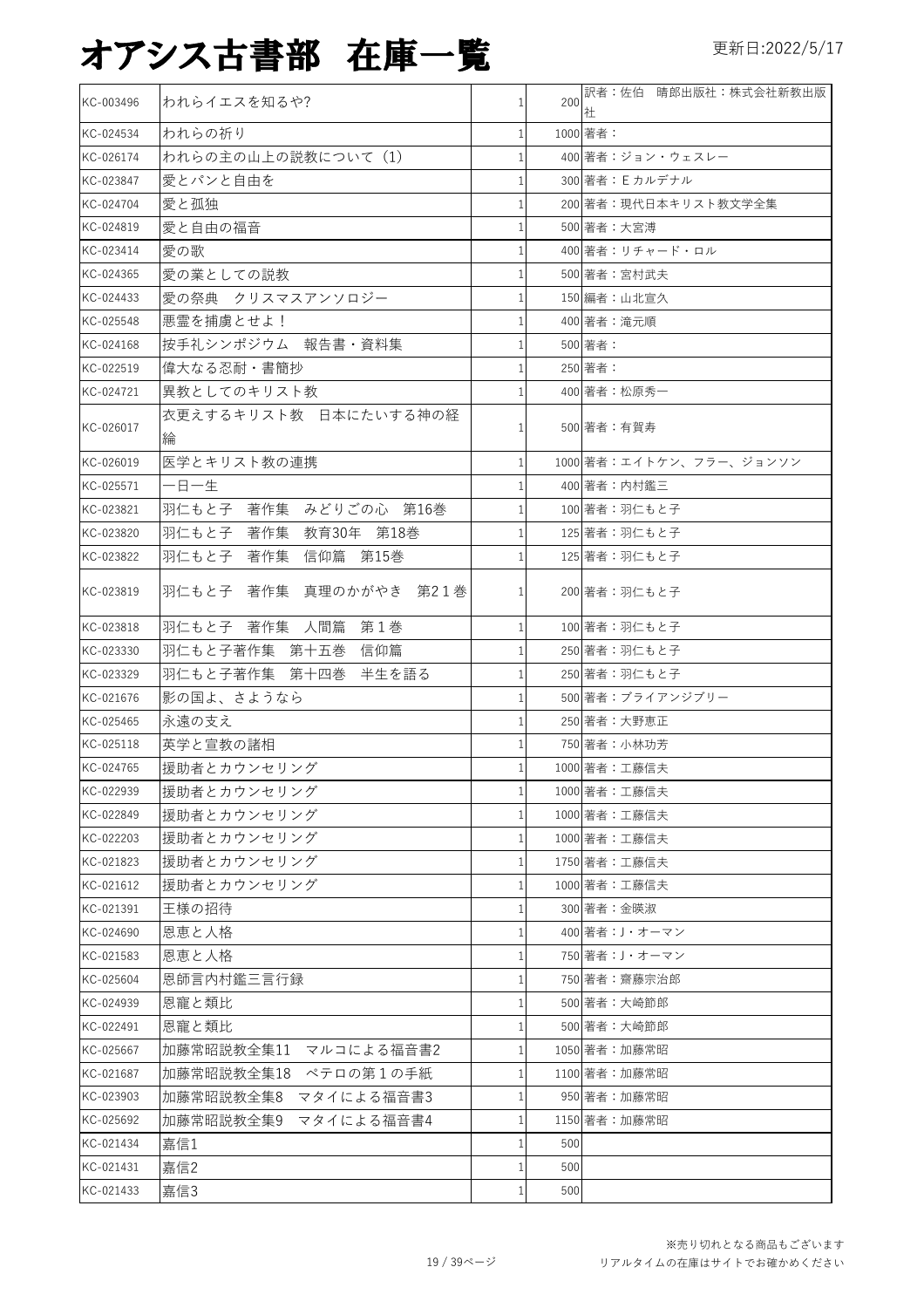| KC-021432 | 嘉信4                   | $\mathbf{1}$   | 500 |                              |
|-----------|-----------------------|----------------|-----|------------------------------|
| KC-021430 | 嘉信5                   | 1              | 500 |                              |
|           | 科学的自然像と人間観 現代において宗教は可 |                |     |                              |
| KC-026013 | 能か                    | $\mathbf{1}$   |     | 300 著者:D・M・マッカイ              |
| KC-025487 | 火焔の人                  | $\mathbf{1}$   |     | 250 著者:松本汎人                  |
| KC-022231 | 花と子どもと神の国             |                |     | 600 著者:大串元亮                  |
| KC-022762 | 花の詩画集 あなたの手のひら        | $\mathbf{1}$   |     | 400 著者:星野富弘                  |
| KC-023991 | 花よりも小さく               | 1              |     | 200 著者:星野富弘                  |
| KC-023629 | 花よりも小さく               | $\mathbf{1}$   |     | 350 著者:星野富弘                  |
| KC-020885 | 我らの信仰                 | 1              |     | 750 著者: ATオルソン               |
| KC-021480 | 賀川豊彦全集15              | $\mathbf{1}$   |     | 600 著者:賀川豊彦                  |
| KC-021479 | 賀川豊彦全集19              | 1              |     | 600 著者:賀川豊彦                  |
| KC-021478 | 賀川豊彦全集24              | $\mathbf{1}$   |     | 600 著者:賀川豊彦                  |
| KC-005901 | 解放のミニストリー             |                |     | 150 著者:石原良人出版社:JCMN出版        |
| KC-022201 | 改訂 讃美歌 試用版            |                |     | 350 編者:讃美歌委員会                |
| KC-024532 | 改訂新版 聖書ハンドブック         |                |     | 1000 著者:ヘンリー・H・ハーレイ          |
| KC-023631 | 改訂版 旧約新約 聖書時代史        |                |     | 950 著者:山我哲雄 佐藤研              |
| KC-012763 | 海邦のミニストリー             |                |     | 80 著者:石原良人                   |
| KC-022238 | 絵本が育てる子どもの心           |                |     | 300 著者:松居直                   |
| KC-024995 | 看護のなかの宗教的ケア           | $\mathbf{1}$   | 400 | 著者:シャロン・フィッシュ ジュディス・<br>シェリー |
| KC-021674 | 看護のなかの宗教的ケア           | 1              | 500 |                              |
| KC-023022 | 関根正雄著作集 第11巻          |                |     | 1650 著者:関根正雄                 |
| KC-023537 | 関根正雄著作集 第一巻 聖書の信仰     |                |     | 750 著者:関根正雄                  |
| KC-023540 | 関根正雄著作集 第二巻 聖書と現代     |                |     | 850 著者:関根正雄                  |
| KC-023984 | 韓国キリスト教 神学思想史         |                |     | 900 著者:柳東植                   |
| KC-024409 | 韓国キリスト教神学思想史          | 1              |     | 500 著者:柳東植                   |
| KC-021145 | 韓国とキリスト教の受難と抵抗        | 1 <sup>1</sup> |     | 1500 著者:韓国基督教歴史研究所           |
| KC-025826 | 韓国の民衆宗教とキリスト教         | $\mathbf{1}$   |     | 850 著者:趙載国                   |
| KC-021935 | 韓国強制併合から100年          | 1 <sup>1</sup> |     | 500 著者:                      |
| KC-005729 | 岩崎武夫著作集 第三巻           | 1              | 60  | 著者:岩崎武夫<br>出版社:株式会社新地書<br>房  |
| KC-024169 | 岩手靖国違憲訴訟戦いの記録         |                |     | 500 著者:                      |
| KC-023399 | 岩波 イスラーム辞典            |                |     | 2500 著者:                     |
| KC-024325 | 基督教の起源 上下巻セット         |                |     | 1000 著者:山谷省吾                 |
| KC-024748 | 基督教史                  | 1              |     | 250 著者:柏井園                   |
| KC-025318 | 基督教全史                 |                |     | 300 著者: E. E. ケァンズ           |
| KC-023205 | 基督教全史                 | 1              |     | 1250 著者: EEケァンズ              |
| KC-022972 | 基督教全史                 | 1              |     | 1000 著者: E.E.ケァンズ            |
| KC-026007 | 基督教全史 初代から現代まで        | 1              |     | 1500 著者:E. E. ケァンズ           |
| KC-025868 | 基督教全史 初代から現代まで        |                |     | 2500 著者: E. E. ケァンズ          |
| KC-025520 | 基督教全史初代から現代まで         | 1              |     | 1000 著者: E.E.ケァンズ            |
| KC-021699 | 希望の神                  |                |     | 500 著者:喜田川信                  |
| KC-021851 | 帰りこぬ風                 | 1              |     | 250 著者:三浦綾子                  |
| KC-026124 | 祈りの園に導かれて             | 1              |     | 500 著者:杉本勉                   |
| KC-021652 | 祈りの風                  | 1              |     | 500 著者:安藤仲市                  |
| KC-021886 | 輝くホーリネス 朝比奈寛説教選集 第3巻  | $\mathbf{1}$   |     | 750 著者:朝比奈寬                  |
| KC-024700 | 犠牲と奉仕                 | 1              |     | 200 著者:現代日本キリスト教文学全集         |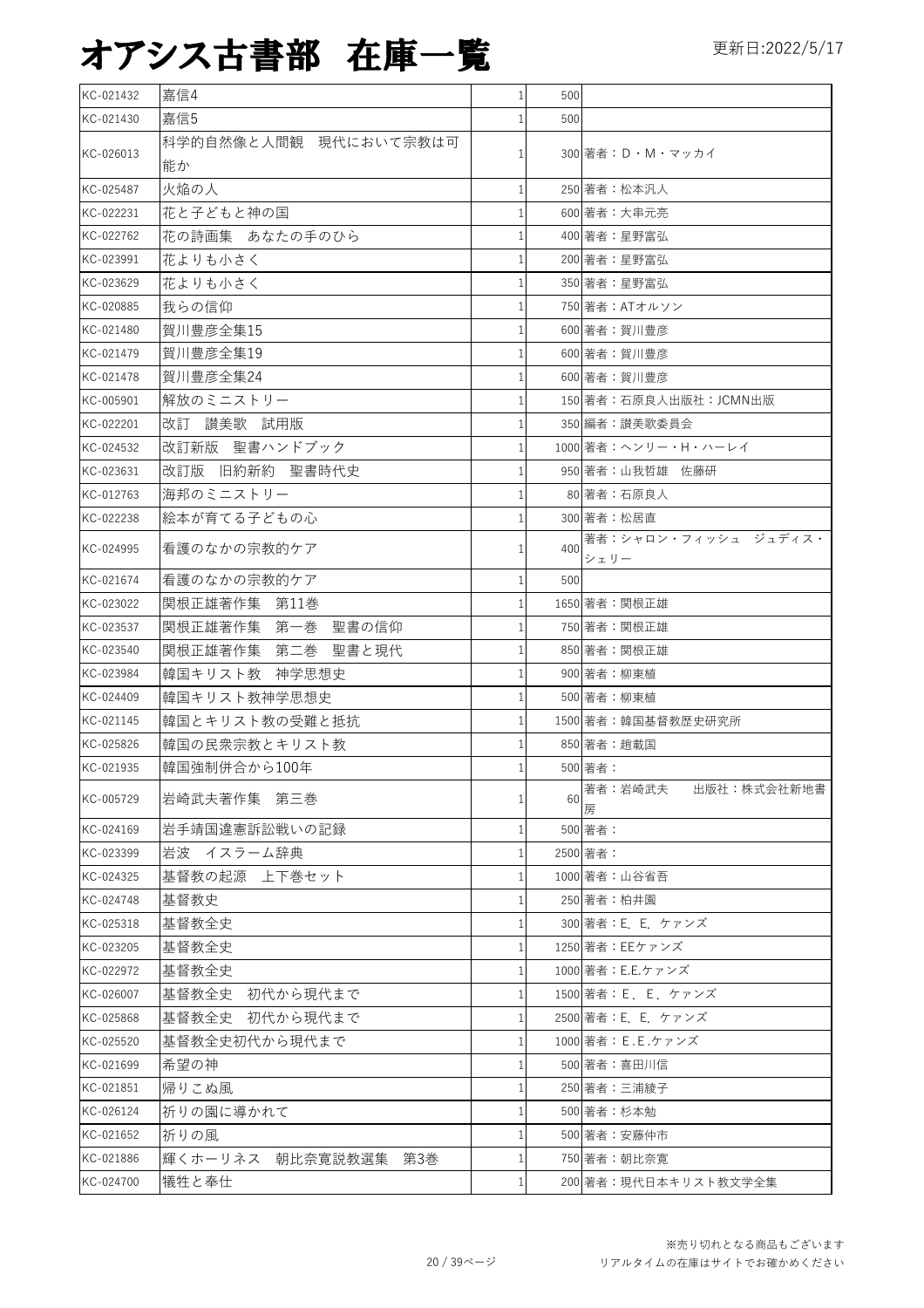| KC-025330 | 逆境を越え、真実に生きる夫婦の姿 北国に駆        |          |      |                                     |
|-----------|------------------------------|----------|------|-------------------------------------|
|           | ける愛                          |          |      | 300 著者:三橋萬利・幸子                      |
| KC-023432 | 宮村武夫著作 1 愛の業としての説教           |          |      | 450 著者:宮村武夫                         |
| KC-023434 | 宮村武夫著作 6 主よ、汝の十字架をわれ恥ず<br>まじ |          |      | 500 著者:宮村武夫                         |
| KC-023004 | 宮村武夫著作1 愛の業としての説教            |          |      | 500 著者:宮村武夫                         |
| KC-022545 | 愛の業としての説教<br>宮村武夫著作1         |          |      | 500 著者:宮村武夫                         |
| KC-023007 | 宮村武夫著作2 礼拝に生きる民              |          |      | 500 著者:宮村武夫                         |
| KC-022544 | 宮村武夫著作2 礼拝に生きる民              |          |      | 500 著者:宮村武夫                         |
| KC-022543 | 宮村武夫著作5 神から人へ・人から神へ          |          |      | 500 著者:宮村武夫                         |
| KC-022542 | 宮村武夫著作6 主よ、汝の十字架をわれ恥ずま<br>Ľ  | 1        |      | 500 著者:宮村武夫                         |
| KC-025473 | 宮村武夫著作7                      |          |      | 500 著者:宮村武夫                         |
| KC-024927 | 宮田光雄集 聖書の信仰                  |          |      | 500 著者:宮田光雄                         |
| KC-024921 | 宮田光雄集 聖書の信仰                  |          |      | 500 著者:宮田光雄                         |
| KC-023544 | 宮田光雄集〈聖書の信仰〉1 信仰案内           |          |      | 600 著者:宮田光雄                         |
| KC-023543 | 宮田光雄集〈聖書の信仰〉3 聖書を読む          |          |      | 600 著者:宮田光雄                         |
| KC-008219 | 救い主の母の道                      |          | 30   | 著者:M・バジレア・シュリンク<br>出版<br>社:マリア福音姉妹会 |
| KC-023245 | 救済史の神学                       |          |      | 1500 著者: 山本和                        |
| KC-024474 | 救霊の動力                        |          |      | 350 著者:パゼット・ウイルクス                   |
| KC-026176 | 旧新約聖書全解                      |          |      | 2000 著者:いのちのことば社                    |
| KC-026205 | 旧約の霊想                        |          |      | 700 著者:いのちのことば社                     |
| KC-021099 | 旧約の霊想                        |          |      | 600 著者: W.G.ムーアヘッド                  |
| KC-024667 | 旧約の霊想<br>旧約聖書概説              |          |      | 1000 著者: W · G · ムーアヘッド             |
| KC-024646 | 旧約時代の日常生活                    |          |      | 900 著者:アンドレ・ショラキ                    |
| KC-022540 | 旧約宗教の特質                      |          |      | 500 著者:N・H・スネイス                     |
| KC-021221 | 旧約宗教の特質                      |          |      | 500 著者: N.H.スネイス                    |
| KC-021220 | 旧約宗教の特質                      |          |      | 500 著者: N.H.スネイス                    |
| KC-023426 | 旧約新約 聖書語句大辞典                 | 1        | 3500 |                                     |
| KC-005929 | 旧約神学研究?                      | 1        |      | 350 著者:浅野順一 出版社:創文社                 |
| KC-025019 | 旧約聖書 5 サムエル記                 |          |      | 700 著者:                             |
| KC-025644 | 旧約聖書1 創世記~申命記                |          |      | 400 訳者:共同訳聖書実行委員会                   |
| KC-025645 | 旧約聖書2 ヨシュア記~エステル記            | 1        |      | 400 訳者:共同訳聖書実行委員会                   |
| KC-025646 | 旧約聖書3 ヨブ記~雅歌                 |          |      | 350 訳者:共同訳聖書実行委員会                   |
| KC-025647 | 旧約聖書4 イザヤ書~マラキ書              | 1        |      | 400 著者:共同訳聖書実行委員会                   |
| KC-021428 | 旧約聖書における創造と救い                | 1        |      | 1000 著者:柏井宣夫                        |
| KC-024538 | 旧約聖書による霊性                    | 1        |      | 600 著者: マグダレナ・E・トーレス・アルヒ            |
| KC-023063 | 旧約聖書の時代                      |          |      | 500 著者:小嶋潤                          |
| KC-022123 | 旧約聖書の人びと<br>3                | 1        |      | 500 著者: F.ジェイムズ                     |
| KC-022122 | 旧約聖書の人びと<br>4                | 1        |      | 500 著者:F.ジェイムズ                      |
| KC-024640 | 旧約聖書の探求                      | $1\vert$ |      | 800 編者: W・T・パーカイザー                  |
| KC-024603 | 旧約聖書の探求                      |          |      | 1000 編者: W・T・パーカイザー                 |
| KC-022157 | 旧約聖書の探求                      |          |      | 250 著者:Wパーカイザー                      |
| KC-021423 | 旧約聖書解釈学の諸問題                  |          |      | 1000 著者: Cヴェスターマン                   |
| KC-024523 | 旧約聖書概論                       |          |      | 500 著者:高橋虔・山崎亨                      |
| KC-023269 | 旧約聖書学と共に 下                   |          |      | 500 著者:関根正雄                         |
| KC-025897 | 旧約聖書講解 上巻・下巻セット              |          |      | 1500 著者: 米田豊                        |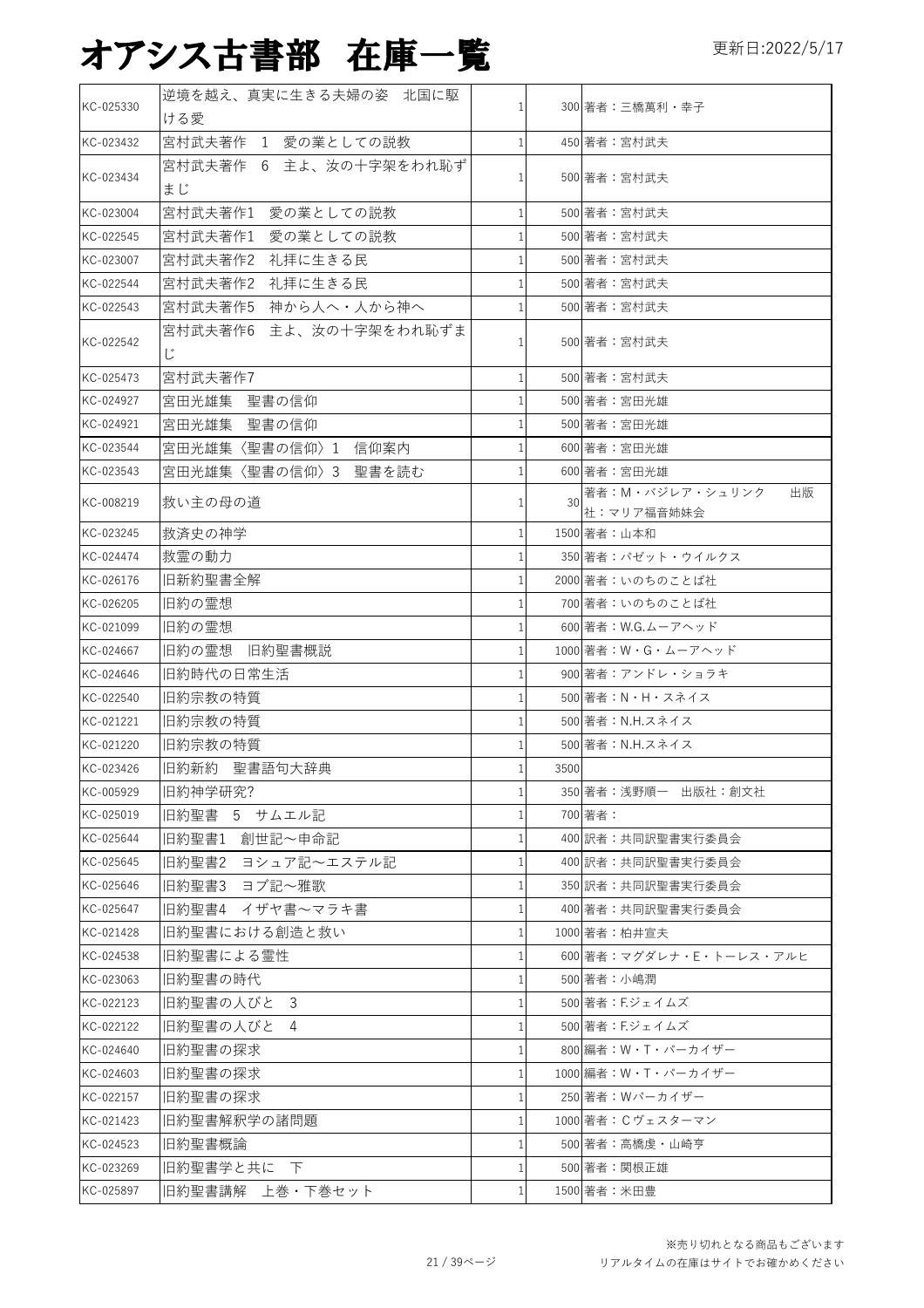| KC-024672 | 旧約聖書緒論                 | $1\vert$       |     | 1000 著者:エドワード・ヤング            |
|-----------|------------------------|----------------|-----|------------------------------|
| KC-025499 | 旧約聖書神学1 イスラエルの歴史伝承の神学  | $\mathbf{1}$   |     | 1000 著者: G・フォン・ラート           |
|           | 旧約聖書神学1・2 イスラエルの歴史伝承の神 |                |     |                              |
| KC-025875 | 学 2巻セット                | 1              |     | 3750 著者: G・フォン・ラート           |
| KC-025211 | 旧約聖書神学1イスラエルの歴史伝承の神学   | 1 <sup>1</sup> |     | 1500 著者: G・フォン・ラート           |
| KC-024529 | 旧約聖書神学概説               | $\mathbf{1}$   |     | 600 著者: TH · C · フリーゼン       |
| KC-022678 | 旧約聖書神学概説               | $\mathbf{1}$   |     | 1000 著者: TH.C.フリーゼン          |
| KC-021964 | 旧約聖書神学概説               | 1              |     | 1500 著者: THCフリーゼン            |
| KC-025495 | 旧約聖書神学要綱               | $\mathbf{1}$   |     | 1500 著者: W.ツィンマリ             |
| KC-024826 | 旧約聖書物語                 | 1              |     | 400 著者:犬養道子                  |
| KC-025479 | 旧約聖書略解                 | 1              |     | 800 著者:日本基督教団出版局             |
| KC-022965 | 旧約聖書略解                 | 1              | 500 |                              |
| KC-022494 | 共観福音書概説                | 1              |     | 400 著者:高橋三郎                  |
| KC-025161 | 共同の宣教に召されて             | $\mathbf{1}$   |     | 300 著者:聖公会・ルーテル共同委員会         |
| KC-021728 | 共同体 ゆるしと祭りの場           | 1              |     | 500 著者:ジャンバニエ                |
|           | 共立モノグラフ NO4 宣教ハンドブックQ& |                |     |                              |
| KC-025955 | A130 共立基督教研究所編         | $\mathbf{1}$   |     | 500 編者:共立基督教研究所              |
| KC-024907 | 教会                     | 1              |     | 400 著者:井ノ川勝                  |
| KC-025593 | 教会の改革的形成               | 1              |     | 350 著者: D·ブローシュ              |
| KC-022089 | 教会の苦悩                  | 1              |     | 500 著者: Hティーリケ               |
| KC-022855 | 教会の再発見                 | 1              |     | 500 著者:ウィロークリークチャーチ          |
| KC-024186 | 教会の信仰                  | $\mathbf{1}$   |     | 750 著者: M.ユージン.オスターヘーベン      |
| KC-022199 | 教会の成長はクリスチャンが妨げている     | $\mathbf{1}$   |     | 250 著者:車潤順                   |
| KC-022916 | 教会史概論                  | 1              |     | 1800 著者: W.v.レーヴェニヒ          |
| KC-021168 | 教会成長への手がかり             | $\mathbf{1}$   |     | 150 著者:本田弘慈                  |
| KC-024521 | 教義学 第一巻                | $\mathbf{1}$   |     | 500 著者:熊野義孝                  |
| KC-024584 | 教義学講座 1 教義学要綱          | 1              |     | 1000 編者:佐藤敏夫・高尾利数            |
| KC-024586 | 教義学講座 2 教義学の諸問題        | $\mathbf{1}$   |     | 1000 編者: 佐藤敏夫·高尾利数           |
| KC-024585 | 教義学講座<br>3 現代の教義学      | $\mathbf{1}$   |     | 1000 編者:佐藤敏夫                 |
| KC-024517 | 教義学講座2 教義学の諸問題         |                |     | 1000 著者:                     |
|           |                        |                |     | 著者:熊野 義孝出版社:株式会社新教出版         |
| KC-004180 | 教義學 第二巻                | 1              | 150 | 社                            |
| KC-022029 | 教理史要綱                  | $\mathbf{1}$   |     | 1000 著者:ラインホルトゼーベルク          |
| KC-024911 | 極みまでの愛                 | 1              |     | 400 著者:藤巻允                   |
| KC-021753 | 極みまでの愛                 | 1              |     | 600 著者:藤巻充                   |
| KC-024389 | 近代日本のキリスト者たち           | 1              |     | 500 編者:高橋章                   |
| KC-024741 | 近日日本のプロテスタント神学         | 1              |     | 350 著者:C・H・ジャーマニー            |
| KC-025841 | 苦しみ 聖書から-3             | 1              |     | 650 著者:吉田泰・鵜殿博喜              |
| KC-025289 | 苦難からの解放ではなく 幻の旧約聖書神学を  | 1              |     | 500 著者:船水衛司                  |
|           | 求めて                    |                |     |                              |
| KC-023549 | 空間・時間・復活               | $\mathbf{1}$   |     | 600 著者:トマス・F・トランス            |
| KC-006153 | 熊野義孝教養学?               | 1              | 200 | 著者:熊野義孝<br>出版社:株式会社新教出<br>版社 |
| KC-004856 | 熊野義孝全集  別巻?            | 1              |     | 出版社:新教出版社<br>120 著者:熊野義孝     |
| KC-006436 | 熊野義孝全集11               | 1              |     | 400 著者:熊野義孝<br>出版社:新教出版社     |
| KC-025948 | 桑田秀延全集 5 神学とともに五十年     | 1              |     | 500 著者:桑田秀延                  |
| KC-025949 | 桑田秀延全集 7 説教・評論・随筆      | 1              |     | 500 著者:桑田秀延                  |
| KC-021120 | 芸術のたましい 小池辰雄著作集 第2巻    | 1              |     | 250 著者:小池辰雄                  |
| KC-022435 | 激動する欧州と聖書預言            | 1              |     | 300 著者:黒田禎一郎                 |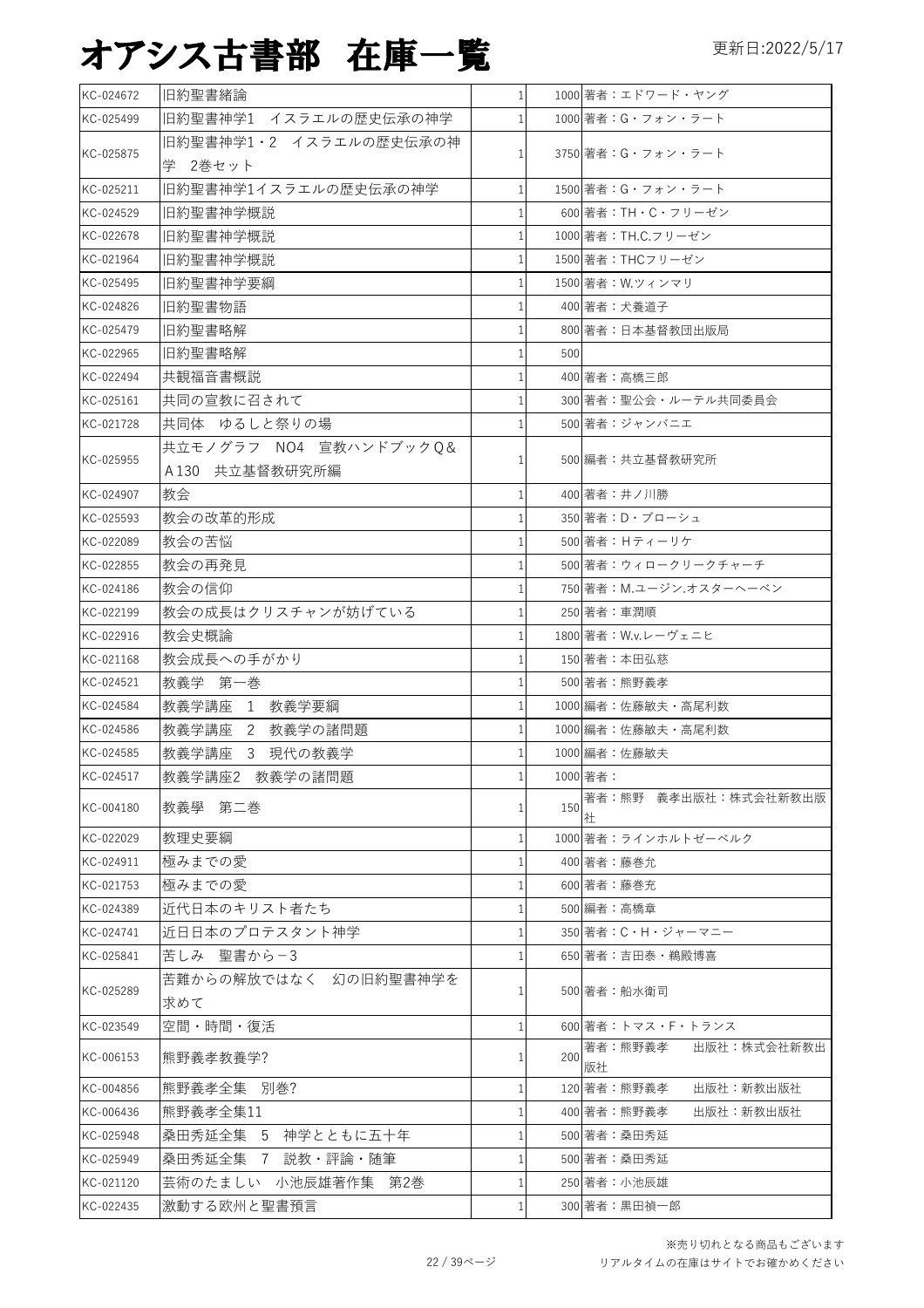| KC-024242 | 血と十字架                     | $\mathbf{1}$ |      | 350 著者:半田元夫             |
|-----------|---------------------------|--------------|------|-------------------------|
| KC-024580 | 謙堂・植村正久・物語                |              |      | 500 著者:青芳勝久             |
| KC-024705 | 原罪と救い                     |              |      | 200 著者:現代日本キリスト教文学全集    |
| KC-020533 | 原始キリスト教史の一断面              |              |      | 200 著者:田川建三             |
| KC-003525 | 原始キリスト教史の一断面              |              |      | 300 著者:田川建三<br>出版社:勁草書房 |
| KC-022911 | 原典新約時代史                   |              |      | 2000 編者:蛭沼寿雄、秀村欣二       |
| KC-025069 | 原発問題の深層                   | 1            |      | 250 著者: 内藤新吾            |
| KC-020404 | 原理運動の研究 資料篇1              | $\mathbf{1}$ |      | 150 著者:茶本繁正編            |
| KC-023802 | 厳粛なる召命                    | 1            |      | 500 著者:ウィリアム・ロー         |
| KC-021016 | 現場を歩く現場を綴る                | 1            |      | 450 著者: 飛田雄一            |
| KC-026132 | 現代キリスト教と将来                | $\mathbf{1}$ |      | 600 著者:古屋安雄             |
| KC-022112 | 現代キリスト教叢書7                |              |      | 500 著者:ベルジャーエフ、マルセル     |
| KC-024825 | 現代キリスト教倫理 2 性と結婚          |              |      | 650 編者:関根清三             |
| KC-020973 | 現代キリスト教倫理3 日本に生きる         | 1            |      | 800 著者:金子啓一             |
| KC-020972 | 現代キリスト教倫理4 世界に生きる         | 1            |      | 800 著者:栗林輝夫             |
| KC-023231 | 現代における宗教の人間観              | $\mathbf{1}$ |      | 1000 著者:土居眞俊            |
| KC-021934 | 現代に聖書を読む                  | $\mathbf{1}$ |      | 1050 著者:山田隆             |
| KC-007068 | 現代のヨーロッパ哲學                | $\mathbf{1}$ |      | 50 著者:桝田啓三郎<br>出版社:岩波書店 |
| KC-012693 | 現代の宗教学                    | $\mathbf{1}$ |      | 100 監訳者:堀一郎             |
| KC-022166 | 現代の宗教哲学                   | 1            |      | 400 著者:間瀬啓允             |
| KC-025163 | 現代の宣教と聖書解釈                |              |      | 400 著者:渡辺英俊             |
| KC-025140 | 現代の宣教と伝道                  | 1            |      | 300 著者:WCC世界宣教·伝道委員会    |
| KC-021883 | 現代への祈り                    | $\mathbf{1}$ |      | 1000 著者: イェルクツインク       |
| KC-021546 | 現代を問う神                    |              | 500  |                         |
| KC-024608 | 現代教義学総説                   |              |      | 500 著者: H · G · ペールマン   |
| KC-021183 | 現代語で読む 新島襄                | 1            | 500  |                         |
| KC-025661 | 現代史のリテラシー 書物の宇宙           | 1            |      | 600 著者:佐藤卓己             |
| KC-021787 | 現代史を生きる教会                 |              |      | 250 著者:池明観              |
| KC-020751 | 現代新約聖書入門                  |              |      | 130 著者:土戸清              |
| KC-023400 | 現代神学との対話                  | $\mathbf{1}$ |      | 825 著者:近藤勝彦             |
| KC-021405 | 現代神学との対話                  |              |      | 1150 著者:近藤勝彦            |
| KC-026203 | 現代神学の状況                   |              |      | 450 著者: H.-G.ガイヤー       |
| KC-026011 | 現代神学の状況                   |              |      | 500 著者: H. - G. ガイヤー    |
| KC-023531 | 現代神学の状況                   | 1            |      | 400 著者: H.G.ガイヤー        |
| KC-024198 | 現代世界神学                    |              |      | 500 著者:ハーヴィ・M・コーン       |
| KC-022594 | 現代聖書講解説教2<br>希望の神         |              |      | 300 著者:喜田川信             |
| KC-022595 | 現代聖書講解説教3<br>自由の証人        |              |      | 300 著者:杉原助              |
| KC-022593 | 現代聖書講解説教5 真実の言葉を求めて       |              |      | 300 著者:柏井宣夫             |
|           | 現代聖書講解説教5 真実の言葉を求めて<br>申命 |              |      |                         |
| KC-025277 | 記による                      |              |      | 300 著者:柏井宣夫             |
| KC-022622 | 第1巻<br>現代聖書講座             | $\mathbf{1}$ |      | 1500 編者:木田献一 荒井献        |
| KC-021745 | 現代聖書講座<br>第1巻             |              |      | 2500 著者:木田献一            |
| KC-023062 | 現代聖書講座<br>第2巻             | 1            | 1600 |                         |
| KC-022624 | 第2巻<br>現代聖書講座             | $\mathbf{1}$ |      | 1500 編者:木田献一 荒井献        |
| KC-026038 | 現代聖書講座 第2巻 聖書学の方法と諸問題     | 1            |      | 1500 編者:木幡藤子、青野太潮       |
| KC-022623 | 現代聖書講座<br>第3巻             | $\mathbf{1}$ |      | 1500 編者:木田献一 荒井献        |
| KC-024754 | 現代聖書講座 第3巻 聖書の思想と現代       |              |      | 1500 著者:                |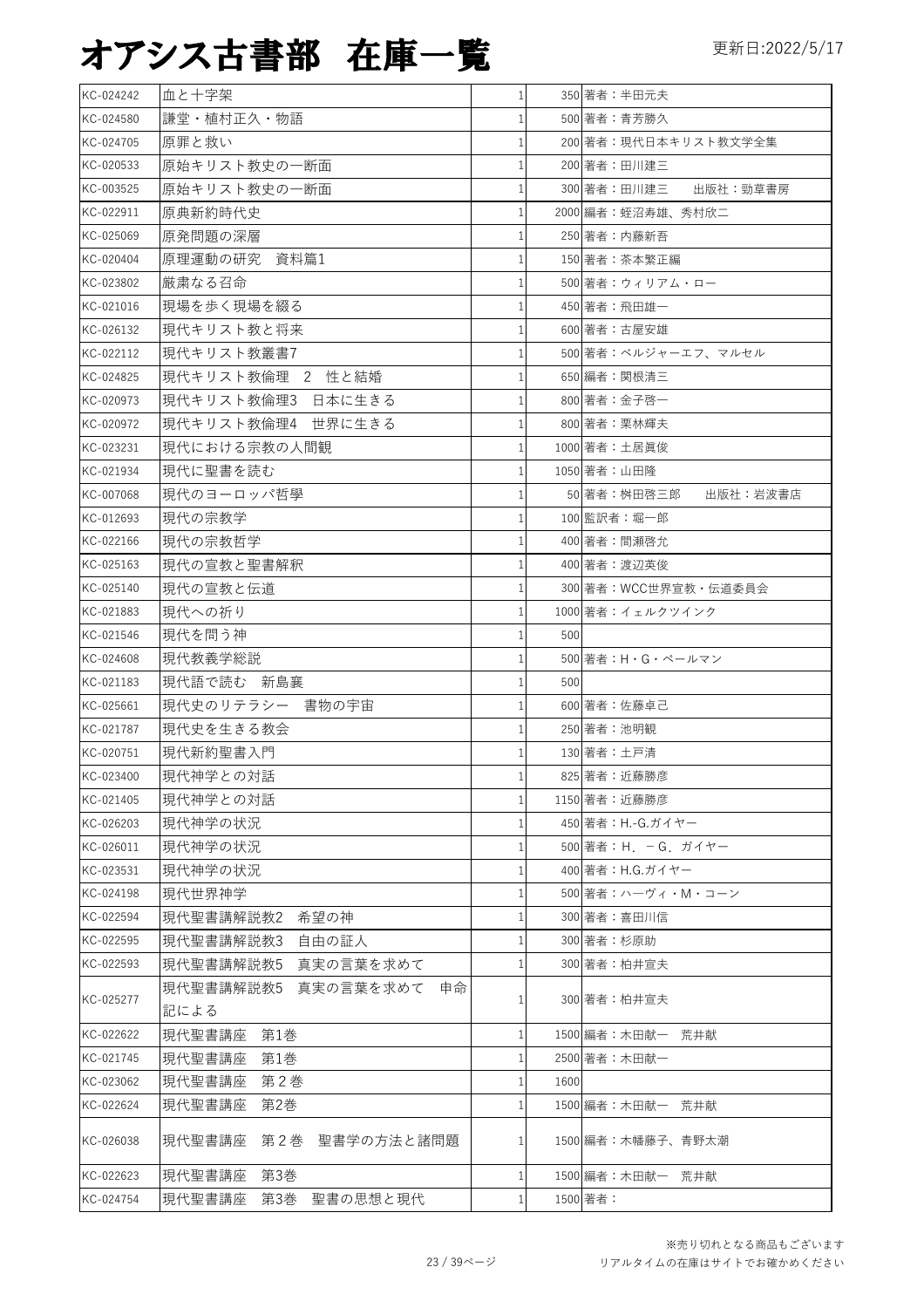| KC-022486 | 現代聖書入門                   | $\mathbf{1}$ |      | 750 著者:GEライト RHフラー         |
|-----------|--------------------------|--------------|------|----------------------------|
| KC-023699 | 現代日本キリスト教文学全集11 日常と家庭    | $\mathbf{1}$ | 300  |                            |
| KC-023698 | 現代日本キリスト教文学全集12 信頼と連帯    | $\mathbf{1}$ | 300  |                            |
| KC-023697 | 現代日本キリスト教文学全集16 物と心      | $\mathbf{1}$ | 300  |                            |
| KC-023705 | 現代日本キリスト教文学全集2<br>日本への土着 | $\mathbf{1}$ | 300  |                            |
| KC-023704 | 現代日本キリスト教文学全集3 <br>死と不安  | $\mathbf{1}$ | 300  |                            |
| KC-023703 | 愛と孤独<br>現代日本キリスト教文学全集4   | $\mathbf{1}$ | 300  |                            |
| KC-023702 | 現代日本キリスト教文学全集5 原罪と救い     | $\mathbf{1}$ | 300  |                            |
| KC-023701 | 現代日本キリスト教文学全集7 犠牲と奉仕     | $\mathbf{1}$ | 300  |                            |
| KC-023700 | 現代日本キリスト教文学全集8 自由と虚無     | $\mathbf{1}$ | 300  |                            |
| KC-024909 | 現代日本の危機とキリスト教            | $\mathbf{1}$ |      | 500 著者:日本基督教団援助対策本部        |
| KC-025898 | 古代ユダヤ教                   | $\mathbf{1}$ |      | 1500 著者:マックス・ウェーバー         |
| KC-023327 | 古代教会の牧会者たち 1 東方教会        | 1            |      | 600 編: C.メラー               |
| KC-023328 | 古代教会の牧会者たち 2 西方教会        | $\mathbf{1}$ |      | 750 編: C.メラー               |
| KC-023640 | 古都アッシジと聖フランシスコ           | 1            |      | 400 著者:小川国夫                |
| KC-023415 | 鼓動する東アジアのキリスト教           | $\mathbf{1}$ |      | 750 著者:                    |
| KC-024440 | 御言葉はわが足のともしび             | $\mathbf{1}$ |      | 750 著者:蓮見和男                |
| KC-005801 | 御手の中で                    | $\mathbf{1}$ |      | 120 著者:平野洋子 出版社:一粒社        |
| KC-024177 | 御牧硯太郎随想集                 | $\mathbf{1}$ |      | 500 著者:森山諭編集               |
| KC-021984 | 御牧碩太郎随想集                 | $\mathbf{1}$ |      | 500 編者:森山諭                 |
| KC-021988 | 御牧碩太郎説教集                 | $\mathbf{1}$ |      | 500 編者:森山諭                 |
| KC-024097 | 語り継ぐ「聖と宣                 | $\mathbf{1}$ | 250  |                            |
| KC-022177 | 光の朝に 伝道劇団聖書劇集            | $\mathbf{1}$ |      | 250 著者:大谷裕三                |
| KC-023609 | 幸福と成功の秘訣4 仕事・実生活編        | $\mathbf{1}$ |      | 750 著者:中島總一郎               |
| KC-021723 | 幸福論                      | $\mathbf{1}$ |      | 300 著者:ヒルティ                |
| KC-023529 | 構造主義的聖書釈義とは何か            | 1            |      | 400 著者:ダニエル・パット            |
| KC-009470 | 荒れ野に道を                   | 1            |      | 50 著者:金圭東<br>出版社:淀韓東京基督教会  |
| KC-026061 | 荒野の果てに モーセとダビデの足跡を慕って    | $\mathbf{1}$ |      | 450 著者:横山匡                 |
| KC-025964 | 荒野の泉 第2編                 | 1            |      | 750 著者:カウマン夫人              |
| KC-026110 | 荒野の泉 第二編                 | 1            |      | 600 著者:カウマン夫人              |
| KC-021919 | 講座 現代世界と教会 1~3巻セット       | $\mathbf{1}$ | 3000 |                            |
| KC-024527 | 講座 現代世界と教会1              |              |      | 400 著者:                    |
| KC-024716 | 項目聖書                     | 1            |      | 950 著者:池上安                 |
| KC-025472 | 高価な真珠                    |              |      | 250 著者:岡藤米蔵                |
| KC-024621 | 高倉徳太郎とその時代               | $\mathbf{1}$ |      | 300 著者:佐藤敏夫                |
| KC-025640 | 高倉徳太郎説教要緑 恩恵の栄光          |              |      | 450 著者:高倉徳太郎               |
| KC-025684 | 高柳伊三郎教授献呈論文集 福音書研究       | $\mathbf{1}$ |      | 350 編者:青山学院大学基督教学会         |
| KC-024093 | 獄中からの讃美                  |              |      | 350 著者: マーリンキャロザース         |
| KC-026081 | 魂への配慮の歴史4 中世の牧会者たち       | $\mathbf{1}$ |      | 800 訳者:加藤常昭                |
| KC-026030 | 最初のコペルニクス体系擁護論           | 1            |      | 1000 著者: R · ホーイカース        |
| KC-025463 | 砕かれた魂                    | $\mathbf{1}$ |      | 350 著者:鈴木有郷                |
| KC-009533 | 罪と死の文学                   | 1            |      | 120 著者:斎藤末弘<br>出版社:新教出版社   |
| KC-022471 | 罪の心理とその救い                | 1            |      | 500 著者:LJシェリル              |
| KC-023448 | 罪責を担う教会の使命               | 1            |      | 500 著者:雨宮栄一・森岡巌            |
| KC-024367 | 札幌とキリスト教                 | 1            |      | 100 編者:札幌市教育委員会            |
| KC-025127 | 札幌宣言                     |              | 300  | 著者:第5回日本伝道会議宣言文起プロジェ<br>クト |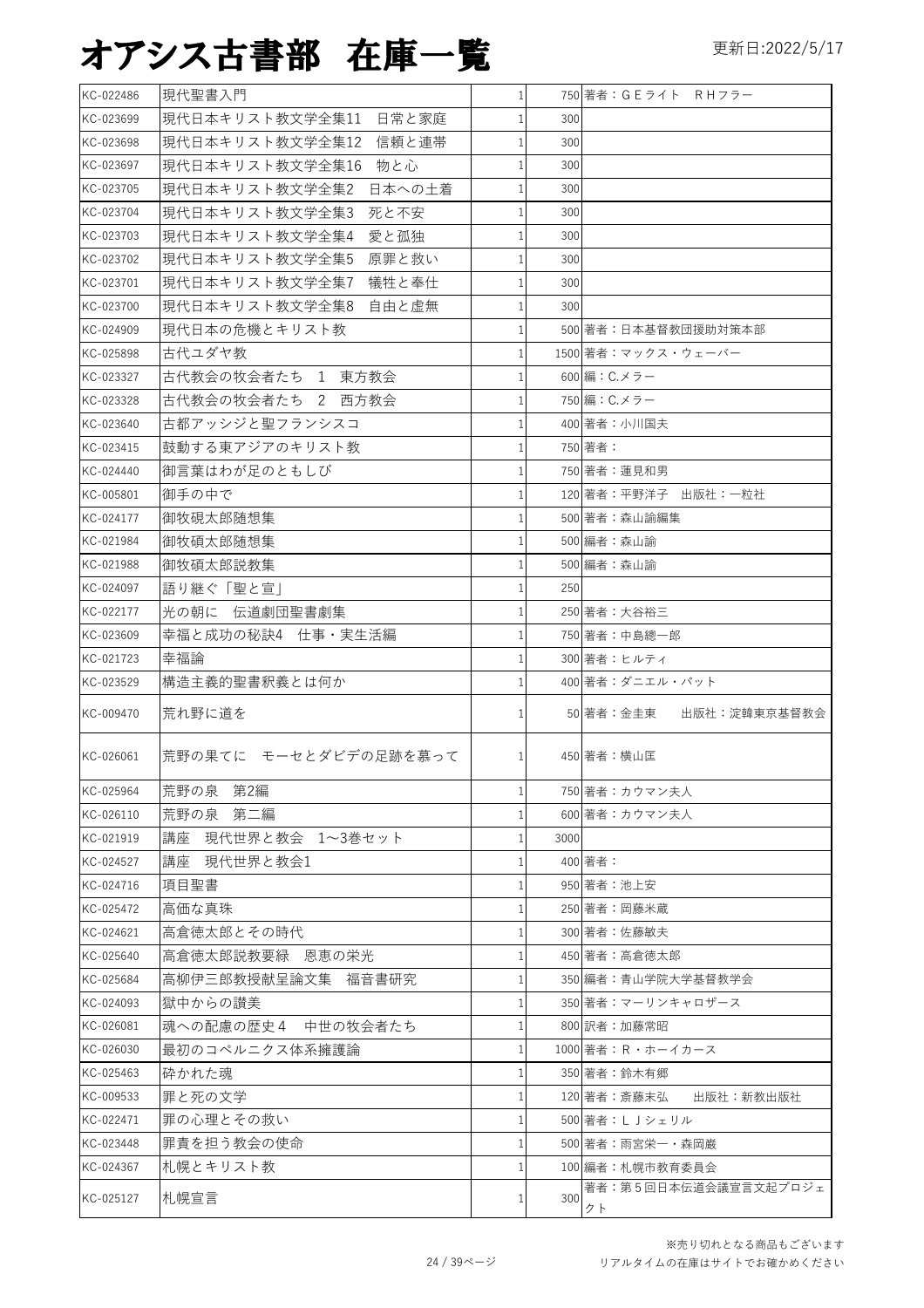| KC-004188 | 三谷隆正全集 第三巻                    | $\mathbf{1}$   |      | 200 著者:三谷 隆正 出版社:株式会社岩波書店 |
|-----------|-------------------------------|----------------|------|---------------------------|
| KC-024490 | 山室軍平聖書注解全集 民衆の聖書 20 ルカ<br>伝   | $\mathbf{1}$   |      | 200 著者:山室軍平               |
| KC-022452 | 山室軍平聖書注解全集17 エレミヤ記・エレミ<br>ヤ哀歌 |                |      | 250 著者:山室軍平               |
| KC-022451 | 山室軍平聖書注解全集2 出エジプト記            |                |      | 250 著者:山室軍平               |
| KC-022455 | 山室軍平聖書注解全集3<br>レビ記            |                |      | 250 著者:山室軍平               |
| KC-022450 | 山室軍平聖書注解全集4 民数記略              |                |      | 250 著者:山室軍平               |
| KC-022454 | 山室軍平聖書注解全集4 民数記略              |                |      | 250 著者:山室軍平               |
| KC-025626 | 山上の説教講解                       |                |      | 600 著者: A. M. ハンター        |
| KC-022064 | 讃美歌21 交読詩編つき                  |                | 3500 |                           |
| KC-024154 | 賛美、それは沈黙のあふれ                  |                |      | 450 著者:新垣壬敏               |
| KC-024185 | 賛美歌 その歴史と背景                   |                |      | 750 著者:原恵                 |
| KC-024680 | 使徒たちの物語                       |                |      | 400 著者:宮坂亀雄               |
| KC-023384 | 使徒のための神学入門                    |                |      | 900 著者:近藤勝彦               |
| KC-024343 | 使徒行伝の読み方                      |                |      | 350 著者:白井きく               |
| KC-022115 | 使徒行伝講解                        |                |      | 300 著者:佐藤陽二               |
| KC-026185 | 使徒行伝講義                        |                |      | 400 著者:ビー・エフ・バックストン       |
| KC-022655 | 使徒信条の性格                       |                |      | 500 著者:中路嶋雄               |
| KC-025341 | 使徒的勧告 福音の喜び 教皇フランシスコ          | $\mathbf{1}$   |      | 200 著者:教皇フランシスコ           |
| KC-025657 | 使徒的人間                         | 1              |      | 400 著者:富岡幸一郎              |
| KC-022062 | 使徒伝行講和<br>第2巻                 | $\mathbf{1}$   |      | 500 著者:手島郁郎               |
| KC-022061 | 使徒伝行講和<br>第3巻                 | 1              |      | 500 著者:手島郁郎               |
| KC-022060 | 使徒伝行講和<br>第4巻                 | $\mathbf{1}$   |      | 500 著者:手島郁郎               |
| KC-022058 | 使徒伝行講和<br>第5巻                 |                |      | 500 著者:手島郁郎               |
| KC-025469 | 士師記・ルツ記・サムエル記                 | $\mathbf{1}$   |      | 400 著者: E.C.ラスト           |
| KC-024792 | 子どもと共に学ぶ明解カテキズム               |                |      | 700 著者:                   |
| KC-024301 | 思想の宗教的前提                      |                |      | 400 著者:春名純人               |
| KC-021367 | 思想の宗教的前提                      |                |      | 500 著者:春名純人               |
| KC-024862 | 思寵 寺田博著作集 第三巻 イザヤ書            |                |      | 750 著者:寺田博                |
| KC-024789 | 死から新しいいのちへ                    |                |      | 300 著者:クレール・ケベール          |
| KC-025550 | 死から生へ                         |                |      | 400 著者: J.マッキンレイ          |
| KC-025629 | 死と信仰                          |                |      | 600 編者:ルーテル学院大学神学セミナー     |
| KC-024703 | 死と不安                          |                |      | 200 著者:現代日本キリスト教文学全集      |
| KC-005573 | 死の自覚 第1分冊                     |                |      | 100 著者:清水卓次 出版社:今淳治郎      |
| KC-025372 | 死を生きる                         |                |      | 150 著者:長谷川温雄              |
| KC-023694 | 死海のほとり                        |                |      | 250 著者:遠藤周作               |
| KC-025946 | 死海写本                          |                |      | 900 著者:ミラー・バロウズ           |
| KC-023254 | 死海写本                          |                |      | 1250 著者:ミラー・バロウズ          |
| KC-025683 | 死海写本とキリスト教の起源                 |                |      | 900 著者: M. ブラック           |
| KC-022393 | 死海文書 その真実と悲惨                  |                |      | 500 著者:オットーベッツ ライナーリースナー  |
| KC-024429 | 死海文書の研究                       | $\mathbf{1}$   |      | 1300 編者:ハーシェル・シャンクス       |
| KC-024873 | 死線を越えて                        |                |      | 300 著者:賀川豊彦               |
| KC-026204 | 私にとって聖書とは                     |                |      | 1100 著者:ブロッホ、フロム、ケーゼマン    |
| KC-024564 | 私にみ言葉をください                    |                |      | 900 著者:カール・バルト            |
| KC-022407 | 私にみ言葉をください1                   | $\mathbf{1}$   |      | 500 著者:カール・バルト            |
| KC-025336 | 私の著書                          | 1 <sup>1</sup> |      | 400 著者: E・トレルチ            |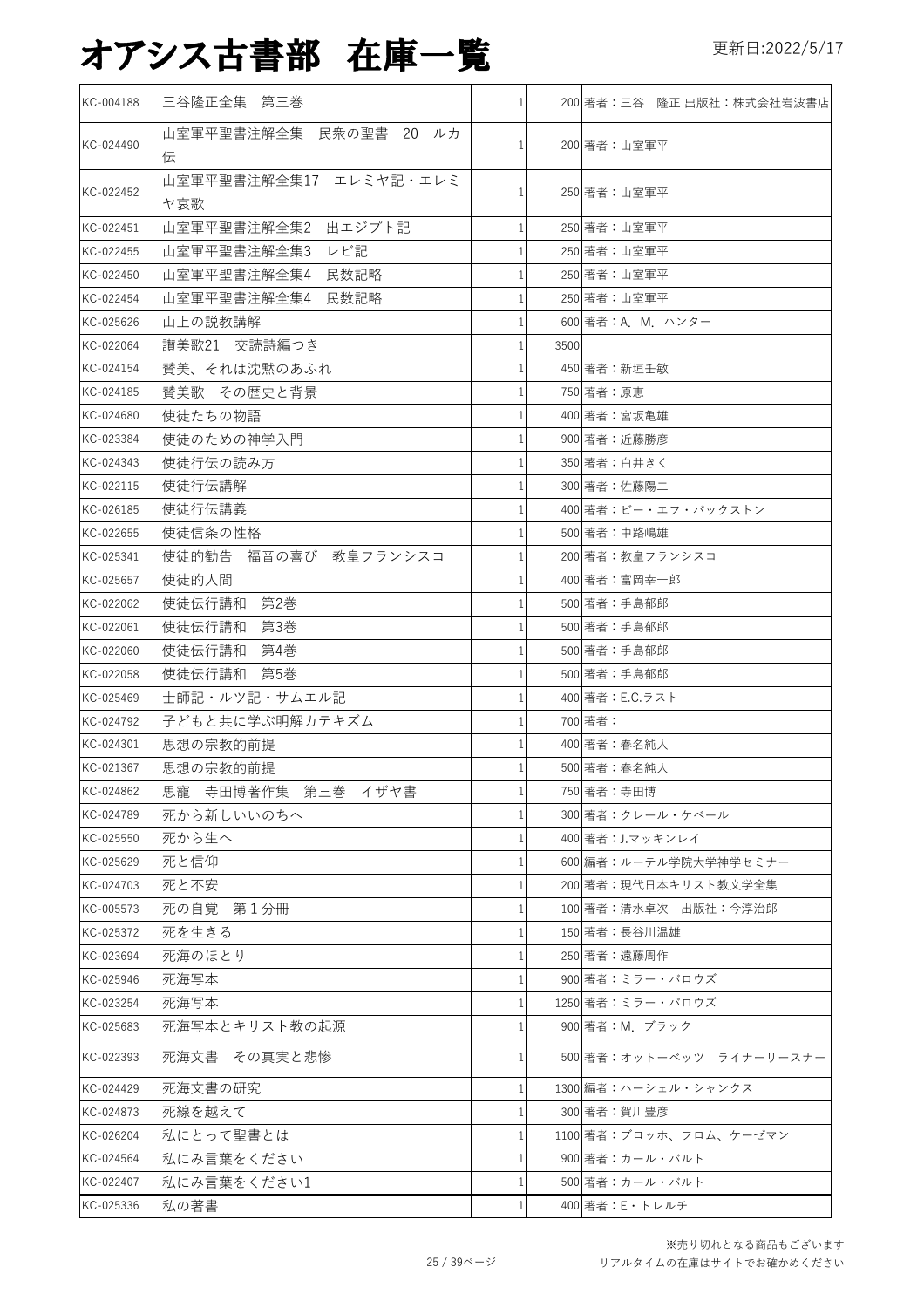| KC-021117 | 詩歌集 小池辰雄著作集 第8巻        | $\mathbf{1}$ |     | 250 著者:小池辰雄                               |
|-----------|------------------------|--------------|-----|-------------------------------------------|
| KC-022063 | 詩篇講和 第2巻               |              |     | 500 著者:手島郁郎                               |
| KC-024539 | 詩篇註解 上下セット             |              |     | 750 著者:関根正雄                               |
| KC-009407 | 寺から教会へ                 |              |     | 160 著者:勝村泰三<br>出版社:聖公会出版                  |
| KC-024303 | 時の徴                    |              |     | 400 著者:大木英夫                               |
| KC-021976 | 自乗された神                 |              |     | 650 著者:北森嘉蔵                               |
| KC-024581 | 自然と神 自然の神学に向けて         | 1            |     | 600 著者: W・パネンベルク                          |
| KC-024710 | 自然と生活                  | 1            |     | 200 著者:現代日本キリスト教文学全集                      |
| KC-024836 | 自然の中に、人との出会いに          | 1            |     | 400 著者:塚本智子                               |
| KC-024743 | 自由とは                   |              |     | 350 著者: カルビン・B・ハンソン                       |
| KC-022489 | 自由とは                   | 1            |     | 500 著者:カルビンBハンソン                          |
| KC-025588 | 自由とは米国福音自由教会の歴史        |              |     | 500 著者: カルビン・B・ハンソン                       |
| KC-024699 | 自由と虚無                  |              |     | 200 著者:現代日本キリスト教文学全集                      |
| KC-025553 | 自由の恵み                  |              |     | 500 著者:ジョン・ウェスレー                          |
| KC-024729 | 七十人訳ギリシア語聖書 5巻セット      | 1            |     | 4000 著者:                                  |
| KC-025000 | 失われた福音書                |              |     | 500 著者:バートン・L ・マック                        |
|           | 失われた福音書 Q資料と新しいイエス像 Th |              |     | 850 著者:バートン・L ・マック                        |
| KC-025637 | e BooK of              |              |     |                                           |
| KC-023278 | 失われた文字の解読 2            | $\mathbf{1}$ |     | 500 著者: E.ドーブルホーファー                       |
| KC-023279 | 失われた文字の解読 3            | 1            |     | 500 著者: E.ドーブルホーファー                       |
| KC-024388 | 実存思想の成立と系譜             |              |     | 350 著者:金子武蔵                               |
| KC-025145 | 社会倫理と霊性                | 1            |     | 500 著者:大庭昭博                               |
| KC-004165 | 社会倫理と霊性                |              |     | 200 著者:大庭昭博<br>出版社:新教出版社                  |
| KC-007484 | 車田秋次全集第4巻              | 1            | 450 | 著者:車田秋次<br>出版社:いのちのことば<br>社               |
| KC-007486 | 車田秋次全集第5巻              | 1            | 300 | 著者:車田秋次<br>出版社:いのちのことば<br>社               |
| KC-007490 | 車田秋次全集第7巻              | 1            | 350 | 著者:車田秋次<br>出版社:いのちのことば<br>社               |
| KC-025561 | 主に感謝、主を讃美              | 1            |     | 600 著者:鍋谷堯爾                               |
| KC-012040 | 主に従った婦人たち3いこいの水渚       | ı.           | 40  | 著者:益田泉 大川増江 三谷幸子 藤井圭<br>子 中嶋温子<br>出版社:一粒社 |
| KC-026211 | 主の愛に生かされて              |              |     | 600 著者:長島幸雄                               |
| KC-022567 | 主の奇跡                   |              |     | 750 著者:RCトレンチ                             |
| KC-022287 | 主の奇跡                   | -1           |     | 1000 著者: RCトレンチ                           |
| KC-021631 | 主の奇跡                   | 1            |     | 500 著者: R C トレンチ                          |
| KC-025555 | 主の祈り                   |              |     | 350 著者:大木英夫                               |
| KC-024831 | 主の祈り                   |              |     | 250 著者:黒田禎一郎                              |
| KC-022546 | 主の晩餐                   | 1            |     | 500 著者: Rネメシュギ                            |
| KC-024620 | 主日の福音 A年B年C年セット        | 1            |     | 1500 著者: 雨宮慧                              |
| KC-021458 | 受難の七日間                 | 1            |     | 1500 著者: Aフィビガー                           |
| KC-024880 | 宗教から読む国際政治             | 1            |     | 300 著者:日本経済新聞社                            |
| KC-021792 | 宗教とは何か                 | 1            |     | 1000 著者:テリーイーグルトン                         |
| KC-026022 | 宗教と近代科学の勃興             |              |     | 500 著者:R・ホーイカース                           |
| KC-021802 | 宗教と風土                  |              |     | 750 著者:後藤光一郎                              |
| KC-006178 | 宗教のことば                 | 1            |     | 330 編者:島薗進・鶴岡賀雄 <br>出版社:大明道               |
| KC-020881 | 宗教の神学                  | 1            |     | 250 著者:古屋安雄                               |
| KC-023364 | 宗教の神学 その形成と課題          | $\mathbf{1}$ |     | 1500 著者:古屋安雄                              |
| KC-020336 | 宗教の哲学                  | 1            |     | 100 著者:ジョン・ヒック                            |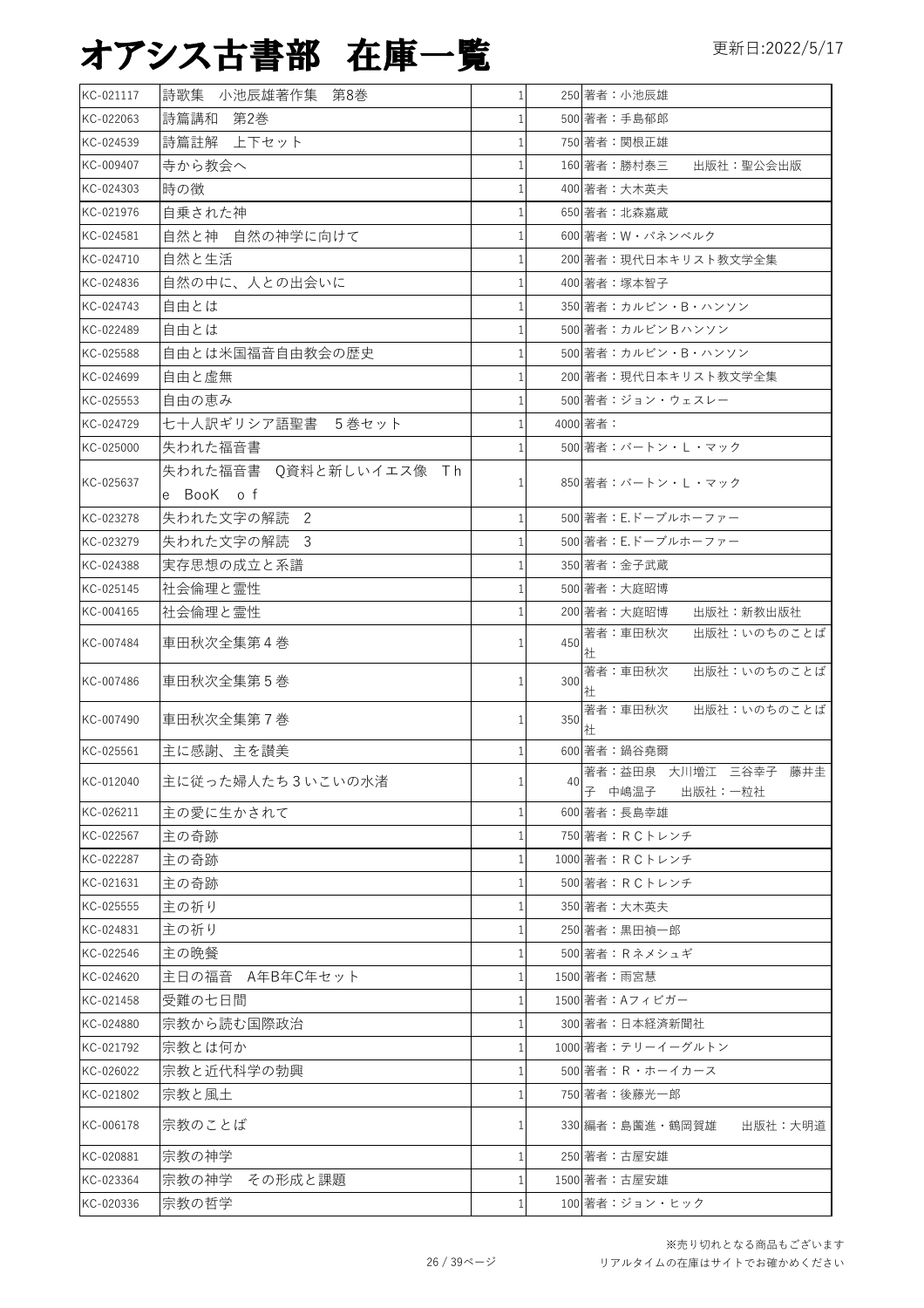| KC-007239 | 宗教を語る                 | 1            | 70   | 著者:脇本平也<br>出版社:日新出版株式会<br>社 |
|-----------|-----------------------|--------------|------|-----------------------------|
| KC-020903 | 宗教改革とその世界史的影響         | $\mathbf{1}$ |      | 300 編者:土戸清 近藤勝彦             |
| KC-024075 | 宗教改革とドイツ政治思想          | 1            |      | 500 著者:有賀弘                  |
| KC-021981 | 宗教改革とルターの生涯           | 1            |      | 2500 著者:ペーターマンス             |
| KC-021182 | 宗教改革の神学               | 1            |      | 500 著者:北森嘉蔵                 |
| KC-023325 | 宗教改革期の牧会者たち 1         | 1            |      | 1250 編: C.メラー               |
| KC-023324 | 宗教改革期の牧会者たち 2         | 1            |      | 900 編:C.メラー                 |
| KC-026119 | 宗教改革期の牧会者たち1          | 1            |      | 900 訳者:加藤常昭                 |
| KC-025509 | 宗教改革史                 | 1            |      | 200 著者:ベイントン                |
| KC-024274 | 宗教改革者ルターとその周辺         | $\mathbf{1}$ |      | 750 著者:石原謙                  |
| KC-021544 | 宗教改革者ルターとその周辺         | 1            |      | 500 著者:石原謙                  |
| KC-026122 | 宗教改革著作集 3ルターとその周辺1    | $\mathbf{1}$ |      | 600 訳者:徳善義和、俊野文雄、三浦謙        |
| KC-021867 | 宗教改革著作集 3ルターとその周辺1    | 1            | 1250 |                             |
| KC-022921 | 宗教改革著作集11 イングランド宗教改革1 | $\mathbf{1}$ | 1250 |                             |
| KC-022918 | 宗教改革著作集12 イングランド宗教改革2 | $\mathbf{1}$ | 1300 |                             |
| KC-026001 | 宗教改革著作集3 ルターとその周辺1    | 1            |      | 500 訳者:徳善義和、俊野文雄、三浦謙        |
| KC-022919 | 宗教改革著作集3 ルターとその周辺1    | $\mathbf{1}$ |      | 1700 著者:ルター                 |
| KC-022923 | 宗教改革著作集8 再洗礼派         | 1            | 1850 |                             |
| KC-021181 | 宗教学                   | $\mathbf{1}$ |      | 250 著者:岸本英夫                 |
| KC-007238 | 宗教学                   | $\mathbf{1}$ |      | 40 著者:岸本英夫<br>出版社:大明堂       |
| KC-004822 | 宗教学概論                 | $\mathbf{1}$ |      | 400 訳者:比屋根安定<br>出版社:誠信書房    |
| KC-008278 | 宗教学史                  | $\mathbf{1}$ |      | 出版社:創造社<br>100 訳者:下宮守之      |
| KC-021589 | 宗教学辞典                 | 1            |      | 1250 著者:小口偉一 堀一郎            |
| KC-023271 | 宗教現象学                 | 1            |      | 500 著者:大畠清                  |
| KC-013301 | 宗教哲學                  |              |      | 50 著者:波多野精一                 |
| KC-007062 | 宗教哲學序論                |              |      | 30 著者:波多野精一 出版社:岩波書店        |
| KC-026099 | 終末に関する聖書の預言           | 1            |      | 850 著者: R · ラドウィグソン         |
| KC-025956 | 十戒 旧約倫理の枠組の中で         | 1            |      | 750 著者: W. H. シュミット         |
| KC-006002 | 十字架の戦士                | $\mathbf{1}$ |      | 100 著者:サムエル・リー出版社:東京第一教会    |
| KC-022118 | 十二使徒の訓練 上             | 1            |      | 500 著者: A.B.ブルース            |
| KC-023535 | 初期キリスト教の社会学           |              |      | 500 著者:H.C.キー               |
| KC-003026 | 初期キリスト教史の諸問題          | 1            |      | 200 著者:荒井献出版社:新教出版社         |
| KC-026025 | 初代教会と中絶               | 1            |      | 500 著者:マイケル・亅 ゴーマン          |
| KC-025599 | 初代教会史                 | 1            |      | 500 著者: H.R.ボーア             |
| KC-023901 | 諸教派のあかしするキリスト教        | 1            |      | 300 編者:百瀬文晃                 |
| KC-024502 | 女性の視点による キリスト教神学事典    | 1            | 4500 |                             |
| KC-022100 | 小型版 新共同訳 聖書辞典         | 1            |      | 750 監修者:木田献ー・和田幹男           |
| KC-023863 | 小説「聖書」新約篇             | 1            |      | 350 著者:ウォルター・ワンゲリン          |
| KC-024863 | 小島伊助全集 4              | 1            |      | 600 著者:小島伊助                 |
| KC-024861 | 小島伊助全集<br>7           | 1            |      | 600 著者:小島伊助                 |
| KC-024859 | 小島伊助全集 8              | 1            |      | 600 著者:小島伊助                 |
| KC-024884 | 小島伊助全集1<br>説教?        | $\mathbf{1}$ |      | 1000 著者:いのちのことば社            |
| KC-024883 | 小島伊助全集2<br>説教?        | 1            |      | 1000 著者:いのちのことば社            |
| KC-024886 | 小島伊助全集3<br>説教?        | 1            |      | 1000 著者:いのちのことば社            |
| KC-024890 | 小島伊助全集4<br>聖書購解?      | 1            |      | 750 著者:いのちのことば社             |
| KC-024885 | 小島伊助全集5<br>聖書購解?      | 1            |      | 1000 著者:いのちのことば社            |
| KC-024887 | 小島伊助全集7<br>回顧         | $\mathbf{1}$ |      | 1000 著者:いのちのことば社            |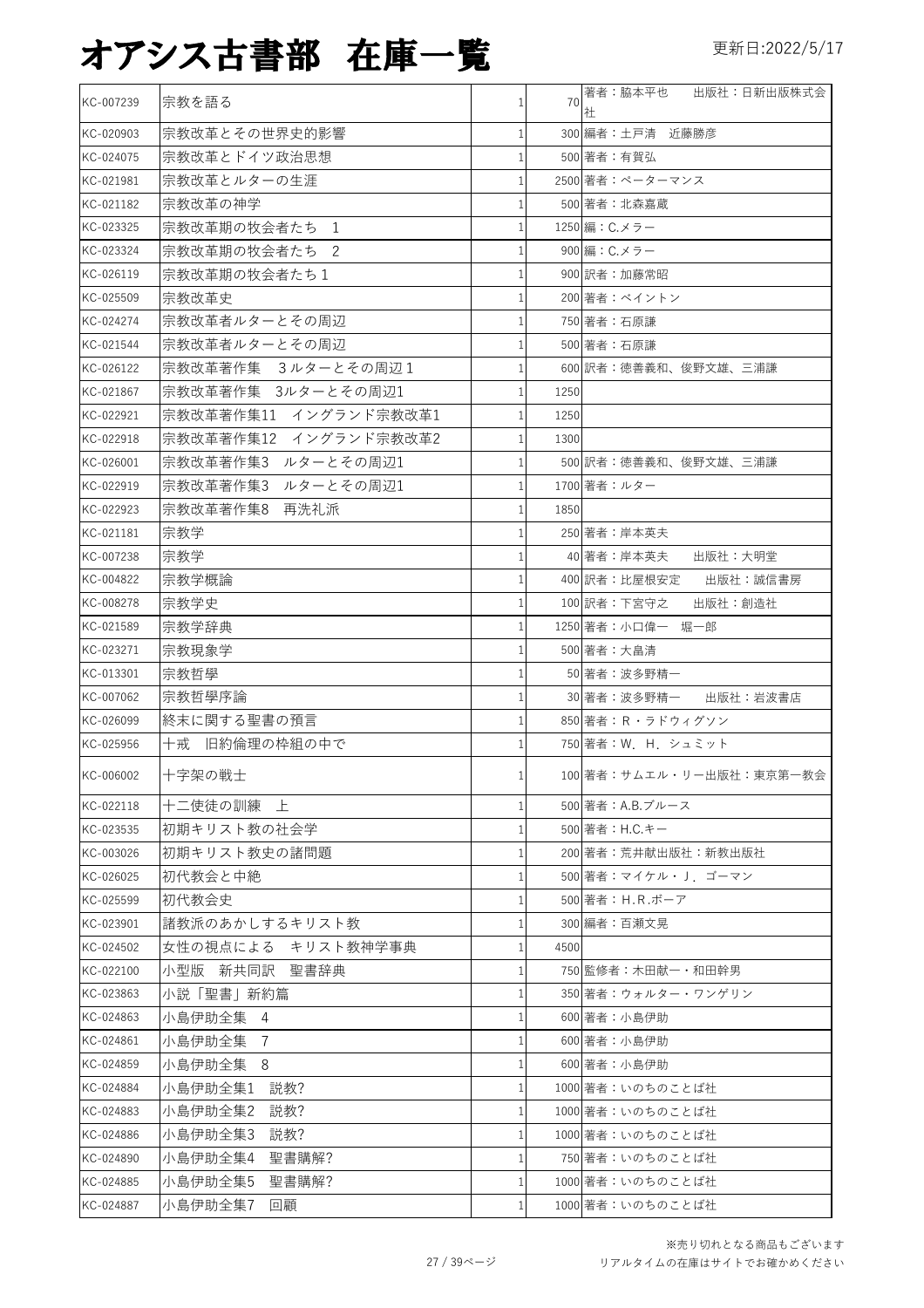| KC-003383 | 小島伊助全集7<br>回顧              | 1            | 300  | 著者:小島伊助<br>出版社:いのちのことば<br>社                           |
|-----------|----------------------------|--------------|------|-------------------------------------------------------|
| KC-003381 | 小島伊助全集8 紀行文                | 1            | 300  | 著者:小島伊助<br>出版社:いのちのことば<br>社                           |
| KC-024889 | 小島伊助全集9<br>随想・随筆           |              |      | 1000 著者:いのちのことば社                                      |
| KC-003382 | 小島伊助全集9 随想·随筆              | 1            | 200  | 出版社:いのちのことば<br>著者:小島伊助<br>社                           |
| KC-022210 | 松居直のすすめる50の絵本              | 1            |      | 450 著者:松居直                                            |
| KC-023362 | 植村環著作集1説教 神の約束によりて         | 1            |      | 500 著者:植村環                                            |
| KC-025402 | 植村環著者作集 説教1 神の約束によりて       | 1            |      | 350 著者:植村環                                            |
| KC-021918 | 植村正久と其の時代 8巻セット            | $\mathbf{1}$ |      | 12500 編者:佐渡 亘                                         |
| KC-007499 | 伸びゆくミニストリー                 | 1            |      | 編者:日本ケズィック・コンベンション中央<br>220 委員会 出版社:株式会社ニューライフ出版<br>社 |
| KC-021010 | 信とは何か 現代における くいのち > の泉     | 1            |      | 800 編著:宮本久雄 武田なほみ                                     |
| KC-025335 | 信仰                         |              |      | 200 著者:チョー・ヨンギ牧師                                      |
| KC-024597 | 信仰                         |              |      | 500 著者:H·J·ヘルミッソン/E·ローゼ                               |
| KC-023516 | 信仰                         |              |      | 500 著者: H.J.ヘルミッツ、E.ローゼ                               |
| KC-024706 | 信仰と懐疑                      |              |      | 200 著者:現代日本キリスト教文学全集                                  |
| KC-022176 | 信仰と教育                      |              |      | 100 著者:内藤正隆                                           |
| KC-013355 | 信仰と権威                      |              |      | 150 著者:赤木善光                                           |
| KC-005736 | 信仰の完成をめざして                 |              | 140  | 編集: 女性教職神学研究会 出版社:日本キ<br>リスト教団出版局                     |
| KC-022275 | 信仰の表現としての教会建築              | 1            |      | 500 著者:手束正昭                                           |
| KC-025615 | 信仰の豊かさを生きる                 |              |      | 750 著者:アードルフ・ケーベルレ                                    |
| KC-026173 | 信仰の霊想                      |              |      | 600 著者:竹田俊造                                           |
| KC-024175 | 信仰の霊想                      |              |      | 500 著者:竹田俊造                                           |
| KC-021956 | 信仰の霊想                      |              |      | 500 著者:竹田俊造                                           |
| KC-024787 | 信仰生活の手引き 伝道                |              |      | 350 著者:深井智朗                                           |
| KC-024799 | 信仰短言 暁に翼をひろげ 2             | 1            |      | 400 著者:小池創造                                           |
| KC-022625 | 信徒のための神学入門                 |              |      | 750 著者:近藤勝彦                                           |
| KC-023772 | 信徒の諸教会                     |              |      | 750 著者:E・H・ブロードベント                                    |
| KC-023732 | 信徒の召命と使命                   | 1            |      | 150 著者:                                               |
| KC-024713 | 信頼と連帯                      |              |      | 200 著者:現代日本キリスト教文学全集                                  |
| KC-022558 | 信條集 前後編                    | 1            | 1000 |                                                       |
| KC-025370 | 心と魂の叫びに応えて スピリチュアルケア       |              |      | 400 編者:ワァルデマール・キッペス                                   |
| KC-021286 | 心に迫るパウロの言葉                 |              |      | 500 著者:曽野綾子                                           |
| KC-023868 | 心に迫るパウロの言葉<br>新装版          |              |      | 250 著者: 曽野綾子                                          |
| KC-021007 | 心の泉 瞑想への招き                 | 1            |      | 750 著者:アントニーデメロ                                       |
| KC-022212 | 心の扉を開くとき                   |              |      | 400 著者: 市川昇 他                                         |
| KC-025268 | 心の病いとその救い 富坂キリスト教センター<br>編 |              |      | 300 編者:富坂キリスト教センター                                    |
| KC-025506 | 新・キリスト教辞典                  | 1            |      | 350 著者:比屋根安定                                          |
| KC-023655 | 新キリスト教ガイドブック               |              | 600  |                                                       |
| KC-021783 | 新しい聖書の学び                   |              |      | 750 著者:山口里子                                           |
| KC-020933 | 新しい聖書の学び                   |              |      | 600 著者:山口里子                                           |
| KC-024504 | 新共同訳 旧約聖書語句事典              | 1            | 8000 |                                                       |
| KC-023135 | 新共同訳 聖書辞典                  | 1            | 3750 |                                                       |
| KC-022880 | 新宗教事典                      |              | 7500 |                                                       |
| KC-014106 | 新聖書大辞典                     | 1            |      | 2100 編集者:馬場嘉一                                         |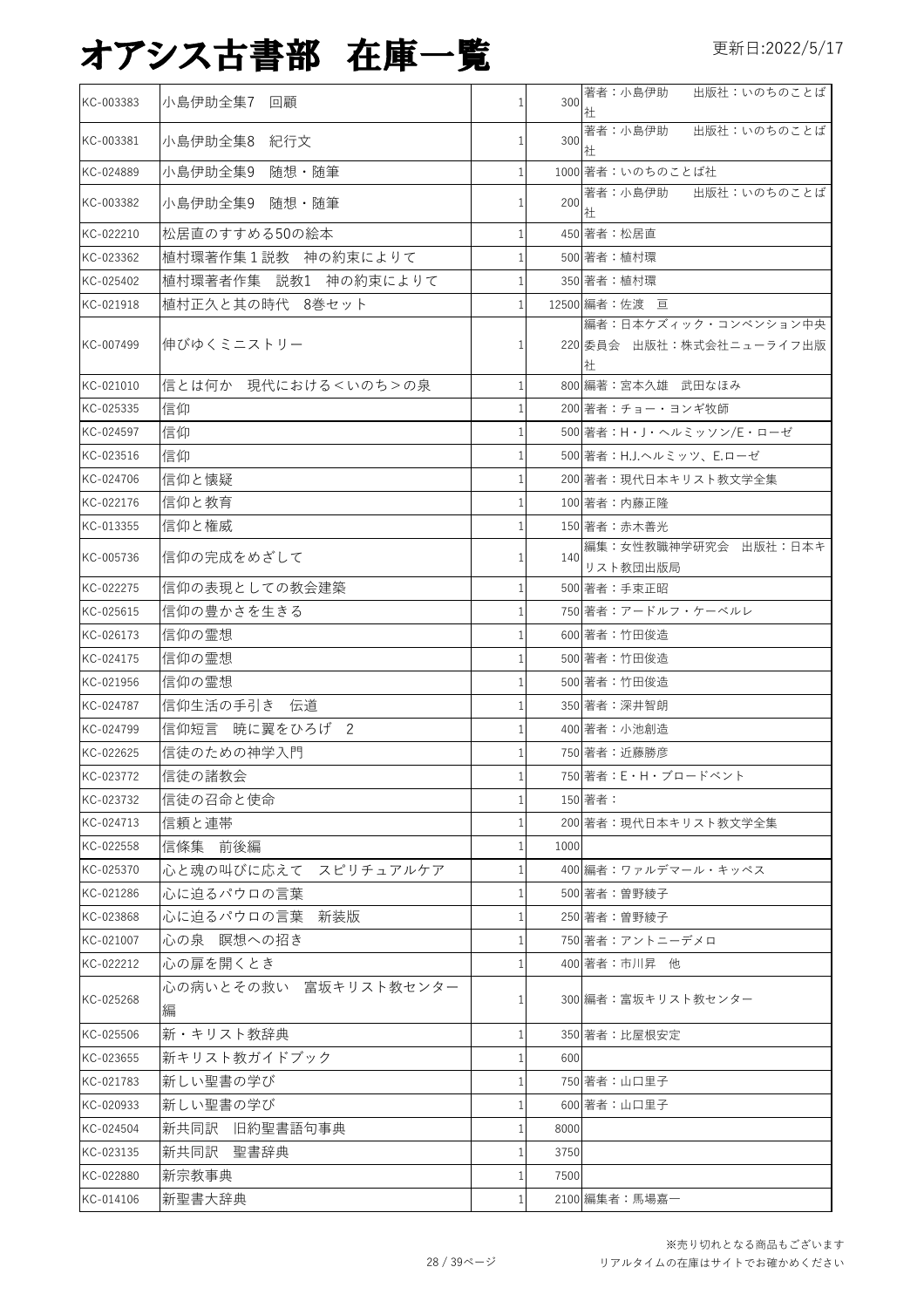| KC-025220 | 新渡戸稲造全集 全16巻 月報付       | 1 <sup>1</sup> |     | 7500 著者:新渡戸稲造            |
|-----------|------------------------|----------------|-----|--------------------------|
| KC-023676 | 新渡戸稲造全集 第一巻            | 1              |     | 250 著者:新渡戸稲造             |
| KC-020659 | 新版 西洋史概説               | $\mathbf{1}$   |     | 100 編者:秀村欣二              |
| KC-026215 | 新約のきよめ                 | $\mathbf{1}$   |     | 450 著者:トマス・クック           |
| KC-006374 | 新約思想の成立                | $\mathbf{1}$   |     | 180 著者:八木誠一<br>出版社:新教出版社 |
| KC-014086 | 新約神学 1                 | $\mathbf{1}$   |     | 150 著者:松木治三郎             |
| KC-025840 | 新約聖書                   | 1              |     | 900 訳者:柳生直行              |
| KC-025687 | 新約聖書                   | $\mathbf{1}$   |     | 600 訳者:フランシスコ会聖書研究所      |
| KC-025030 | 新約聖書 3 ヨハネ文書           | 1              |     | 550 著者:                  |
| KC-025027 | 新約聖書 3 ヨハネ文書           | $\mathbf{1}$   |     | 550 著者:                  |
| KC-025987 | 新約聖書<br>わかりやすい解説つき聖書   | $\mathbf{1}$   |     | 600 著者:                  |
| KC-022321 | 新約聖書<br>詩篇つき 口語訳       | 1              | 300 |                          |
| KC-025656 | 新約聖書<br>福音書            | $\mathbf{1}$   |     | 450 訳者:塚本虎二              |
| KC-021598 | 新約聖書における教会像            | 1              |     | 750 著者: E・シュヴァイツァー       |
| KC-022262 | 新約聖書における十字架            | 1              |     | 2500 著者:レオンモリス           |
| KC-024791 | 新約聖書の周辺世界              | 1              |     | 1000 著者: E · ローゼ         |
| KC-024577 | 新約聖書の周辺世界              | $\mathbf{1}$   |     | 750 著者: E · ローゼ          |
| KC-025129 | 新約聖書の世界への旅             | 1              |     | 500 著者:エティエンヌ・シャルパンティエ   |
| KC-024160 | 新約聖書の謎                 | 1              |     | 500 著者: E ホスキンス・Nデイヴィ    |
| KC-024273 | 新約聖書の倫理的使信             | 1              |     | 750 著者:シュナッケンブルク         |
| KC-024550 | 新約聖書解題                 | $\mathbf{1}$   |     | 450 著者:山谷省吾              |
| KC-024749 | 新約聖書概説                 | 1              |     | 250 著者:前田護郎              |
| KC-024460 | 新約聖書講解                 | 1              |     | 250 著者: 米田豊              |
| KC-020535 | 新約聖書講解                 | 1              |     | 200 著者:米田豊               |
| KC-024951 | 新約聖書講解11テサロニケ・テモテ・テトス書 | 1              |     | 750 著者:シュラッター            |
| KC-024952 | 新約聖書講解12ヘブル人への手紙       | 1 <sup>1</sup> |     | 650 著者:シュラッター            |
| KC-024953 | 新約聖書講解13ヤコブ・ペテロ・ユダ書    | $\mathbf{1}$   |     | 650 著者:シュラッター            |
| KC-024948 | 新約聖書講解1マタイによる福音書       | $\mathbf{1}$   |     | 1250 著者:シュラッター           |
| KC-024947 | 新約聖書講解2マルコによる福音書       | $1\vert$       |     | 500 著者:シュラッター            |
| KC-024946 | 新約聖書講解3ルカによる福音書        | 1 <sup>1</sup> |     | 750 著者:シュラッター            |
| KC-024954 | 新約聖書講解5使徒行伝            | 1              |     | 1000 著者:シュラッター           |
| KC-024945 | 新約聖書講解6ローマ人への手紙        | 1              |     | 750 著者:シュラッター            |
| KC-024950 | 新約聖書講解7コリント人への第一の手紙    | 1              |     | 750 著者:シュラッター            |
| KC-025895 | 新約聖書神学                 | 1              |     | 1250 著者:W. G.キュンメル       |
| KC-024522 | 新約聖書神学                 | 1              |     | 350 著者:山谷省吾              |
| KC-024520 | 新約聖書神学                 | 1              |     | 350 著者:山谷省吾              |
| KC-025997 | 新約聖書神学 イエス・パウロ・ヨハネ     | $\mathbf{1}$   |     | 1000 著者: W. G. キュンメル     |
| KC-025216 | 新約聖書神学概論               | 1              |     | 500 著者:A,リチャードソン         |
| KC-022094 | 新約聖書註解<br>(F)          | $\mathbf{1}$   |     | 1250 著者:米田豊・米田勇          |
| KC-022095 | 新約聖書註解 <br>$(\pm)$     | 1              |     | 1250 著者:米田豊・米田勇          |
| KC-022577 | 新約聖書註解<br>上下           | $\mathbf{1}$   |     | 3000 著者:米田豊・勇            |
| KC-025892 | 新約聖書註解(上)              | 1              |     | 500 著者:米田豊・米田勇           |
| KC-026116 | 新約聖書物語                 | $\mathbf{1}$   |     | 400 著者:犬養道子              |
| KC-025478 | 新約聖書略解                 | 1              |     | 500 著者:日本基督教団出版局         |
| KC-022363 | 申命記の文献学的研究             | 1              |     | 2000 著者:鈴木佳秀             |
| KC-004384 | 真実なる結婚                 | $\mathbf{1}$   |     | 150 著者:Th.ボヴェー出版社:ヨルダン社  |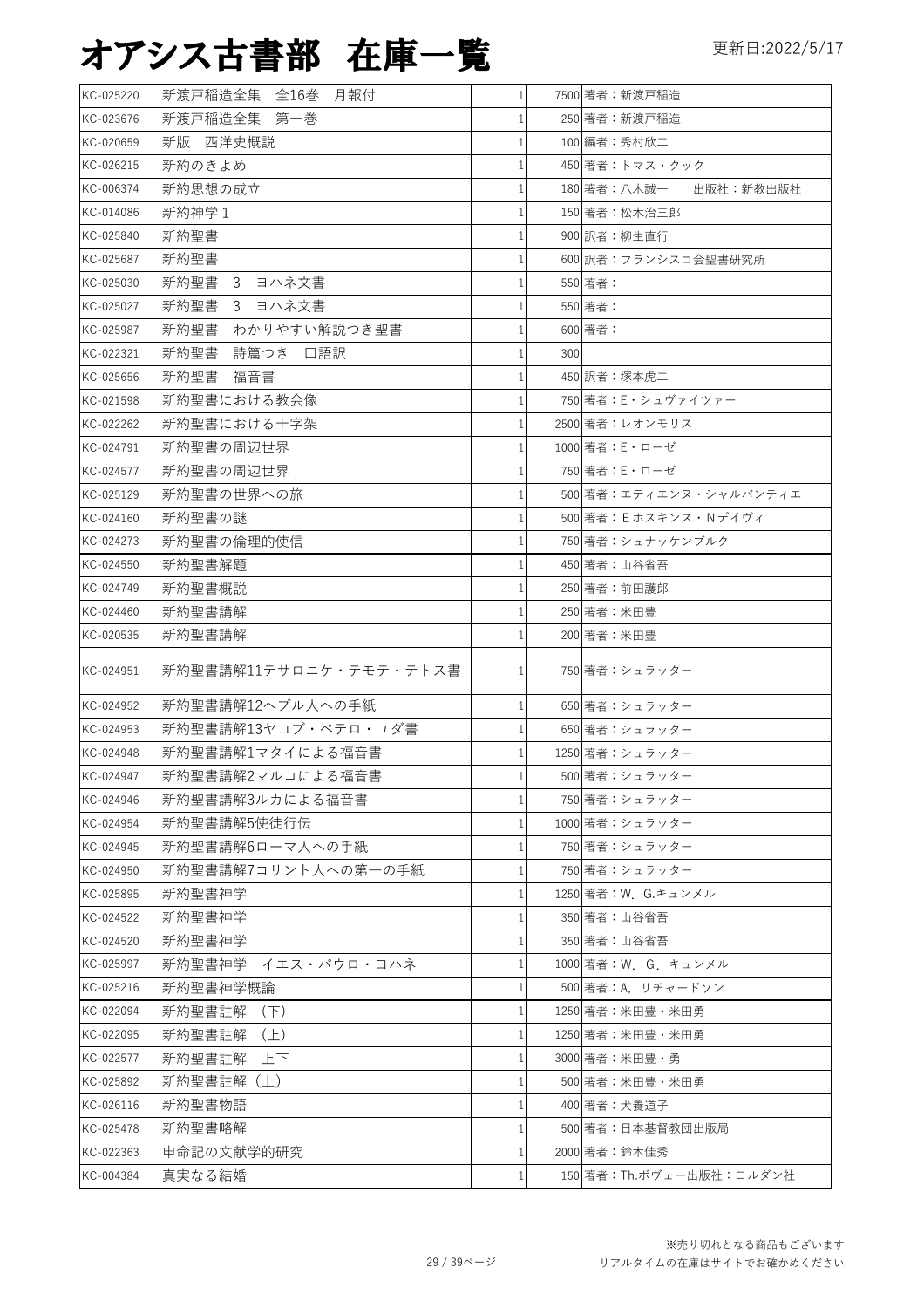| KC-025938 | 真生シリーズ7 イエスの宣教 新約聖書神学1       | $\mathbf{1}$ |      | 1500 著者:ヨアヒム・エレミアス             |
|-----------|------------------------------|--------------|------|--------------------------------|
| KC-024653 | 真理と信仰                        | $\mathbf{1}$ |      | 750 著者:鈴木弼美                    |
| KC-012130 | 神·人 基督の本質と其事業                |              | 150  | 著者:ロヂヤース博士 出版社:日曜世界<br>社       |
| KC-004078 | 神さまのこどもたちへ                   | 1            |      | 200 著者:松浦謙 出版社:新教出版社           |
| KC-024701 | 神との出会い                       |              |      | 200 著者:現代日本キリスト教文学全集           |
| KC-021307 | 神に聴くすべを知っているなら               |              |      | 450 著者: C·H·ブシャール 藤木治祥         |
| KC-024434 | 神のみ手の陰に                      |              |      | 150 著者:K・C・ヘンドリックス             |
| KC-025357 | 神の愛を知るなら                     |              |      | 300 著者:篠原愛義                    |
| KC-024558 | 神の栄光のみ 殉職者朱基撤牧伝              |              |      | 500 著者:                        |
| KC-025568 | 神の権威と自由                      |              |      | 1250 著者:大崎節郎                   |
| KC-023206 | 神の権威と自由                      |              |      | 1450 著者:大崎節郎                   |
| KC-025101 | 神の摂理                         | 1            |      | 300 著者:チョー・ヨンギ                 |
| KC-022138 | 神の絶大の力                       |              |      | 500 著者: パゼット・ウィルクス             |
| KC-023342 | 神の伝記 GOD                     |              |      | 750 著者:ジャック・マイルズ               |
| KC-004427 | 神の旅人                         |              |      | 100 著者:森本哲郎 出版社:新潮社            |
| KC-010220 | 神の旅人                         |              |      | 50 著者:森本哲郎 出版社:新潮社             |
| KC-023985 | 神の歴史                         |              |      | 1000 著者:カレン・アームストロング           |
| KC-026028 | 神の和の神学へ向け 三位一体から三間一和の<br>神論へ |              |      | 1500 著者:宮平望                    |
| KC-025158 | 神は悪の問題に答えられるか                | $\mathbf{1}$ |      | 1000 著者:スティーブン・T・ディヴィス         |
| KC-025344 | 神へのかけ橋 B·L·ヒンチマン牧師説教集        |              |      | 400 著者:B・L・ヒンチマン               |
| KC-024691 | 神を仰ぎ、人に仕う                    |              |      | 350 著者:女子聖学院短期大学               |
| KC-024902 | 親は何を知るべきか                    | 1            |      | 375 著者:マインド・コントロール研究所          |
| KC-021647 | 進化論を拒む人々                     |              |      | 500 著者:鵜浦 裕                    |
| KA-001646 | 人と思想シリーズ ブルトマン               | 1            |      | 局                              |
| KC-003035 | 人と思想シリーズ ニーバー                | 1            | 250  | 著者:飯野紀元 出版社:日本基督教団出<br>版局      |
| KC-025139 | 人間になる                        | 1            |      | 500 著者:ジャン・バニエ                 |
| KC-024205 | 人間形成の神学                      | 1            |      | 300 著者:ジョン・A・ナイト               |
| KC-020309 | 人間形成の神学                      |              |      | 80 著者:ジョン・A・ナイト                |
| KC-024871 | 人権とキリスト教                     | 1            |      | 250 著者:中村義治                    |
| KC-024554 | 人権思想とキリスト教                   | 1            |      | 500 著者:森島豊                     |
| KC-011874 | 人生はハッピー・ロール                  |              |      | 出版社:いのちのことば<br>80 著者:荒井孝喜<br>社 |
| KC-025107 | 人生を導く5つの目的                   | 1            |      | 850 著者:リック・ウォレン                |
| KC-023221 | 図説 聖書の世界 2 モーゼの歩いた道          | 1            |      | 500 著者:モシェ・パールマン               |
| KC-023678 | 図説キリスト教文化史1                  |              |      | 750 著者:ジェフリー・バラクラフ編            |
| KC-023679 | 図説キリスト教文化史2                  | 1            |      | 750 著者:ジェフリー・バラクラフ編            |
| KC-021116 | 随想集 小池辰雄著作集 第6巻              |              |      | 250 著者:小池辰雄                    |
| KC-021604 | 世の光 羽鳥 明選集1                  | 1            |      | 1500 著者:羽鳥明                    |
| KC-024503 | 世界 説教・説教学 事典                 | 1            | 4500 |                                |
| KC-023881 | 世界が変わる物語                     | 1            |      | 250 著者:ダロー・ミラー                 |
| KC-023752 | 世界が変わる物語                     |              |      | 200 著者:ダロー・ミラー                 |
| KC-025642 | 世界キリスト教史物語                   |              |      | 500 著者:R・H・ベイントン               |
| KC-026069 | 世界キリスト教百科事典                  | 1            |      | 4500 著者:                       |
| KC-021982 | 世界キリスト教百科事典                  | 1            | 7500 |                                |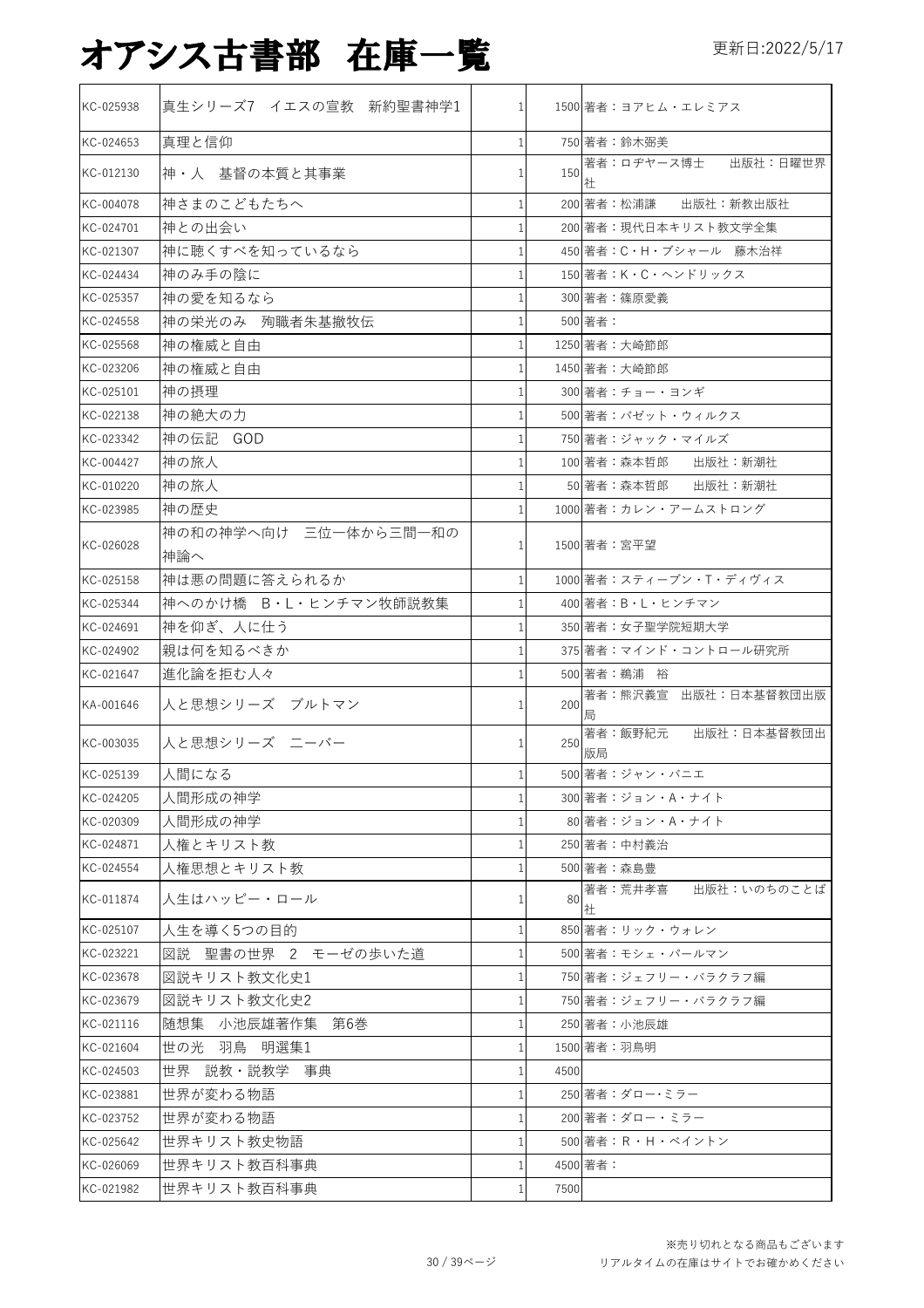| KC-025150 | 世界に生きる                |              |      | 600 著者:栗林輝夫                |
|-----------|-----------------------|--------------|------|----------------------------|
| KC-024841 | 世界の名著 18 ルター          |              |      | 500 著者:                    |
| KC-025132 | 世界は燃えている              |              |      | 400 著者:ビリー・グラハム            |
| KC-024682 | 世界は燃えている              |              |      | 300 著者:ビリー・グラハム            |
| KC-024312 | 世界は燃えている              |              |      | 400 著者:ビリー・グラハム            |
| KC-024132 | 世界は燃えている              |              |      | 1000 著者:ビリーグラハム            |
| KC-024649 | 世界最大のもの               |              |      | 400 著者:ヘンリー・ドラモンド          |
| KC-006310 | 世界宗教史叢書 キリスト教史?       |              |      | 120 著者:森安達也 出版社:山川出版社      |
| KC-022901 | 世界宗教史叢書1 キリスト教史1      |              |      | 450 著者:半田元夫 今野國雄           |
| KC-022902 | 世界宗教史叢書2 キリスト教史2      |              |      | 450 著者:半田元夫 今野國雄           |
| KC-021076 | 世界宗教大事典               |              | 5000 |                            |
| KC-025921 | 世界説教史 ?14-16世紀        |              |      | 1400 著者: E. ダーガン           |
| KC-025922 | 世界説教史 ?19世紀           |              |      | 1200 著者: E. ダーガン           |
| KC-025923 | 世界説教史 ?古代-14世紀        |              |      | 1400 著者: E ダーガン            |
| KC-020258 | 世紀末のアメリカとキリスト教        |              |      | 120 著者:藤井創                 |
| KC-025319 | 世俗社会の宗教               |              |      | 500 著者:井門富士夫               |
| KC-021904 | 世俗社会の宗教               |              |      | 1000 著者:井門富二夫              |
| KC-026172 | 世俗都市                  |              |      | 950 著者: H.コックス             |
| KC-024744 | 世俗都市                  |              |      | 300 著者:H・コックス              |
| KC-024510 | 世俗都市                  |              |      | 450 著者:コックス                |
| KC-025940 | 世俗都市 神学的展望における世俗化と都市化 |              |      | 400 著者:H・コックス              |
| KC-024559 | 世俗都市の宗教               |              |      | 700 著者:H・コックス              |
| KC-011483 | 世俗都市の宗教               |              |      | 100 訳者:大島かおり出版社:新教出版社      |
| KC-025152 | 性と結婚                  |              |      | 600 著者:関根清三                |
| KC-025122 | 政統と異端のあいだ             |              |      | 1000 著者:武田友寿               |
| KC-023518 | 正義がわれを呼ぶ時             |              |      | 300 著者:朴永昌                 |
| KC-022484 | 正義がわれを呼ぶ時             |              |      | 250 著者:朴永昌                 |
| KC-022175 | 正義がわれを呼ぶ時             |              |      | 200 著者:朴永昌                 |
| KC-023281 | 清教徒                   | $\mathbf{1}$ |      | 500 著者:石原兵永                |
| KC-005531 | 生きがいについて              |              | 150  | 著者:神谷美恵子 出版社:株式会社みすず<br>書房 |
| KC-024788 | 生きていく力                |              |      | 300 著者:柏木哲夫                |
| KC-021751 | 生ける望み                 |              |      | 750 著者:藤巻充                 |
| KC-025153 | 生と死                   |              |      | 600 著者:神田健次                |
| KC-003474 | 生活の貧しさと心の貧しさ          |              |      | 150 著者:大塚久雄<br>出版社:みすず書房   |
| KC-022255 | 生活を豊かに                |              |      | 500 著者: E G ホワイト           |
| KC-003351 | 聖なる旅                  |              |      | 120 著者:手束 正昭出版社:キリスト新聞社    |
| KC-026202 | 聖化論                   |              |      | 700 著者:H・E・ジェソップ           |
| KC-025451 | 聖歌のしらべ                |              |      | 500 著者:佐藤裕                 |
| KC-022671 | 聖顔の輝き                 |              |      | 250 著者:小島伊助                |
| KC-021316 | 聖経                    |              |      | 500 著者:                    |
| KC-025936 | 聖書                    |              |      | 500 著者:                    |
| KC-021460 | 聖書<br>その今日における意義      |              |      | 500 著者:ドッド                 |
| KC-024812 | 聖書<br>その歴史的事実         |              |      | 250 著者: 新井智                |
| KC-023734 | 聖書<br>その歴史的事実         |              |      | 200 著者:新井智                 |
| KC-024683 | 聖書<br>現代訳             |              |      | 1000 著者:現代訳聖書刊行会           |
| KC-022538 | 聖書とその周辺               |              |      | 500 著者:                    |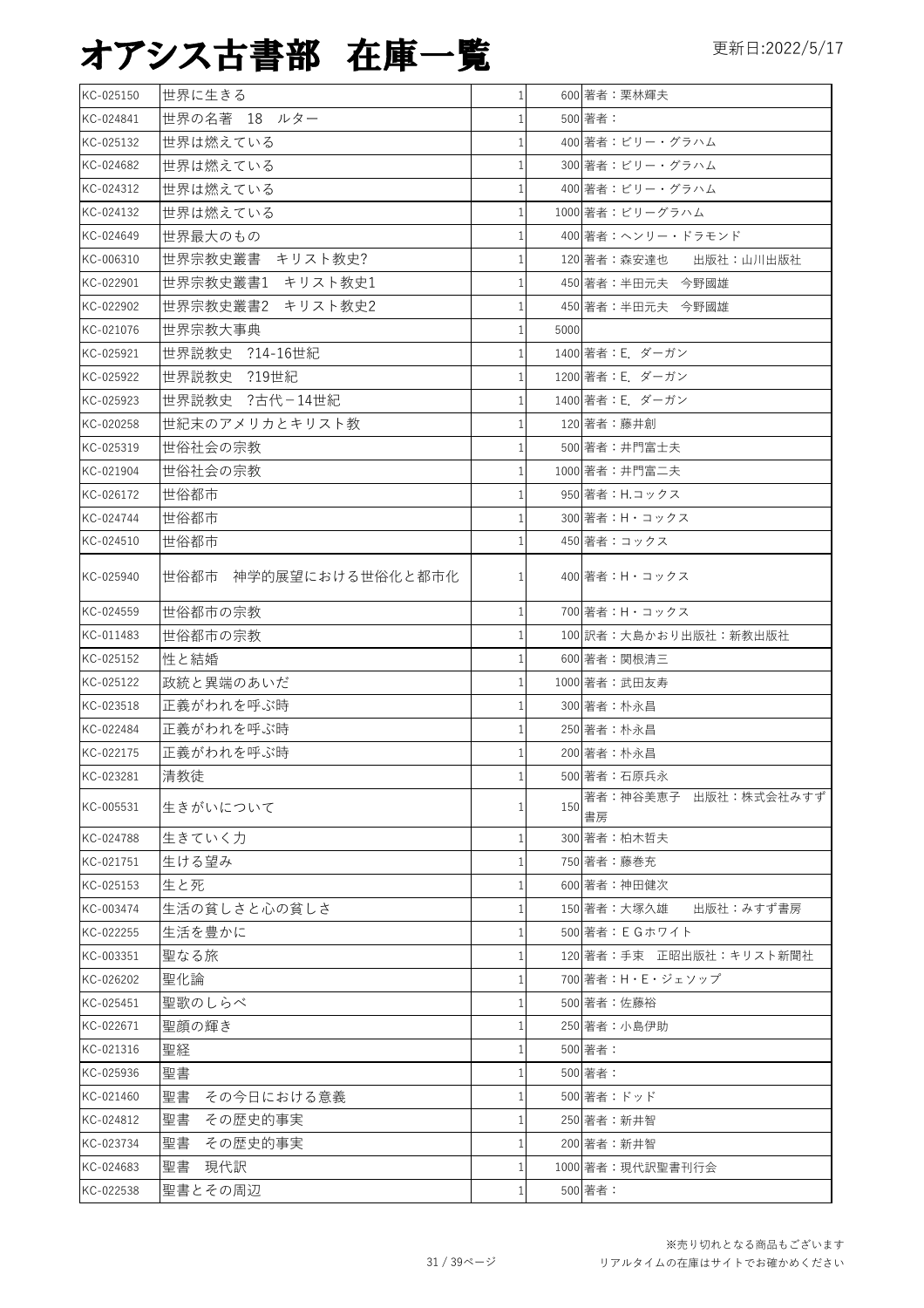| KC-023824 | 聖書と契約                   |              |              | 350 著者:藤林益三           |
|-----------|-------------------------|--------------|--------------|-----------------------|
| KC-021810 | 聖書と人間1~3                |              | 500 著者:原栄作   |                       |
| KC-024930 | 聖書における言葉と伝承             |              |              | 400 著者:日本聖書学研究所       |
| KC-024929 | 聖書における行為と解釈             |              |              | 400 著者:日本聖書学研究所       |
| KC-024545 | 聖書における人間の主体性            |              |              | 250 著者:岡村民子           |
| KC-024804 | 聖書にみるドラマ                |              |              | 250 著者:隅谷三喜男他         |
| KC-022208 | 聖書に隠された成功法則             |              | 500 著者:松島修   |                       |
| KC-024815 | 聖書に聴く「正と死」              |              |              | 500 著者:船本弘毅           |
| KC-025194 | 聖書のなかの差別と共生             |              | 1500 著者: 荒井献 |                       |
| KC-024472 | 聖書のフォートガイド 旧約聖書<br>新約聖書 |              |              | 450 編者:ディビット・アレクサンダー  |
| KC-024421 | 聖書の概説                   |              |              | 500 著者:尾山令仁           |
|           | 聖書の使信 私訳・注釈・説教9 コリント人へ  |              |              |                       |
| KC-025313 | の第一の手紙                  |              |              | 550 著者:蓮見和男           |
| KC-021578 | 聖書の使信1 マタイによる福音書上 1-12章 |              |              | 900 著者:蓮見和男           |
| KC-023232 | 聖書の使信と伝達                |              | 1500 著者:     |                       |
| KC-026047 | 聖書の視座から人間の経験をよむ         |              |              | 1500 著者:リーランド・ライケン    |
| KC-021669 | 聖書の視座から人間の経験をよむ         |              |              | 1000 著者:リーランド・ライケン    |
| KC-024553 | 聖書の視座から人間の経験を読む         |              |              | 500 著者:リーランド・ライケン     |
| KC-025328 | 聖書の集中構造 下 新約篇           |              | 400 著者:森彬    |                       |
| KC-025340 | 聖書の集中構造 上 旧約篇           |              | 400 著者:森彬    |                       |
| KC-023359 | 聖書の信仰と思想                |              |              | 450 著者:関根正雄           |
| KC-022192 | 聖書の森の女たち                |              |              | 300 著者:佐伯晴郎           |
| KC-025072 | 聖書の人間たち                 |              |              | 300 著者:渡辺英俊           |
| KC-024505 | 聖書の人間像                  |              |              | 250 著者: A・シュタインザルツ    |
| KC-024708 | 聖書の世界                   |              |              | 200 著者:現代日本キリスト教文学全集  |
|           | 聖書の世界 【世界で一番読まれている永遠の   |              |              |                       |
| KC-026111 | 古典をダイジェスト】              |              | 500 著者:      |                       |
| KC-024518 | 聖書の足跡                   |              |              | 1500 著者: L · E · ネルソン |
| KC-023252 | 聖書の足跡                   |              |              | 750 著者: L.E.ネルソン      |
|           |                         |              |              |                       |
| KC-022537 | 聖書の足跡                   | $\mathbf{1}$ |              | 1000 著者: L · E · ネルソン |
| KC-021800 | 聖書の足跡                   |              |              | 1000 著者:LEネルソン        |
| KC-023695 | 聖書の大地                   |              |              | 250 著者: 加賀乙彦          |
| KC-025234 | 聖書の中の友情論                |              |              | 350 著者:曽野綾子           |
|           | 聖書の伝説 1:創世記編/2:出エジプト編   |              |              |                       |
| KC-022027 | セット                     | ı            |              | 900 編者:リブカエリツール       |
| KC-026029 | 聖書の文学                   | $\mathbf{1}$ |              | 1500 著者:リーランド・ライケン    |
| KC-021670 | 聖書の文学                   |              |              | 1750 著者:リーランド・ライケン    |
| KC-020335 | 聖書の文学                   |              |              | 250 著者:リーランド・ライケン     |
| KC-021128 | 聖書の平和思想を現代にどう生かすか       |              |              | 500 著者:大河原礼三          |
| KC-022654 | 聖書ハンドブック                |              |              | 1000 著者:ヘンリーHハーレイ     |
| KC-021941 | 聖書を読む                   |              |              | 500 著者:中村うさぎ 佐藤優      |
| KC-024910 | 聖書を読むために                |              | 250 著者:新井智   |                       |
| KC-023405 | 聖書を旅する 1~8巻セット          |              |              | 4000 著者:犬養道子          |
| KC-022103 | 聖書を旅する 3 聖書と福音書         |              |              | 600 著者:犬養道子           |
| KC-022059 | 聖書を旅する1                 |              |              | 600 著者:犬養道子           |
| KC-021689 | 聖書解釈と説教                 |              |              | 1500 著者:関田寛雄          |
| KC-025632 | 聖書学方法論                  |              |              | 350 編者:日本基督教団出版局      |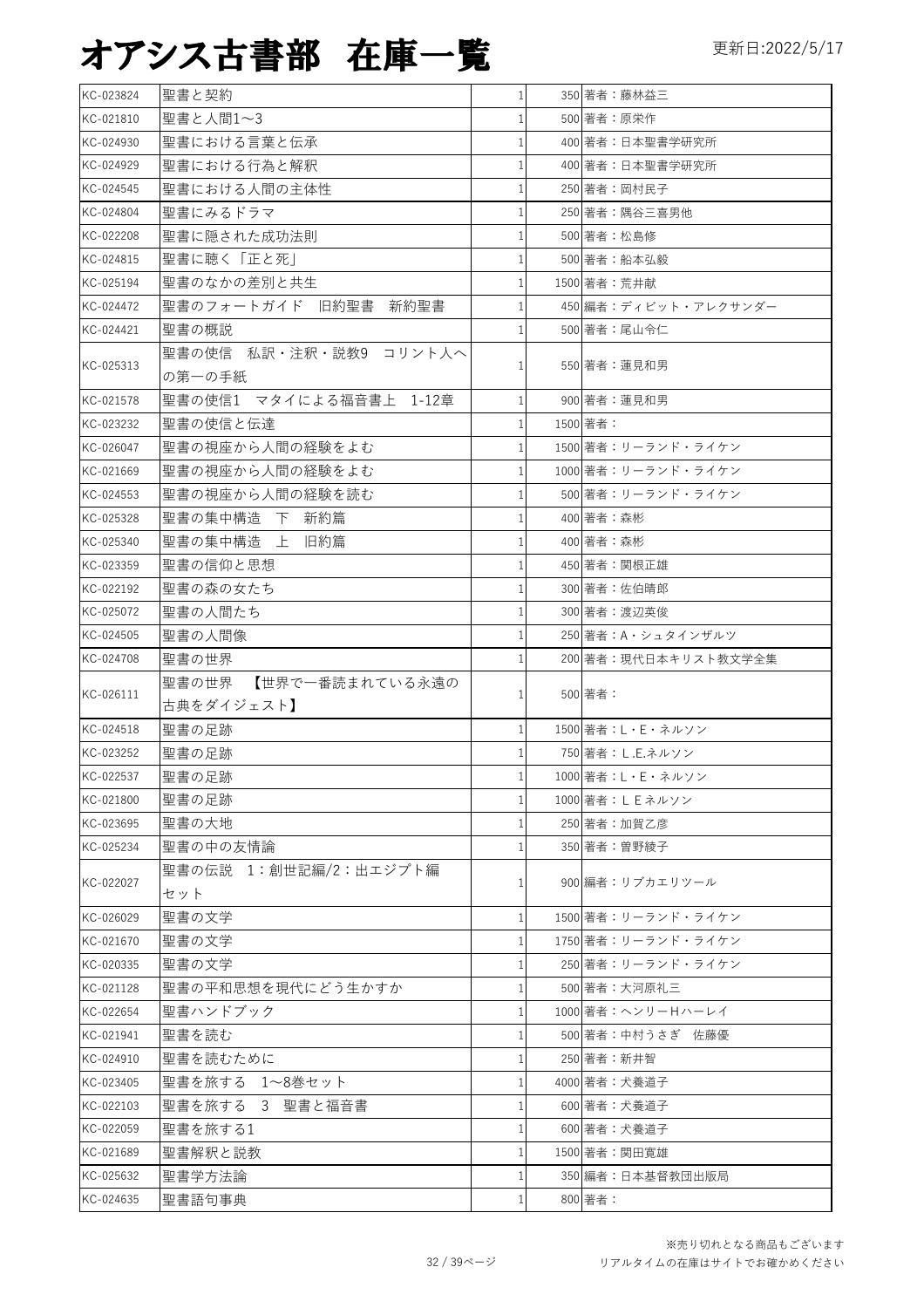| KC-021917 | 聖書講座<br>1~5巻セット     | $\mathbf{1}$ |      | 5000 編集者:竹森 満佐一/船水 衛司            |
|-----------|---------------------|--------------|------|----------------------------------|
| KC-022667 | 聖書講座<br>第1巻         | 1            | 500  |                                  |
| KC-025251 | 第2巻<br>聖書講座         | 1            |      | 200 編者:竹森満佐一 船水衞司                |
| KC-022941 | 聖書講座<br>第2巻         | 1            | 500  |                                  |
| KC-022669 | 第2巻<br>聖書講座         | 1            | 500  |                                  |
| KC-022668 | 聖書講座<br>第4巻         | 1            | 500  |                                  |
| KC-025252 | 聖書講座<br>第5巻         |              |      | 300 編者:竹森満佐一 船水衞司                |
| KC-022945 | 聖書講座<br>第5巻         |              | 750  |                                  |
| KC-004064 | 聖書講座 第5巻セット         | 1            | 1500 | 編者:竹森 満佐一·船水 衞司出版社:日<br>本基督教団出版部 |
| KC-022285 | 聖書講座第1巻             | 1            | 500  |                                  |
| KC-023981 | 聖書思想事典              |              |      | 1000 著者:                         |
| KC-023761 | 聖書思想事典              |              |      | 850 著者:                          |
| KC-023759 | 聖書思想事典              | 1            |      | 900 著者:                          |
| KC-022554 | 聖書思想事典              |              | 1500 |                                  |
| KC-025481 | 聖書事典                |              |      | 600 著者:日本基督教団出版局                 |
| KC-025480 | 聖書事典                |              |      | 450 著者:日本基督教団出版局                 |
| KC-021577 | 聖書辞典                |              | 1000 |                                  |
| KC-021534 | 聖書辞典                |              | 500  |                                  |
| KC-021118 | 聖書人のルター 小池辰雄著作集 第7巻 |              |      | 250 著者:小池辰雄                      |
| KC-026139 | 聖書正典の研究 その歴史的・現代的理解 |              |      | 250 著者: F. V. フィルソン              |
| KC-025269 | 聖書正典の研究 その歴史的・現代的理解 |              |      | 250 著者:F. V. フィルソン               |
| KC-024451 | 聖書註解シリーズ 1 マタイ福音書 上 | 1            |      | 500 著者:ウイリアム・バークレー               |
| KC-024484 | 聖書日課 日々の恵み          |              |      | 500 著者:樋口信平                      |
| KC-022513 | 聖書入門                |              |      | 500 著者: Z.グルロ                    |
| KC-020792 | 聖書入門 その歴史・文学・思想     |              |      | 250 著者: Pグルロ                     |
| KC-021937 | 聖書之研究 復刻版           |              |      | 500 著者:内村鑑三                      |
| KC-024012 | 聖書物語                |              | 1500 | 作:レギーネ・シントラー 絵:シュチェパ<br>ン・ザウゼル   |
| KC-022915 | 聖書論                 | 1            |      | 1750 著者:上田光正                     |
| KC-021582 | 聖書論                 | $\mathbf{1}$ |      | 1400 著者:上田光正                     |
| KC-021472 | 聖職                  |              | 750  |                                  |
| KC-021608 | 聖霊                  | 1            |      | 1500 著者:ビリー・グラハム                 |
| KC-026032 | 聖霊<br>その人格と働き       |              |      | 1000 著者:ルネ・パーシュ                  |
| KC-026006 | 聖霊<br>その人格と働き       |              |      | 1000 著者:ルネ・パーシュ                  |
| KC-022993 | 聖霊と教会 実践的教会形成論      |              |      | 850 著者:関川泰寛                      |
| KC-022428 | 聖霊の実と賜物             | 1            |      | 500 著者:ウエイン・コールドウェル              |
| KC-026126 | 聖霊諭                 |              |      | 750 著者:李康憲                       |
| KC-024187 | 聖霊論                 |              |      | 500 著者:李康憲                       |
| KC-022909 | 聖霊論                 |              |      | 1000 著者: ジョージ・S・ヘンドリー            |
| KC-022155 | 聖霊論                 |              |      | 750 著者:李康憲                       |
| KC-021683 | 聖霊論                 |              |      | 750 著者:李康憲                       |
| KC-021392 | 聖霊論                 |              |      | 750 著者:李康憲                       |
| KC-024039 | 西洋史とキリスト教           |              |      | 500 著者:黒川知文                      |
| KC-026034 | 説教10                |              |      | 750 編者:説教塾紀要編集委員会                |
| KC-022276 | 説教11                |              | 500  |                                  |
| KC-022277 | 説教13                |              | 500  |                                  |
| KC-026036 | 説教14                |              |      | 500 編者:説教塾紀要編集委員会                |
| KC-026037 | 説教15                |              |      | 500 編者:説教塾紀要編集委員会                |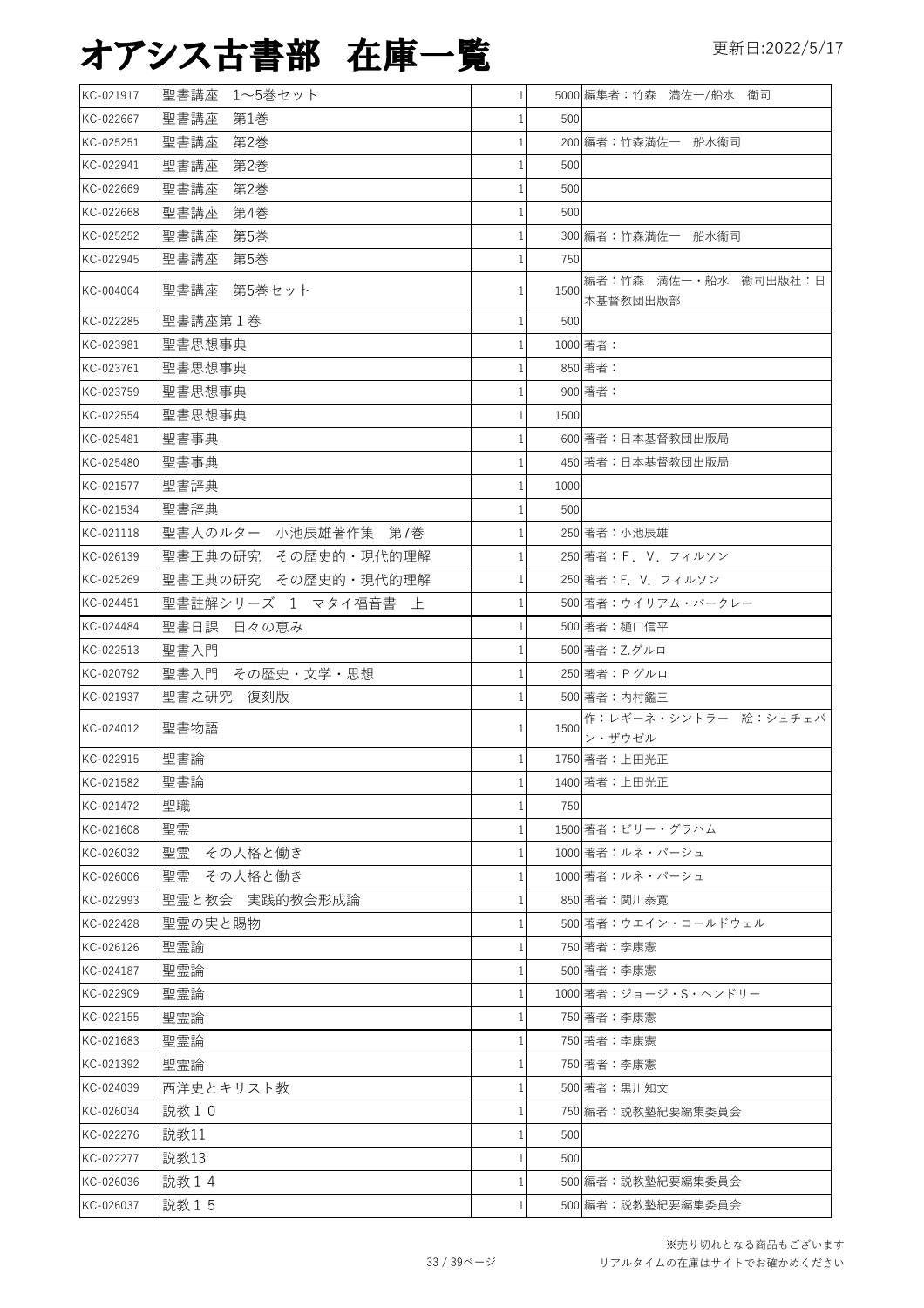| KC-026033 | 説教18                | 1 <sup>1</sup> |      | 600 編者:説教塾紀要編集委員会          |
|-----------|---------------------|----------------|------|----------------------------|
| KC-024724 | 説教4                 | 1              |      | 700 著者:大住雄一                |
| KC-022975 | 説教学                 | $\mathbf{1}$   |      | 750 著者:後藤光三                |
| KC-022665 | 説教学                 | $\mathbf{1}$   |      | 1000 著者:後藤光三               |
| KC-026040 | 説教学入門               | $\mathbf{1}$   |      | 2500 著者: C・H・スポルジョン        |
| KC-022178 | 宣教者イエス              | 1              |      | 150 著者:T.W.マンソン            |
| KC-025491 | 戦時下の教会が生んだ讃美歌       | 1              |      | 400 著者:石丸新                 |
| KC-024712 | 戦争と人間               | 1              |      | 200 著者:現代日本キリスト教文学全集       |
| KC-022664 | 全き愛                 | 1              |      | 750 著者: JAウッド              |
| KC-021898 | 全き愛                 | 1              |      | 1000 著者: JAウッド             |
| KC-021414 | 全き愛                 | 1              |      | 1000 著者: JAウッド             |
| KC-021106 | 全き愛                 | 1              |      | 1000 著者: J.A.ウッド           |
| KC-021107 | 全き愛                 | 1              |      | 800 著者: J.A.ウッド            |
| KC-011512 | 素顔のモルモン教            | $\mathbf{1}$   |      | 160 著者:高橋弘                 |
| KC-022913 | 組織神学 第一巻            | $\mathbf{1}$   |      | 1850 著者:パウル・ティリッヒ          |
| KC-021878 | 創群日誌 7巻セット          | 1              |      | 3500 著者:蔦田二雄               |
| KC-026220 | 創世記                 | $\mathbf{1}$   |      | 600 著者:藤原孝行                |
| KC-025792 | 創世記 1・2 2巻セット       | 1              |      | 1500 著者: C. ヴェスターマン        |
| KC-024407 | 創世記<br>旧約聖書入門       | $\mathbf{1}$   |      | 300 著者:米倉充                 |
| KC-025104 | 創世記の洪水コンサート         | 1              |      | 400 著者:イ・ジェマン              |
| KC-022645 | 創世記講演               | 1              |      | 1000 著者:パゼットウィルクス          |
| KC-003030 | 創世記講義(下)            | 1              |      | 250 著者:政池 仁 出版社:聖書の日本社     |
| KC-021963 | 創世時代講解 関根正雄著作集 第13巻 | $\mathbf{1}$   |      | 500 著者:関根正雄                |
| KC-021951 | 早わかりキリスト教           | $\mathbf{1}$   |      | 350 著者:生田哲                 |
| KC-021948 | 早わかり聖書              | $\mathbf{1}$   |      | 400 著者:生田哲                 |
| KC-025900 | 総説<br>実践神学          | 1              |      | 1500 著者:神田健次・関田寛雄・森野善右衛門   |
| KC-026197 | 総説<br>新約聖書          | 1              |      | 500 著者:荒井献 中村和夫            |
| KC-025215 | 総説<br>新約聖書          | $\mathbf{1}$   |      | 500 著者:荒井献 中村和夫            |
| KC-024802 | 総説<br>新約聖書          | $\mathbf{1}$   |      | 1500 著者:荒井献他               |
| KC-023208 | 総説 新約聖書             | 1 <sup>1</sup> | 1000 |                            |
| KC-023146 | 総説  新約聖書            | $\mathbf{1}$   | 2000 |                            |
| KC-023372 | 総説キリスト教史2宗教改革篇      | 1              |      | 2400 著者:出村彰                |
| KC-023371 | 総説キリスト教史3近・現代篇      | 1              |      | 2500 著者:栗林輝夫・西原廉太・水谷誠      |
| KC-024513 | 総説旧約聖書              | 1              |      | 1000 著者:                   |
| KC-024447 | 総説旧約聖書              | 1              |      | 2000 著者:石田友雄・西村俊昭他         |
| KC-022265 | 総説旧約聖書              | 1              | 2450 |                            |
| KC-007221 | 増補日本宗教の構造           | 1              |      | 200 著者:宮家準<br>出版社:慶応通信株式会社 |
| KC-024843 | 続 イエスの言葉 100選       | 1              |      | 300 著者:河合裕志                |
| KC-025662 | 続 一日一生              | 1              |      | 500 著者:内村鑑三                |
| KC-021771 | 続・目でみる聖書の世界         | 1              |      | 1500 著者:馬場嘉一               |
| KC-021218 | 続キリスト教第三の波          | 1              |      | 500 著者:手束正昭                |
| KC-004337 | 続受肉のキリスト            | 1              |      | 100 編者:石黒美種 出版社:新教出版社      |
| KC-021105 | 続福音書物語選釈            | $\mathbf{1}$   |      | 500 著者:小嶋潤                 |
| KC-026003 | 大学とキリスト教教育          | 1              |      | 750 編者:四国学院大学キリスト教教育研究所    |
| KC-024697 | 大学とキリスト教教育          | $\mathbf{1}$   |      | 450 著者:四国学院大学キリスト教教育研究所    |
| KC-022387 | 大学とキリスト教教育          | 1              | 250  |                            |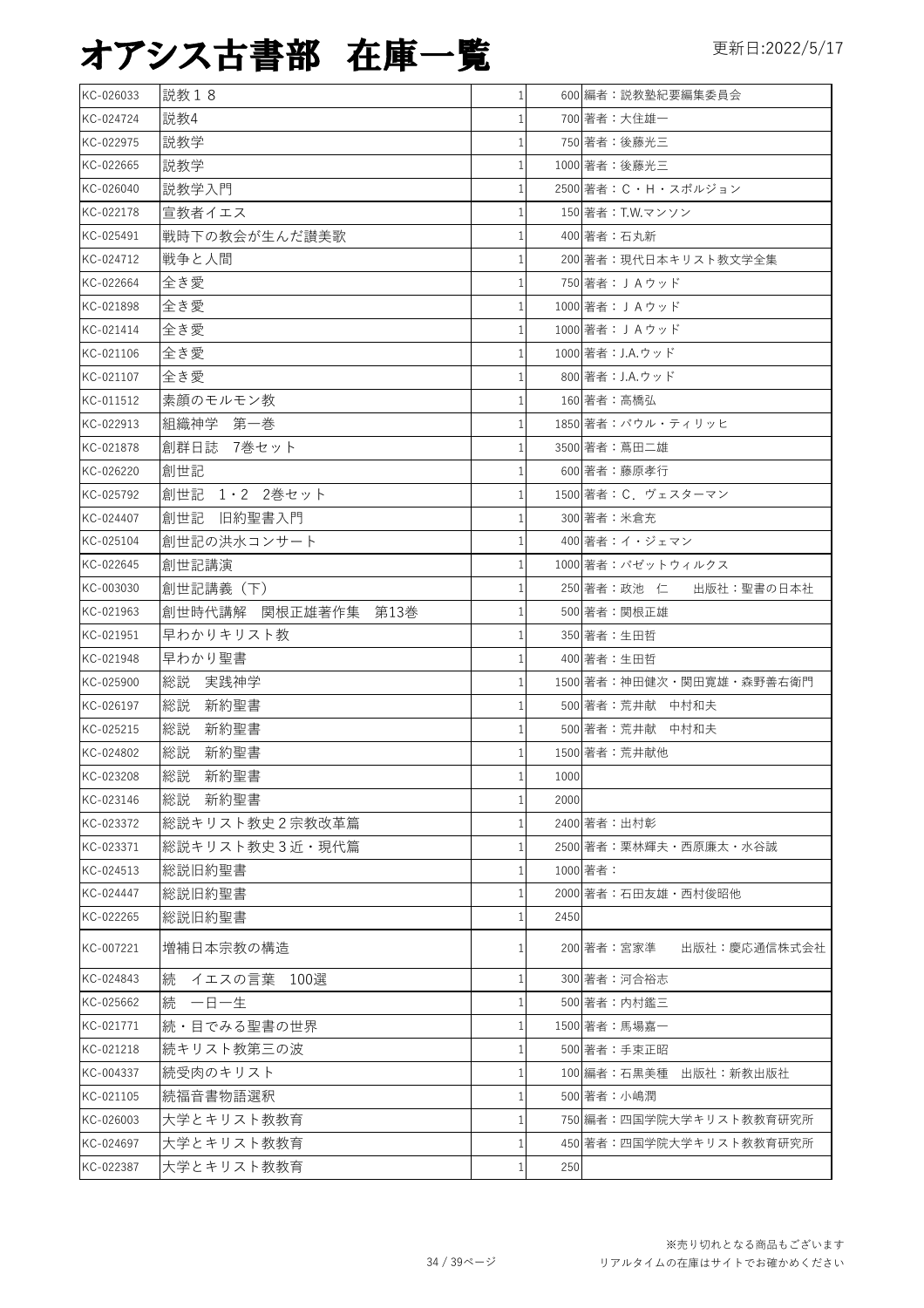| KC-013755 | 大塚久雄著作集 第11巻 比較経済史の諸問  |              | 100 著者:大塚久雄               |
|-----------|------------------------|--------------|---------------------------|
|           | 題                      |              |                           |
| KC-023321 | 第1次世界大戦後の牧会者たち         |              | 1250 編: C.メラー             |
| KC-025381 | 第二イザヤ研究                |              | 300 著者:中沢洽樹               |
| KC-024541 | 第二イザヤ研究                |              | 400 著者:中沢洽樹               |
| KC-024347 | 第二イザヤ連続講話              |              | 550 著者:林茂樹                |
| KC-024508 | 瀧澤克己著作集2               |              | 900 著者:瀧澤克己               |
| KC-024507 | 誰にもわかる黙示録              |              | 600 著者:二木善之助              |
| KC-024411 | 誰もが聖書を読むために            |              | 250 著者:鹿嶋春平太              |
| KC-021779 | 誰もが聖書を読むために            |              | 400 著者:鹿嶋春平太              |
|           | 丹羽?之聖書講解 ルカによる福音書 1~3巻 |              |                           |
| KC-025827 | セット                    |              | 850 著者:丹羽?之               |
| KC-020950 | 断絶世代とつながるために           | $\mathbf{1}$ | 450 著者:ジョシュマクドウェル         |
| KC-025484 | 地のはてまで                 |              | 1000 著者: 永井修              |
| KC-006411 | 地上の旅                   |              | 100 著者:坂本重武<br>出版社:ヨルダン社  |
| KC-020900 | 地上を歩く神                 |              | 500 著者:喜田川信               |
|           |                        |              |                           |
| KC-005481 | 地中海の慰め                 | 1            | 100 著者:小川国夫 出版社:株式会社小沢書店  |
| KC-024591 | 中世のキリスト教と文化            |              | 400 著者:ドウソン               |
| KC-021860 | 中世のキリスト教と文化            |              | 500 著者:Cドウソン              |
| KC-023326 | 中世の牧会者たち               |              | 1000 編: C.メラー             |
| KC-025995 | 中世思想 中世スコラ学を中心として      |              | 1000 著者: 印具徹              |
| KC-003010 | 中村獅雄作集                 |              | 200 著者:中村獅雄<br>出版社:新教出版社  |
| KC-025010 | 中田重治全集                 |              | 250 著者: 米田勇               |
| KC-025889 | 中田重治全集<br>第4巻          | 1            | 400 編者:米田勇                |
| KC-025884 | 中田重治全集<br>第5巻          |              | 350 編者:米田勇                |
| KC-025888 | 中田重治全集<br>第6巻          |              | 400 編者:米田勇                |
| KC-025885 | 中田重治全集<br>第7巻          |              | 350 編者:米田勇                |
| KC-025054 | 中田重治全集第五巻              |              | 250 著者:米田勇                |
| KC-025046 | 中田重治全集第三巻              |              | 250 著者:米田勇                |
| KC-025049 | 中田重治全集第七巻              | $1\vert$     | 250 著者:米田勇                |
| KC-025053 | 中田重治全集第二巻              |              | 250 著者: 米田勇               |
| KC-025048 | 中田重治全集第六巻              | 1            | 250 著者:米田勇                |
| KC-024181 | 仲介者なる神                 |              | 500 著者:J.V.テイラー           |
| KC-021510 | 注解付き 英文聖書を読む2          | $\mathbf{1}$ | 600 著者:牧内勝                |
| KC-022857 | 註解ローマ人への手紙             |              | 1000 著者:松木祐三              |
| KC-022700 | 註解ローマ人への手紙             | 1            | 1200 著者:松木祐三              |
| KC-022866 | 長崎プロテスタント教界史 上・中・下     | 1            | 2000 著者:松本汎人              |
| KC-021879 |                        | $\mathbf{1}$ | 7500 著者: 蔦田二雄             |
|           | 蔦田二雄全集 10巻セット          |              |                           |
| KC-021408 | 帝国都市と宗教改革              |              | 1000 著者: Bメラー             |
| KC-025156 | 適応と不適応のカウンセリング         | 1            | 700 著者:三永恭平 平山正実          |
| KC-023277 | 天皇とわたし                 |              | 600 著者: E.G.ヴァイニング        |
| KC-011135 | 天皇の葬儀                  |              | 100 著者:笹川紀勝出版社:新教出版社      |
| KC-023524 | 天皇制と韓国キリスト教            |              | 600 著者:蔵田雅彦               |
| KC-021290 | 天国についてのすべて             |              | 2500 著者: P J クリーフト        |
| KC-020920 | 天国は、ほんとうにある            |              | 450 著者:トッドバーポ リンヴィンセント    |
| KC-026077 | 伝道 福音派 福音主義            |              | 400 編者: C. ノーマン・クラウス、家名田弘 |
| KC-022288 | 伝道の神学とその展開             | 1            | 250 編者:藤田昌直               |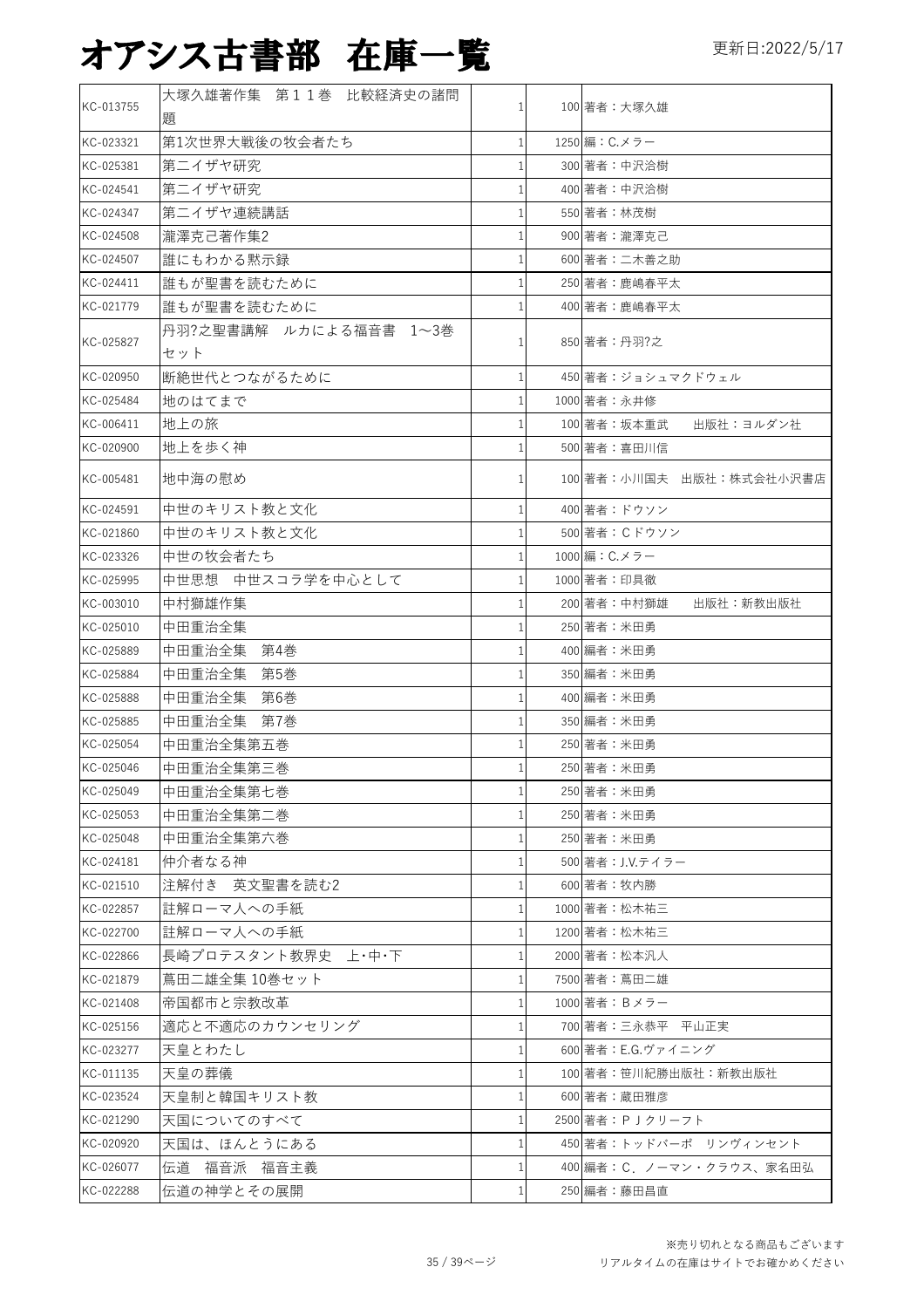| KC-023198 | 伝道の歴史的探求                   | 1 <sup>1</sup> |     | 1000 著者:メンデルテイラー                   |
|-----------|----------------------------|----------------|-----|------------------------------------|
| KC-021146 | 伝道の歴史的探求                   | $\mathbf{1}$   |     | 1000 著者:メンデルテイラー                   |
| KC-024272 | 渡辺善太 その人と神学                | 1              |     | 500 著者:渡辺善太米寿記念文集刊行会編              |
| KC-020863 | 土曜学校講義 第10巻                | $\mathbf{1}$   |     | 50 著者:矢内原忠雄                        |
| KC-021566 | 冬になる前に                     | $\mathbf{1}$   |     | 500 著者:森山諭                         |
| KC-025901 | 島崎光生全詩集                    | 1              |     | 1500 著者:島崎光生                       |
| KC-025804 | 東アジアの平和と和解 キリスト教·NGO·      | 1              |     | 700 編著:山本俊正                        |
|           | 市民社会の役割                    |                |     |                                    |
| KC-013372 | 統一協会の素顔                    | $\mathbf{1}$   |     | 60 著者:川崎経子<br>出版社:                 |
| KC-022436 | 統一教会の素顔                    | 1              |     | 300 著者:川崎経子                        |
| KC-022046 | 内村鑑三 英文著作全集 1-7巻セット        | 1              |     | 5000 著者:内村鑑三                       |
| KC-013419 | 内村鑑三 信仰著作全集25              | 1 <sup>1</sup> | 50  |                                    |
| KC-025600 | 内村鑑三に学ぶ                    | 1              |     | 500 著者:石川冨士夫                       |
| KC-025547 | 内村鑑三の思想と信仰                 |                |     | 400 著者:内村鑑三                        |
| KC-025598 | 内村鑑三の生涯                    | 1              |     | 750 著者:小原信                         |
| KC-021402 | 内村鑑三を語る                    | 1              |     | 750 編者:鈴木範久                        |
| KC-020147 | 内村鑑三信仰著作集 19               | 1              |     | 50 著者:内村鑑三                         |
| KC-020148 | 内村鑑三信仰著作集<br>-23           | $\mathbf{1}$   |     | 50 著者:内村鑑三                         |
| KC-020149 | 内村鑑三信仰著作集<br>-24           | $\mathbf{1}$   |     | 50 著者:内村鑑三                         |
| KC-003377 | 内村鑑三信仰著作全集19               | 1 <sup>1</sup> |     | 100 編者:山本 泰次郎出版社:株式会社教文館           |
| KC-003376 | 内村鑑三信仰著作全集22               | $\mathbf{1}$   |     | 100 編者:山本 泰次郎出版社:株式会社教文館           |
| KC-026074 | 内村鑑三全集 1巻~40巻 月報付          | $\mathbf{1}$   |     | 10000 著者: 内村鑑三                     |
| KC-021536 | 内村鑑三伝 米国留学まで               | $\mathbf{1}$   |     | 1000 著者:鈴木俊郎                       |
| KC-011370 | 内藤先生の家庭セミナー                | 1              | 70  | 著者:内藤仁美<br>出版社:ファミリー・<br>フォーラムジャパン |
| KC-024139 | 南原繁と現代                     | $\mathbf{1}$   | 500 |                                    |
| KC-023693 | 二十世紀キリスト教の歴史観              | $\mathbf{1}$   |     | 750 著者:笠井恵二                        |
| KC-022566 | 二十世紀のユダヤ思想家                |                |     | 1000 編者: サイモンノベック                  |
| KC-023473 | 二人の赤ちゃんイエスさま イヴの夜のミステ<br>I | $1\vert$       |     | 250 著者:ジーン・ジェッツェン                  |
| KC-025556 | 日ごとの恵みケズィックの霊想             | $\mathbf{1}$   |     | 650 著者:ジョージ・B・ダンカン                 |
| KC-021588 | 日韓キリスト教関係史資料               | $\mathbf{1}$   |     | 1500 著者:小川圭治 池明観                   |
| KC-025375 | 日常性の中の聖さ '99ケズィック・コンベン     | 1              |     | 150 編者:黒木安信                        |
|           | ション                        |                |     |                                    |
| KC-025416 | 日々のみことば                    | $\mathbf{1}$   |     | 400 著者:F・B・マイアー                    |
| KC-025979 | 日本キリスト教史                   | $\mathbf{1}$   |     | 500 著者:海老沢有道、大内三郎                  |
| KC-026144 | 日本キリスト教歴史大事典               | 1              |     | 10000 著者:                          |
| KC-023708 | 日本のキリスト教                   | $\mathbf{1}$   |     | 350 著者:北森嘉蔵                        |
| KC-026169 | 日本の神学                      | 1              |     | 750 著者:古屋安雄 大木英夫                   |
| KC-024081 | 日本の政治を考える                  | $\mathbf{1}$   |     | 300 著者:泉田昭                         |
| KC-022053 | 日本の伝道を考える3 伝道する教会の形成       | $\mathbf{1}$   |     | 600 著者:上田光正                        |
| KC-026041 | 日本プロテスタント史の諸相              | $\mathbf{1}$   |     | 1000 編者:高橋昌郎                       |
| KC-025686 | 日本近代化と宗教倫理-日本近世宗教論-        | 1              |     | 750 著者: R. N. ベラー                  |
| KC-023804 | 日本人とユダヤ人                   | $\mathbf{1}$   |     | 250 著者:イザヤ・ベンダサン                   |
| KC-022137 | 日本人とユダヤ人                   | 1              |     | 250 著者:イザヤ・ベンダサン                   |
| KC-022980 | 日本人と聖書                     | $\mathbf{1}$   |     | 900 著者:北森嘉蔵                        |
| KC-022907 | 日本人の宗教意識の本質                | 1 <sup>1</sup> |     | 1000 著者:仁戸田六三郎編著                   |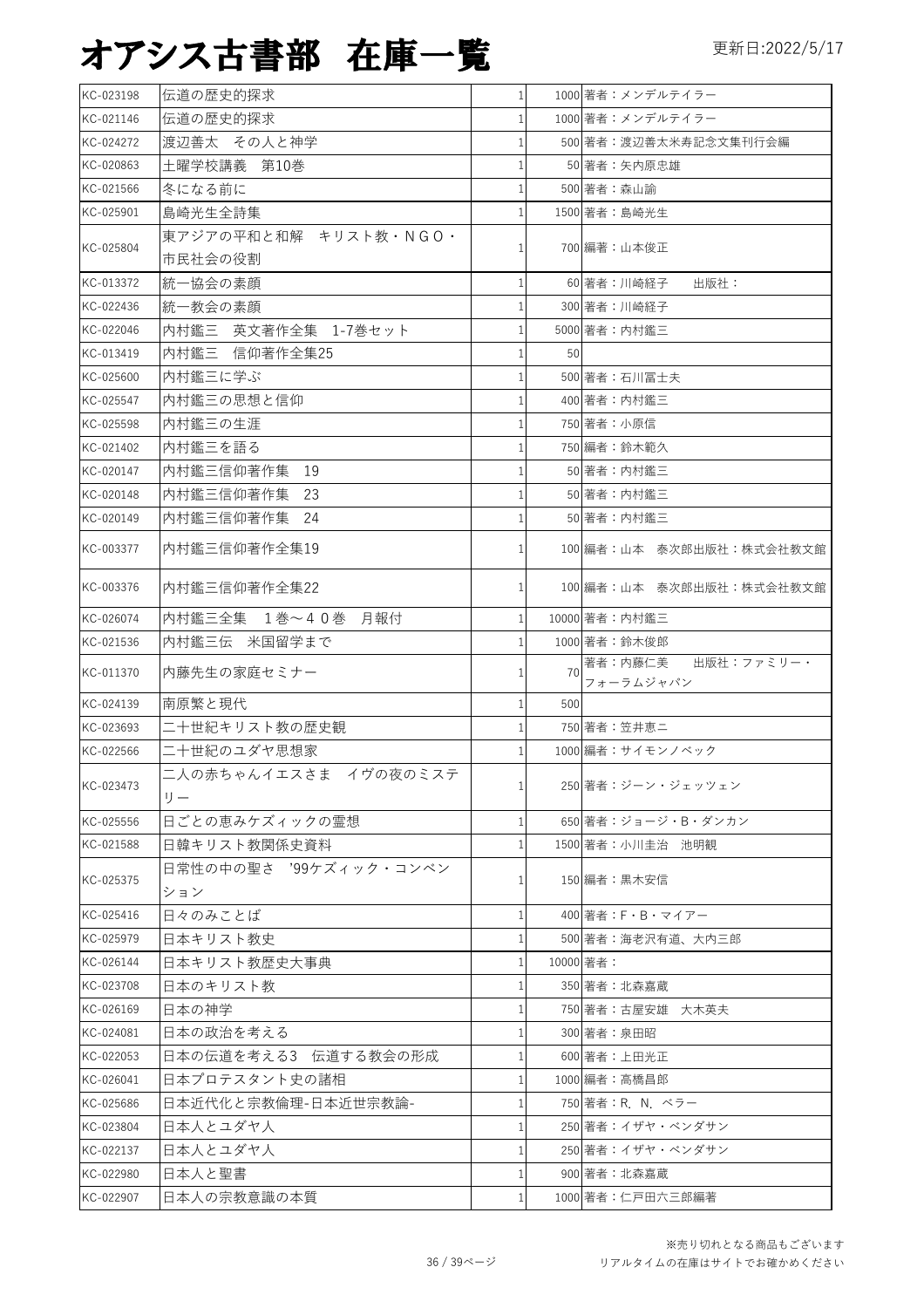| KC-025151 | 日本生きる                                 | $\mathbf{1}$ | 600 著者:金子啓一                |
|-----------|---------------------------------------|--------------|----------------------------|
| KC-026151 | 日本版 インタープリテイション<br>$No.1 \sim 10$     | $\mathbf{1}$ | 1000 著者:                   |
| KC-026152 | 日本版<br>インタープリテイション<br>$No.11 \sim 20$ | 1            | 1000 著者:                   |
| KC-026149 | 日本版<br>インタープリテイション No.21~30           | $\mathbf{1}$ | 1000 著者:                   |
| KC-026147 | 日本版 インタープリテイション No.51~60              | 1            | 1000 著者:                   |
| KC-021365 | 燃えて輝く光                                |              | 500 著者:O・C・グラウァー           |
| KC-021705 | 燃ゆる棘                                  | 1            | 1000 著者:竹田俊造               |
| KC-026221 | 派遣される教会                               |              | 600 著者:森野善右衛門              |
| KC-023589 | 破局の時代に生きる信仰                           |              | 350 著者:池明観                 |
| KC-021888 | 白衣の勝利者 朝比奈寛説教選集 第5巻                   | 1            | 750 著者:朝比奈寛                |
| KC-026171 | 八木重吉詩集 上下巻                            | $\mathbf{1}$ | 650 著者: 八木重吉               |
| KC-022559 | 彼女を記念して                               |              | 2750 著者: ESフィオレンツァ         |
| KC-022517 | 秘跡                                    |              | 250 著者:                    |
| KC-022524 | 標準 ウェスレイ日記<br>1                       | 1            | 1000 著者:                   |
| KC-022526 | 標準 ウェスレイ日記<br>2                       | 1            | 1000 著者:                   |
| KC-022528 | 標準<br>ウェスレイ日記<br>- 3                  | 1            | 1000 著者:                   |
| KC-006426 | 標準ウェスレイ日記 5巻                          |              | 200 翻訳者:山口徳夫<br>出版社:伝道社    |
| KC-006428 | 標準ウェスレイ日記<br>- 6巻                     |              | 180 翻訳者: 山口徳夫出版社:伝道社       |
| KC-006422 | 標準ウェスレイ日記3                            |              | 200 翻訳者:山口徳夫<br>出版社:伝導社    |
| KC-006424 | 標準ウェスレイ日記4                            |              | 200 翻訳者:山口徳夫<br>出版社:伝導社    |
| KC-024418 | 貧しい者は幸いか イエスの生を見据えて                   |              | 400 著者:善野碩之助               |
| KC-025627 | 貧しい者は幸いか?!イエスの生を見据えて                  |              | 700 著者:善野碩之助               |
| KC-024793 | 負わされた十字架 逆光の中で                        | 1            | 500 著者:山形謙二                |
| KC-005312 | 風と出会う                                 | 1            | 100 著者:水口洋<br>出版社:いのちのことば社 |
| KC-021587 | 福音の輝き ローマ人への手紙                        |              | 1000 著者:小林和夫               |
| KC-023691 | 福音の歴史化と回心の神学                          |              | 500 著者:野村耕三                |
| KC-021758 | 福音を生きる                                |              | 500 著者:山中雄一郎               |
| KC-023633 | 福音を伝えた道                               |              | 950 著者:原口貞吉                |
| KC-024448 | 福音書のキリスト論                             | $\mathbf{1}$ | 400 著者:小嶋潤                 |
| KC-024375 | 福音書異同一覧                               | 1            | 1000 著者:塚本虎二               |
| KC-025198 | 福音書作家マルコの思想                           |              | 250 著者:福澤武人                |
| KC-021104 | 福音書物語選釈 第三巻                           |              | 750 著者:小嶋潤                 |
| KC-023547 | 福音宣教の神学                               | $\mathbf{1}$ | 450 著者:ジェラルド・H・アンダーソン      |
| KC-023142 | 福音宣教の神学                               |              | 500 著者:ジェラルド.H.アンダーソン編     |
| KC-022904 | 福音的信仰の遺産                              |              | 500 著者: W.D.オルベック          |
| KC-022539 | 福音的信仰の遺産                              |              | 500 著者:W・D・オルベック           |
| KC-023207 | 仏教とキリスト教の接点                           | $\mathbf{1}$ | 1000 著者:八木誠一               |
| KC-024709 | 物と心                                   |              | 200 著者:現代日本キリスト教文学全集       |
| KC-024755 | 文化史の中のイエス 世紀を通じての彼の位置                 |              | 1250 著者:J・ペリカン             |
| KC-020977 | 文脈化するキリスト教の軌跡                         | 1            | 2450 著者:三野和惠               |
| KC-022977 | 文明の衝突とキリスト教                           |              | 650 著者:東方敬信                |
| KC-023696 | 聞き書 南原繁回顧緑                            |              | 750 編者:丸山真男、福田歓一           |
| KC-024842 | 平和への道                                 |              | 500 著者:松尾光章                |
| KC-024830 | 平和への道 2                               |              | 500 著者:松尾光章                |
| KC-022171 | 平和を創り出すために                            | 1            | 400 著者:西川重則                |
| KC-024711 | 変革と主体                                 | $\mathbf{1}$ | 200 著者:現代日本キリスト教文学全集       |
|           |                                       |              |                            |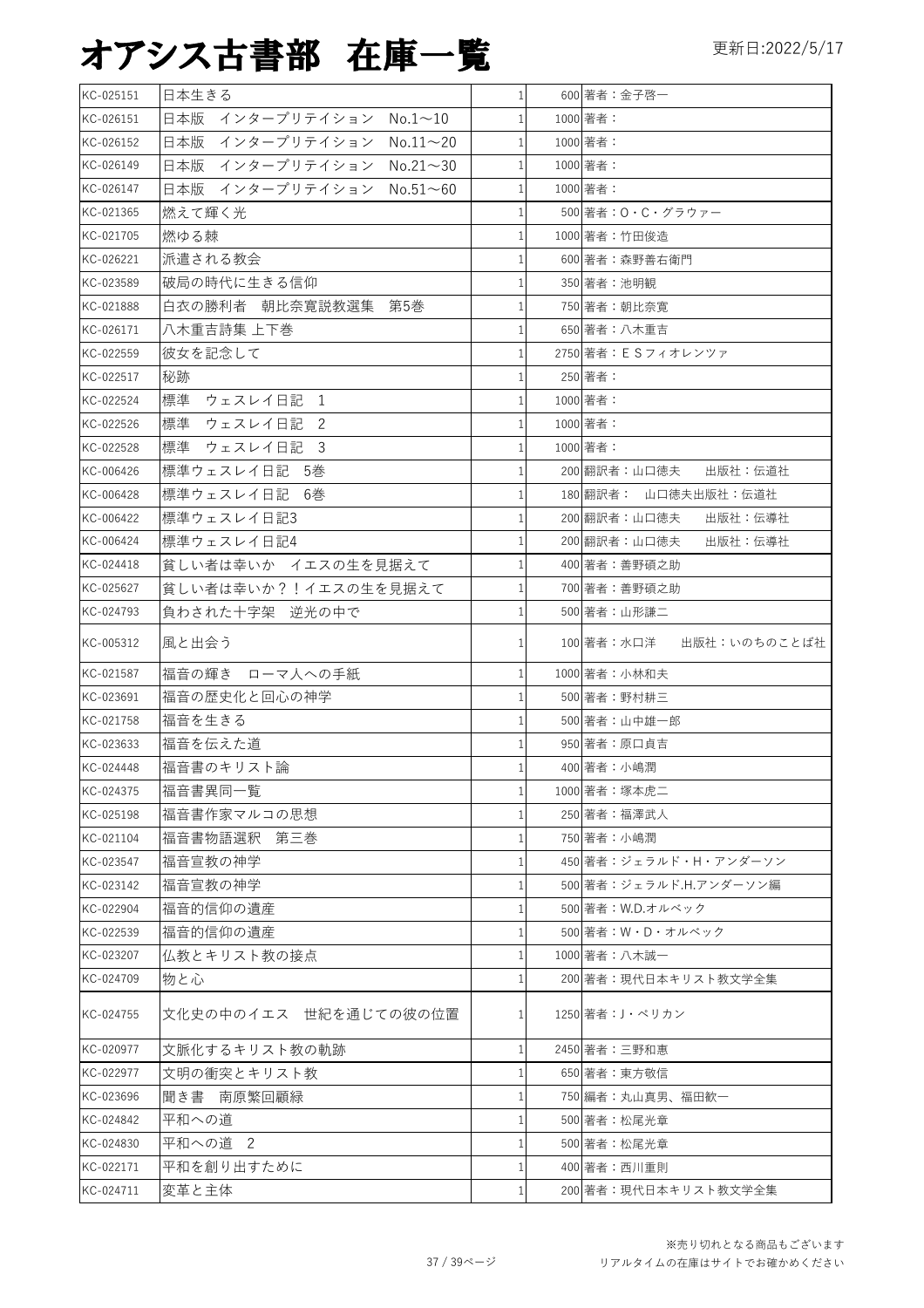| KC-025441 | 片目の王                  | 1              |     | 250 著者:ビル・ウィルソン                  |
|-----------|-----------------------|----------------|-----|----------------------------------|
| KC-004285 | 辺境の教会                 |                | 250 | 著者:清水恵三<br>出版社:日本基督教団出<br>版局     |
| KC-022970 | 弁証法神学の倫理思想            |                |     | 600 著者:山本和                       |
| KC-006104 | 母を生きて来て               |                |     | 80 著者:田中澄江<br>出版社:女子パウロ会         |
| KC-024715 | 母性と聖性                 |                |     | 200 著者:現代日本キリスト教文学全集             |
| KC-022127 | 崩れゆく壁                 |                |     | 600 著者: J.エスタライヒャー               |
| KC-023338 | 牧会カウンセリング             |                |     | 450 著者: S.ヒルトナー                  |
|           | 牧会カウンセリング キリスト教カウンセリン |                |     |                                  |
| KC-025996 | グの原理と実際               |                |     | 400 著者: S. ヒルトナー                 |
| KC-024352 | 牧会学                   | 1              |     | 500 著者: E · トゥルナイゼン              |
| KC-025953 | 牧会学 慰めの対話             |                |     | 1000 著者: E. トゥルナイゼン              |
| KC-022936 | 牧会者と心の援助              |                |     | 1000 著者:工藤信夫                     |
| KC-022205 | 牧会者と心の援助              |                |     | 1250 著者:工藤信夫                     |
| KC-022039 | 牧会者ルター                |                |     | 750 著者:石田順朗                      |
| KC-024568 | 牧会書簡                  |                |     | 1000 著者:土屋博                      |
| KC-022267 | 牧会入門                  |                |     | 3500 著者: CHスポルジョン                |
| KC-022225 | 魔術師のおい                |                |     | 200 著者: CSルイス                    |
| KC-024832 | 麻生信吾説教集 2             |                |     | 300 著者:麻生信吾                      |
| KC-023616 | 未完の独立宣言               |                |     | 750 編者:在日本韓国YMCA                 |
| KC-003730 | 魅力ある女性の生き方            |                |     | 100 著者:平野洋子<br>出版社:新生運動出版部       |
| KC-004377 | 魅力ある人間関係              |                |     | 100 著者:田中 信生出版社:いのちのことば社         |
| KC-012136 | 民衆の聖書 ヨシュア記・士師記       |                | 100 | 著者:山室軍平 出版社:救世軍出版及供給<br>部        |
| KC-022695 | 民衆の聖書5 申命記            |                |     | 200 著者:山室軍平                      |
| KC-022589 | 民数記講義                 |                |     | 250 著者: CHM                      |
| KC-021080 | 民数記講義                 |                |     | 250 著者: C.H.M                    |
| KC-011842 | 無の克服の思想               |                |     | 160 著者:松木真一                      |
| KC-025649 | 無教会論の軌跡 無教会論研究会編      |                |     | 1000 編者:無教会論研究会編                 |
| KC-024223 | 命の宗教の回復               | 1 <sup>1</sup> |     | 125 著者:手束正昭                      |
| KC-022169 | 命の宗教の回復               |                |     | 500 著者:手束正昭                      |
| KC-025963 | キリスト教の一系譜<br>明治人物拾遺物語 | 1              |     | 750 著者:秋山繁雄                      |
| KC-025173 | 明日をさがす                |                |     | 300 著者:関澄子                       |
| KC-021178 | 明日を生かすキリスト教教育         |                |     | 250 著者:水野誠                       |
| KC-021770 | 目でみる聖書の世界             |                |     | 1500 著者:馬場嘉一                     |
| KC-021769 | 目でみる聖書の世界             |                |     | 1500 著者:馬場嘉一                     |
| KC-025168 | 間いかけるイエス              |                |     | 500 著者:荒井献                       |
| KC-024935 | 問いかけるイエス              |                |     | 400 著者:荒井献                       |
| KC-023754 | 問いかけるイエス              |                |     | 350 著者:荒井献                       |
| KC-021884 | 問いかけるイエス              |                |     | 450 著者: 荒井献                      |
| KC-024294 | 約束の地                  |                |     | 750 著者:李康憲                       |
| KC-005574 | 躍進する教会                |                | 80  | 著者:コン・ヒー 出版社:マルコーシュ・<br>パブリケーション |
| KC-024249 | 友へのかけ橋                |                |     | 200 著者:レイトンフォード                  |
| KC-022380 | 友へのかけ橋                |                |     | 300 著者:レイトンフォード                  |
| KC-022371 | 預言者とメシアの研究            |                |     | 1500 著者: 大畠清                     |
| KC-024698 | 幼年と青春                 |                |     | 200 著者:現代日本キリスト教文学全集             |
| KC-023785 | 嵐の中の勝利                |                |     | 450 著者:ジョージ・B・ダンカン               |